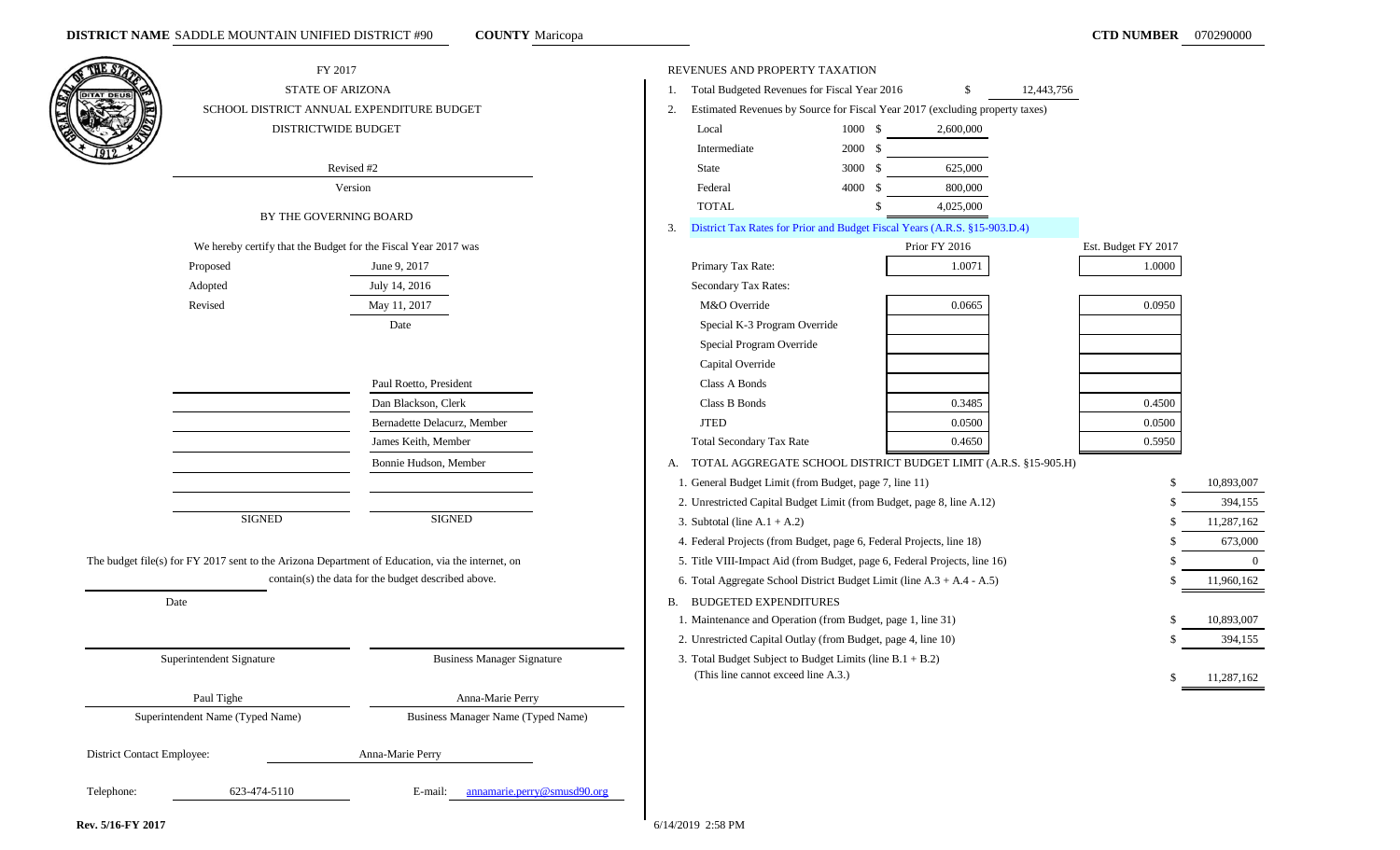**VERSION** Revised #2

| <b>FUND 001 (M&amp;O)</b>                               |     |            |           |           | <b>MAINTENANCE AND OPERATION (M&amp;O) FUND</b> |             |           |         |            |               |             |
|---------------------------------------------------------|-----|------------|-----------|-----------|-------------------------------------------------|-------------|-----------|---------|------------|---------------|-------------|
|                                                         |     |            |           |           | Employee                                        | Purchased   |           |         | Totals     |               |             |
|                                                         |     | <b>FTE</b> |           | Salaries  | <b>Benefits</b>                                 | Services    | Supplies  | Other   | Prior      | <b>Budget</b> | $\%$        |
| <b>Expenditures</b>                                     |     | Prior      | Budget    |           |                                                 | 6300, 6400, |           |         | ${\rm FY}$ | ${\rm FY}$    | Increase/   |
|                                                         |     | <b>FY</b>  | <b>FY</b> | 6100      | 6200                                            | 6500        | 6600      | 6800    | 2016       | 2017          | Decrease    |
| 100 Regular Education                                   |     |            |           |           |                                                 |             |           |         |            |               |             |
| 1000 Instruction                                        |     | 56.00      | 58.00     | 3,177,504 | 1,000,183                                       | 45,000      | 100,000   | 30,000  | 3,733,830  | 4,352,687     | 16.6% 1     |
| 2000 Support Services                                   |     |            |           |           |                                                 |             |           |         |            |               |             |
| 2100 Students                                           |     | 5.25       | 5.25      | 163,873   | 75,000                                          | 7,000       | 5,000     | 2,500   | 205,624    | 253,373       | 23.2% 2     |
| 2200 Instructional Staff                                |     | 1.25       | 1.25      | 90,437    | 30,000                                          | 11,000      | 5,000     | 2,500   | 120,459    | 138,937       | 15.3% 3.    |
| 2300 General Administration                             |     | 2.00       | 2.00      | 250,000   | 75,000                                          | 40,000      | 5,000     | 25,000  | 277,650    | 395,000       | 42.3% 4     |
| 2400 School Administration                              |     | 6.83       | 6.83      | 421,200   | 112,891                                         | 75,000      | 12,000    | 5,000   | 526,100    | 626,091       | 19.0% 5     |
| 2500 Central Services                                   |     | 5.00       | 5.00      | 260,000   | 88,000                                          | 175,000     | 30,000    | 5,000   | 558,000    | 558,000       | $0.0\%$ 6   |
| 2600 Operation & Maintenance of Plant                   |     | 11.00      | 11.00     | 301,184   | 90,355                                          | 580,835     | 679,848   | 75,000  | 1,478,473  | 1,727,222     | 16.8% 7     |
| 2900 Other                                              |     | 0.00       |           |           |                                                 |             |           |         |            |               | $0.0\%$ 8   |
| 3000 Operation of Noninstructional Services             |     | 0.00       |           |           |                                                 |             | 4,500     |         | 4,500      | 4,500         | $0.0\%$ 9.  |
| 610 School-Sponsored Cocurricular Activities            | 10  | 0.00       | 0.00      | 10,000    | 3,000                                           |             |           |         | 10,530     | 13,000        | 23.5% 10.   |
| 620 School-Sponsored Athletics                          | 11  | 0.00       | 0.00      | 74,880    | 23,000                                          | 16,000      | 20,000    | 92,128  | 134,500    | 226,008       | 68.0% 11    |
| 630 Other Instructional Programs                        | 12  | 0.00       |           |           |                                                 |             |           |         |            |               | $0.0\%$ 12  |
| 700, 800, 900 Other Programs                            | 13  | 0.00       |           |           |                                                 |             |           |         |            |               | $0.0\%$ 13. |
| Regular Education Subsection Subtotal (lines 1-13)      | 14  | 87.33      | 89.33     | 4,749,07  | 1,497,429                                       | 949,835     | 861,348   | 237,128 | 7,049,666  | 8,294,818     | 17.7% 14.   |
| 200 Special Education                                   |     |            |           |           |                                                 |             |           |         |            |               |             |
| 1000 Instruction                                        | 15. | 26.50      | 26.50     | 728,000   | 250,000                                         | 279,493     | 100       |         | 1,200,784  | 1,257,593     | 4.7% 15.    |
| 2000 Support Services                                   |     |            |           |           |                                                 |             |           |         |            |               |             |
| 2100 Students                                           | 16. | 3.00       | 3.00      | 194,480   | 59,000                                          | 105,000     | 300       | 500     | 342,800    | 359,280       | 4.8% 16.    |
| 2200 Instructional Staff                                | 17  | 1.38       | 1.38      | 83,200    | 25,000                                          | 2,100       | 100       | 135     | 102,335    | 110,535       | 8.0% 17.    |
| 2300 General Administration                             | 18  | 0.00       |           |           |                                                 |             |           |         |            |               | $0.0\%$ 18. |
| 2400 School Administration                              | 19  | 0.00       |           |           |                                                 |             |           |         |            |               | $0.0\%$ 19. |
| 2500 Central Services                                   | 20  | 0.00       |           |           |                                                 |             |           |         |            |               | $0.0\%$ 20. |
| 2600 Operation & Maintenance of Plant                   | 21  | 0.00       |           |           |                                                 |             |           |         |            |               | $0.0\%$ 21  |
| 2900 Other                                              | 22  | 0.00       |           |           |                                                 |             |           |         |            |               | 0.0% 22     |
| 3000 Operation of Noninstructional Services             | 23  | 0.00       |           |           |                                                 |             |           |         |            |               | $0.0\%$ 23. |
| Subtotal (lines 15-23)                                  | 24  | 30.88      | 30.88     | 1,005,680 | 334,000                                         | 386,593     | 500       | 635     | 1,645,919  | 1,727,408     | 5.0% 24     |
| 400 Pupil Transportation                                | 25. | 15.00      | 17.00     | 420,000   | 126,000                                         | 30,000      | 205,000   | 30,000  | 695,000    | 811,000       | 16.7% 25.   |
| 510 Desegregation (from Districtwide Desegregation      |     |            |           |           |                                                 |             |           |         |            |               |             |
| Budget, page 2, line 44)                                | 26. | 0.00       | 0.00      |           |                                                 |             |           |         |            |               | $0.0\%$ 26. |
| 520 Special K-3 Program Override                        |     |            |           |           |                                                 |             |           |         |            |               |             |
| (from Supplement, page 1, line 10)                      | 27. | 0.00       | 0.00      |           |                                                 |             |           |         |            |               | 0.0% 27.    |
| 530 Dropout Prevention Programs                         | 28. | 0.00       |           |           |                                                 |             |           |         |            |               | $0.0\%$ 28. |
| 540 Joint Career and Technical Education and Vocational |     |            |           |           |                                                 |             |           |         |            |               |             |
| Education Center (from Supplement, page 1, line 20)     | 29. | 0.00       | 0.00      |           |                                                 |             |           |         |            |               | 0.0% 29.    |
| 550 K-3 Reading Program                                 | 30. | 1.00       | 1.00      | 43,363    | 16,418                                          |             |           |         | 55,645     | 59,781        | 7.4% 30.    |
| Total Expenditures (lines 14, and 24-30)                |     |            |           |           |                                                 |             |           |         |            |               |             |
| (Cannot exceed page 7, line 11)                         | 31. | 134.21     | 138.21    | 6,218,121 | 1,973,847                                       | 1,366,428   | 1,066,848 | 267,763 | 9,446,230  | 10,893,007    | 15.3% 31.   |

**The district has budgeted an amount in the M&O Fund equal to the General Budget Limit as calculated on page 7 of 8.**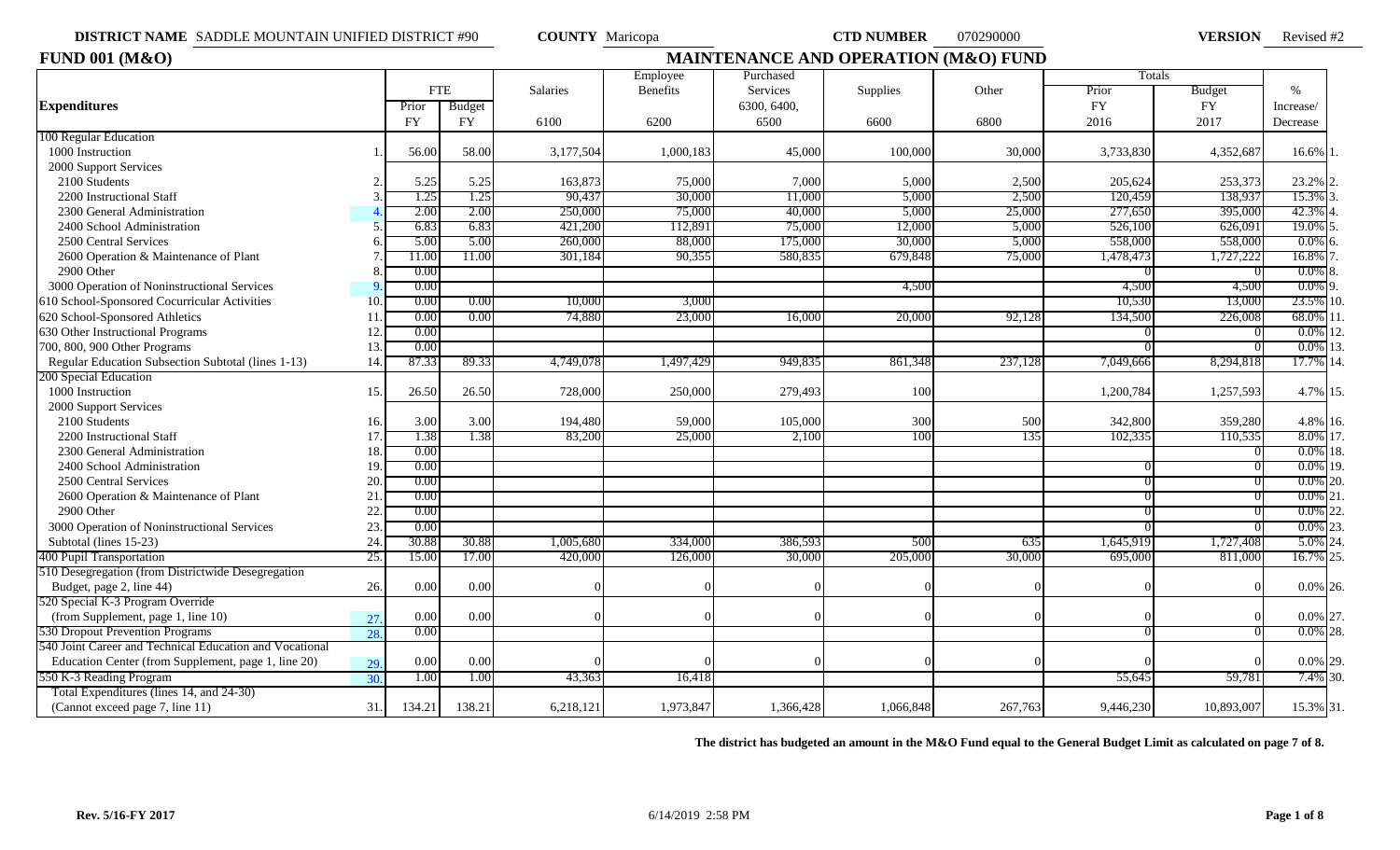**COUNTY** Maricopa

**CTD NUMBER** 070290000 **VERSION** Revised #2

## **SPECIAL EDUCATION PROGRAMS BY TYPE (M&O Fund Program 200)**

| $(A.R.S. \S\$ 15-761 and 15-903)        | <b>Prior FY</b> | <b>Budget FY</b> |                                                               |
|-----------------------------------------|-----------------|------------------|---------------------------------------------------------------|
| 1. Total All Disability Classifications | 1,415,871       | 1,524,908 1.     | <b>Expenditures Budgeted for Audit Services</b>               |
| 2. Gifted Education                     | 2.048           | $2,500$ 2.       | M&O Fund - Nonfederal<br>27,000<br>6350                       |
| 3. Remedial Education                   |                 |                  | 6330<br>All Funds - Federal                                   |
| 4. ELL Incremental Costs                | 8,000           |                  |                                                               |
| <b>5. ELL Compensatory Instruction</b>  |                 |                  |                                                               |
| 6. Vocational and Technical Education   | 170.000         | $200,000$ 6.     | FY 2017 Performance Pay (A.R.S. §15-920)                      |
| 7. Career Education                     |                 |                  | Amount Budgeted in M&O Fund for a Performance Pay Compone     |
| 8. Total (lines 1 through 7. Must equal |                 |                  | Do not report budgeted amounts for the Performance Pay Compon |
| total of line 24, page 1)               | .595,919        | $.727,408$ 8.    |                                                               |

# **Estimated FTE Certified Employees**

(A.R.S. §15-903.E.2) Prior FY Budget FY (A.R.S. §15-903.E.2)

| Teacher-Pupil 1 to 20 |  |
|-----------------------|--|
| Staff-Pupil 1 to 12   |  |

80.00 78.00

# **Expenditures Budgeted for Audit Services**

Amount Budgeted in M&O Fund for a Performance Pay Component 8. Total (lines 1 through 7. Must equal **Do not report budgeted amounts for the Performance Pay Component of the Classroom Site Fund on this line.** 

### **Expenditures Budgeted in the M&O Fund for Food Service**

**Proposed Ratios for Special Education**  $\bullet$  4,500 (A.R.S. §§15-903.E.1 and 15-764.A.5) Teacher-Pupil 1 to 20 (This amount will be used to determine district compliance with state matching requirements pursuant to Code of Federal Regulations (CFR) Title 7, §210.17(a)]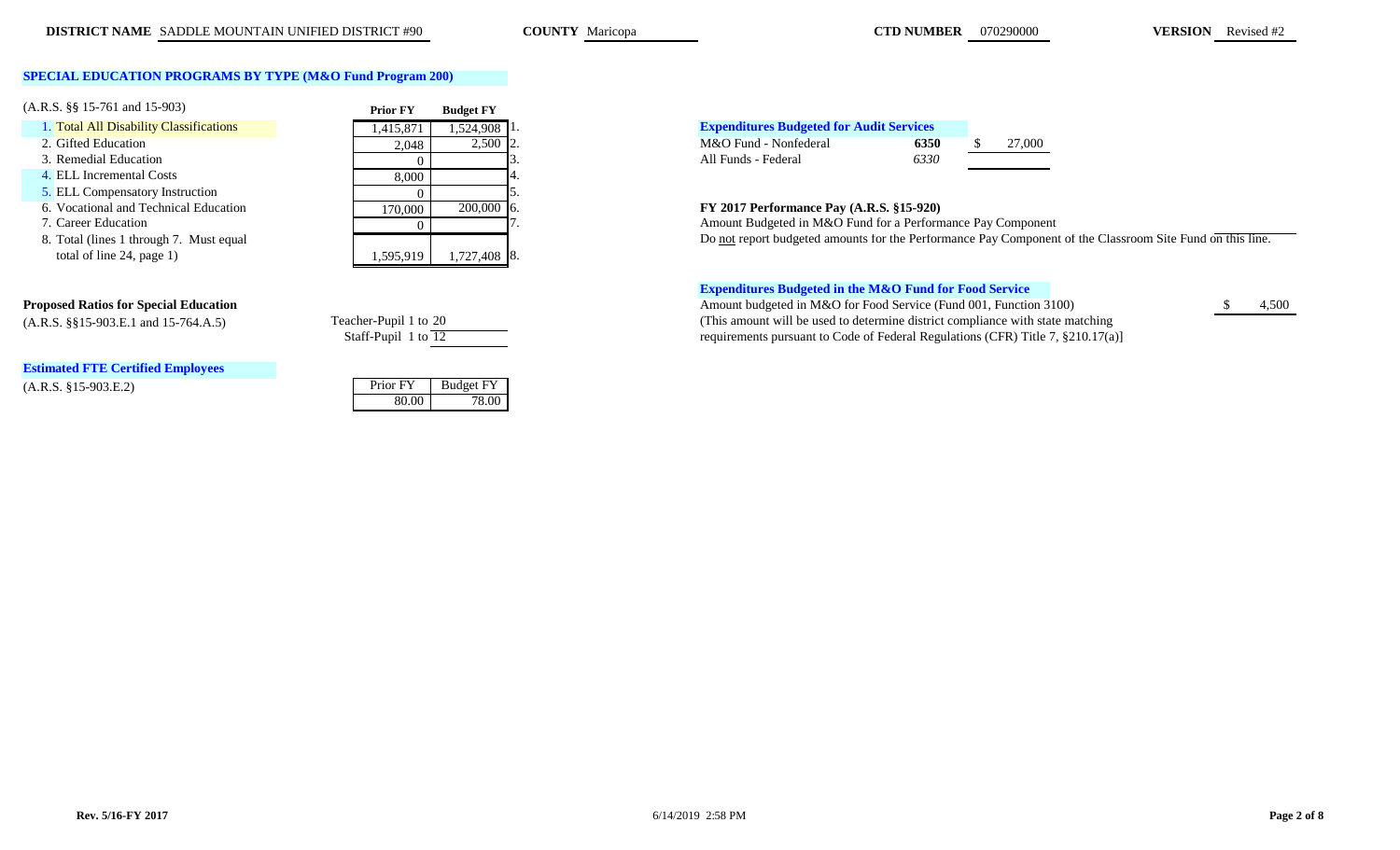**DISTRICT NAME** SADDLE MOUNTAIN UNIFIED DISTRICT #90 **COUNTY** Maricopa **CTD NUMBER** 070290000 **VERSION** Revised #2

**VERSION** Revised #2

|                                                                       |     |                |                          | <b>Purchased Services</b> |                | Interest on     | Totals         |                  | $\%$              |                                                                                  |
|-----------------------------------------------------------------------|-----|----------------|--------------------------|---------------------------|----------------|-----------------|----------------|------------------|-------------------|----------------------------------------------------------------------------------|
| <b>Expenditures</b>                                                   |     | Salaries       | <b>Employee Benefits</b> | 6300, 6400, 6500          | Supplies       | Short-Term Debt | Prior FY       | <b>Budget FY</b> | Increase/         |                                                                                  |
|                                                                       |     | 6100           | 6200                     | 6810, 6890                | 6600           | 6850            | 2016           | 2017             | Decrease          |                                                                                  |
| <b>Classroom Site Fund 011 - Base Salary</b><br>100 Regular Education |     |                |                          |                           |                |                 |                |                  |                   |                                                                                  |
| 1000 Instruction                                                      |     | 111,963        | 43,751                   |                           |                |                 | 181,469        | 155,714          | $-14.2%$          |                                                                                  |
|                                                                       |     |                |                          |                           |                |                 | 5,500          | $\Omega$         | $-100.0\%$        |                                                                                  |
| 2100 Support Services - Students                                      |     |                |                          |                           |                |                 |                | $\Omega$         | 0.0%              |                                                                                  |
| 2200 Support Services - Instructional Staff                           |     |                |                          |                           |                |                 |                |                  |                   |                                                                                  |
| Program 100 Subtotal (lines 1-3)                                      |     | 111,963        | 43,751                   |                           |                |                 | 186,969        | 155,714          | $-16.7%$          |                                                                                  |
| 200 Special Education                                                 |     |                |                          |                           |                |                 |                |                  |                   |                                                                                  |
| 1000 Instruction                                                      |     | 48,294         | 13,200                   |                           |                |                 | 25,000         | 61,494           | 146.0%            |                                                                                  |
| 2100 Support Services - Students                                      |     |                |                          |                           |                |                 | 8,000          | $\Omega$         | $-100.0%$         |                                                                                  |
| 2200 Support Services - Instructional Staff                           |     |                |                          |                           |                |                 | 1,887          | $\Omega$         | $-100.0%$         |                                                                                  |
| Program 200 Subtotal (lines 5-7)                                      |     | 48,294         | 13,200                   |                           |                |                 | 34,887         | 61,494           | 76.3%             |                                                                                  |
| Other Programs (Specify)                                              |     |                |                          |                           |                |                 |                |                  |                   |                                                                                  |
| 1000 Instruction                                                      |     |                |                          |                           |                |                 | $\Omega$       | $^{\circ}$       | 0.0%              |                                                                                  |
| 2100 Support Services - Students                                      | 10  |                |                          |                           |                |                 | $\overline{0}$ | $\overline{0}$   | $0.0\%$ 10.       |                                                                                  |
| 2200 Support Services - Instructional Staff                           | 11  |                |                          |                           |                |                 | $\Omega$       | $\overline{0}$   | 0.0%<br>11.       |                                                                                  |
| Other Programs Subtotal (lines 9-11)                                  | 12. | $\Omega$       | $\Omega$                 |                           |                |                 | $\Omega$       | $\Omega$         | 0.0%<br>12.       |                                                                                  |
| Total Expenditures (lines 4, 8, and 12)                               | 13. | 160,257        | 56,951                   |                           |                |                 | 221,856        | 217,208          | $-2.1\%$ 13.      | The district has budgeted an amount in Fund 011 equal to the Classroom Site Fund |
| Classroom Site Fund 012 - Performance Pay                             |     |                |                          |                           |                |                 |                |                  |                   | Budget Limit as calculated on Page 8 of 8.                                       |
| 100 Regular Education                                                 |     |                |                          |                           |                |                 |                |                  |                   |                                                                                  |
| 1000 Instruction                                                      | 14. | 143,211        | 75,000                   |                           |                |                 | 298,617        | 218,211          | $-26.9\%$ 14.     |                                                                                  |
| 2100 Support Services - Students                                      | 15  |                |                          |                           |                |                 | 3.750          | $\overline{0}$   | 15.<br>$-100.0\%$ |                                                                                  |
| 2200 Support Services - Instructional Staff                           | 16. |                |                          |                           |                |                 | 11,500         | $\overline{0}$   | $-100.0%$<br>16.  |                                                                                  |
| Program 100 Subtotal (lines 14-16)                                    | 17. | 143,211        | 75,000                   |                           |                |                 | 313,867        | 218,211          | $-30.5\%$ 17.     |                                                                                  |
| 200 Special Education                                                 |     |                |                          |                           |                |                 |                |                  |                   |                                                                                  |
| 1000 Instruction                                                      | 18. | 75,528         | 20,460                   |                           |                |                 | 36,000         | 95,988           | 166.6% 18.        |                                                                                  |
| 2100 Support Services - Students                                      | 19. |                |                          |                           |                |                 | 11,500         | $\overline{0}$   | $-100.0\%$ 19.    |                                                                                  |
| 2200 Support Services - Instructional Staff                           | 20. |                |                          |                           |                |                 | 3,750          | $\Omega$         | $-100.0\%$ 20.    |                                                                                  |
| Program 200 Subtotal (lines 18-20)                                    | 21. | 75,528         | 20,460                   |                           |                |                 | 51,250         | 95,988           | 87.3% 21.         |                                                                                  |
| Other Programs (Specify)                                              |     |                |                          |                           |                |                 |                |                  |                   |                                                                                  |
| 1000 Instruction                                                      | 22. |                |                          |                           |                |                 | $\Omega$       | $^{\circ}$       | 0.0%<br>22        |                                                                                  |
| 2100 Support Services - Students                                      | 23. |                |                          |                           |                |                 | $\overline{0}$ | $\overline{0}$   | $0.0\%$ 23.       |                                                                                  |
| 2200 Support Services - Instructional Staff                           | 24. |                |                          |                           |                |                 | $\mathbf{0}$   | $\Omega$         | 0.0% 24.          |                                                                                  |
| Other Programs Subtotal (lines 22-24)                                 | 25. | $\Omega$       | $\Omega$                 |                           |                |                 | $\Omega$       | $\Omega$         | 0.0%<br>25.       |                                                                                  |
| Total Expenditures (lines 17, 21, and 25)                             | 26  | 218,739        | 95,460                   |                           |                |                 | 365,117        | 314,199          | $-13.9\%$ 26.     | The district has budgeted an amount in Fund 012 equal to the Classroom Site Fund |
| Classroom Site Fund 013 - Other                                       |     |                |                          |                           |                |                 |                |                  |                   | Budget Limit as calculated on Page 8 of 8.                                       |
| 100 Regular Education                                                 |     |                |                          |                           |                |                 |                |                  |                   |                                                                                  |
| 1000 Instruction                                                      | 27. | 183,022        | 85,800                   |                           |                |                 | 336,008        | 268,822          | $-20.0\%$ 27.     |                                                                                  |
| 2100 Support Services - Students                                      | 28. |                |                          |                           |                |                 | 3,600          | $\Omega$         | $-100.0\%$ 28.    |                                                                                  |
| 2200 Support Services - Instructional Staff                           | 29. |                |                          |                           |                |                 | 19,797         |                  | $-100.0\%$ 29.    |                                                                                  |
| Program 100 Subtotal (lines 27-29)                                    | 30. | 183,022        | 85,800                   | $\Omega$                  | $\overline{0}$ |                 | 359,405        | 268,822          | $-25.2%$<br>30.   |                                                                                  |
| 200 Special Education                                                 |     |                |                          |                           |                |                 |                |                  |                   |                                                                                  |
| 1000 Instruction                                                      | 31. | 84,730         | 23,056                   |                           |                |                 | 49,000         | 107,786          | 120.0%<br>31.     |                                                                                  |
| 2100 Support Services - Students                                      | 32. |                |                          |                           |                |                 | 10,500         | $\overline{0}$   | $-100.0\%$<br>32. |                                                                                  |
| 2200 Support Services - Instructional Staff                           | 33. |                |                          |                           |                |                 | 3,600          | $\Omega$         | $-100.0%$<br>33.  |                                                                                  |
| Program 200 Subtotal (lines 31-33)                                    | 34. | 84,730         | 23,056                   | $\mathbf{0}$              | $\overline{0}$ |                 | 63,100         | 107,786          | 70.8%<br>34.      |                                                                                  |
| 530 Dropout Prevention Programs                                       |     |                |                          |                           |                |                 |                |                  |                   |                                                                                  |
| 1000 Instruction                                                      | 35. |                |                          |                           |                |                 | $\Omega$       | $\Omega$         | 0.0%<br>35.       |                                                                                  |
| Other Programs (Specify)                                              |     |                |                          |                           |                |                 |                |                  |                   |                                                                                  |
| 1000 Instruction                                                      | 36. |                |                          |                           |                |                 | $\Omega$       | $\Omega$         | 0.0% 36.          |                                                                                  |
| 2100, 2200 Support Serv. Students & Instructional Staff               | 37. |                |                          |                           |                |                 | $\overline{0}$ | $\overline{0}$   | 0.0%<br>37.       |                                                                                  |
| Other Programs Subtotal (lines 36-37)                                 | 38. | $\overline{0}$ | $\overline{0}$           | $\mathbf{0}$              | $\overline{0}$ |                 | $\Omega$       | $\overline{0}$   | 0.0%<br>38.       |                                                                                  |
| Total Expenditures (lines 30, 34, 35, and 38)                         | 39  | 267,752        | 108,856                  | $\overline{0}$            | $\Omega$       |                 | 422,505        | 376,608          | $-10.9%$<br>39.   | The district has budgeted an amount in Fund 013 equal to the Classroom Site Fund |
| Total Classroom Site Funds (lines 13, 26, and 39)                     | 40. | 646,748        | 261,267                  | $\boldsymbol{0}$          | $\overline{0}$ | $\overline{0}$  | 1,009,478      | 908,015          | $-10.1\%$ 40.     | Budget Limit as calculated on Page 8 of 8.                                       |
|                                                                       |     |                |                          |                           |                |                 |                |                  |                   |                                                                                  |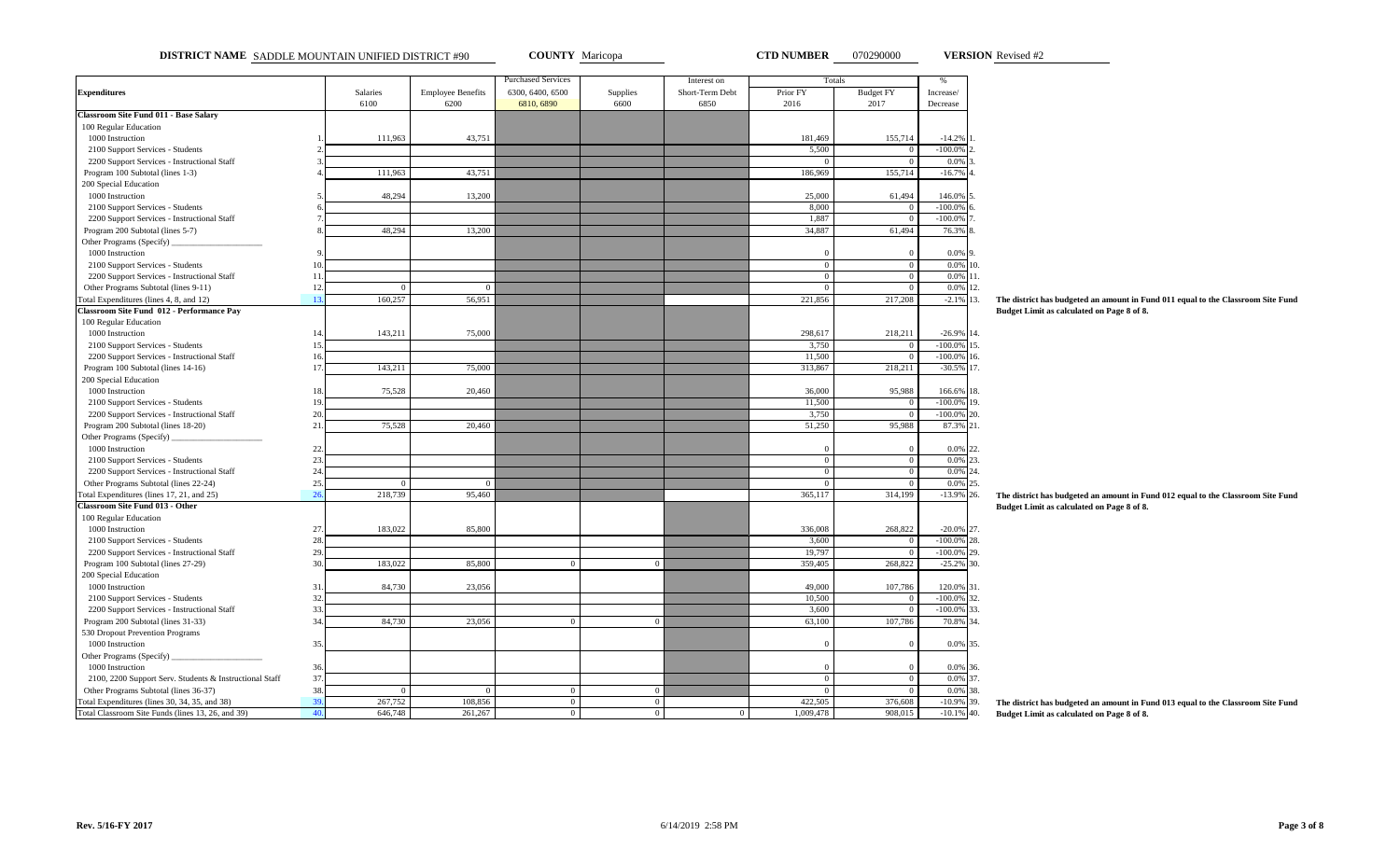| <b>RSION</b> | Revised #2 |  |
|--------------|------------|--|
|              |            |  |

| <b>FUND 610</b>                                    | UNRESTRICTED CAPITAL OUTLAY (UCO) FUND |                 |                |               |                  |                     |           |               |               |  |  |  |  |  |
|----------------------------------------------------|----------------------------------------|-----------------|----------------|---------------|------------------|---------------------|-----------|---------------|---------------|--|--|--|--|--|
|                                                    |                                        | Library Books,  |                |               |                  |                     |           |               |               |  |  |  |  |  |
|                                                    |                                        | Textbooks,      |                |               |                  |                     | Totals    |               |               |  |  |  |  |  |
|                                                    |                                        | & Instructional |                | Redemption of |                  | All Other           | Prior     | <b>Budget</b> |               |  |  |  |  |  |
| <b>Expenditures</b>                                | Rentals                                | Aids $(2)$      | Property $(2)$ | Principal (3) | Interest $(4)$   | <b>Object Codes</b> | <b>FY</b> | FY            | Increase/     |  |  |  |  |  |
|                                                    | 6440                                   | 6641-6643       | 6700           | 6831, 6832    | 6841, 6842, 6850 | (excluding 6900)    | 2016      | 2017          | Decrease      |  |  |  |  |  |
| Unrestricted Capital Outlay Override (1)           |                                        |                 |                |               |                  |                     |           |               | $0.0\%$ 1     |  |  |  |  |  |
| Unrestricted Capital Outlay Fund 610 (6)           |                                        |                 |                |               |                  |                     |           |               |               |  |  |  |  |  |
| 1000 Instruction                                   |                                        | 80,000          | 119,890        |               |                  |                     | 70,000    | 199,890       | 185.6% 2.     |  |  |  |  |  |
| 2000 Support Services                              |                                        |                 |                |               |                  |                     |           |               |               |  |  |  |  |  |
| 2100, 2200 Students and Instructional Staff        |                                        |                 | 10,000         |               |                  |                     |           | 10,000        | $-13.$        |  |  |  |  |  |
| 2300, 2400, 2500, 2900 Administration              |                                        |                 | 60,000         |               |                  |                     |           | 60,000        | $-4.$         |  |  |  |  |  |
| 2600 Operation & Maintenance of Plant              |                                        |                 | 89,265         |               |                  |                     | 300,448   | 89,265        | $-70.3\%$ 5.  |  |  |  |  |  |
| 2700 Student Transportation                        |                                        |                 | 30,000         |               |                  |                     | 5,000     | 30,000        | 500.0% 6.     |  |  |  |  |  |
| 3000 Operation of Noninstructional Services (5)    |                                        |                 | 5,000          |               |                  |                     |           | 5,000         | $-17.$        |  |  |  |  |  |
| 4000 Facilities Acquisition and Construction       |                                        |                 |                |               |                  |                     |           |               | $0.0\%$ 8.    |  |  |  |  |  |
| 5000 Debt Service                                  |                                        |                 |                |               |                  |                     | 30,000    |               | $-100.0\%$ 9. |  |  |  |  |  |
| Total Unrestricted Capital Outlay Fund (lines 2-9) |                                        | 80,000          | 314,155        |               |                  |                     | 405,448   | 394,155       | $-2.8\%$ 10.  |  |  |  |  |  |

**The district has budgeted an amount in the UCO Fund equal to the Unrestricted Capital Budget Limit as calculated on Page 8 of 8.**

(1) Amounts in the Unrestricted Capital Outlay Override line 1 above must be included in the appropriate individual line items for Fund 610 and in the Budget Year Total Column. Enter the amount budgeted in UCO for Food Service [Amount will be used to determine district

> Unrestricted Capital Outlay

(5) Expenditures Budgeted in Unrestricted Capital Outlay (UCO) Fund for Food Service

compliance with state matching requirements pursuant to CFR Title 7, §210.17(a)]

Expenditures, if any, budgeted in the Unrestricted Capital Outlay Fund on lines 2-9 for the K-3 Reading Program as described in A.R.S. §15-211.

(3) Includes principal on Capital Equity Fund loans of , principal on capital leases of , and principal on bonds of .

6642 Textbooks 40,000

673X Furniture and Equipment 40,000

673X Tech Hardware & Software 150,000

(2) Detail by object code:

6641 Library Books

673X Vehicles

6643 Instructional Aids

(4) Includes interest on Capital Equity Fund loans of , interest on capital leases of , and interest on bonds of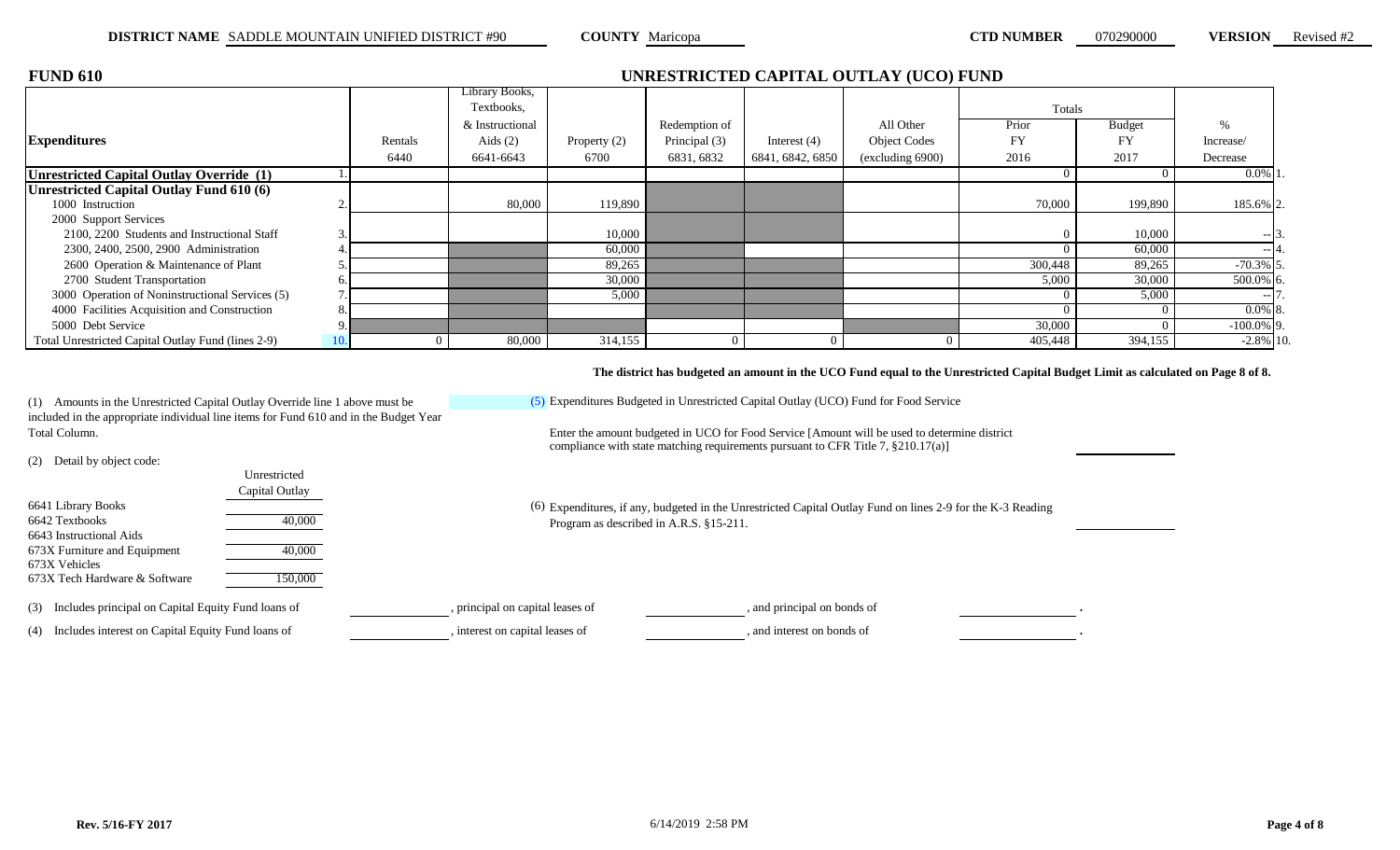### **DISTRICT NAME** SADDLE MOUNTAIN UNIFIED DISTRICT #90 **COUNTY A**aricopa **COUNTY Maricopa CTD NUMBER** 070290000 **VERSION** Revised #2

### **OTHER FUNDS—REQUIRED CAPITAL EXPENDITURE DETAIL [(A.R.S. §15-904.(B)]**

|                                                 |     | UNRESTRICTED CAPITAL OUTLAY |                  |           | <b>BOND BUILDING</b> |                | <b>NEW SCHOOL FACILITIES</b> | <b>ADJACENT WAYS</b> |                  |              |  |
|-------------------------------------------------|-----|-----------------------------|------------------|-----------|----------------------|----------------|------------------------------|----------------------|------------------|--------------|--|
| <b>Expenditures</b>                             |     |                             | <b>Fund 610</b>  |           | <b>Fund 630</b>      |                | <b>Fund 695</b>              |                      | <b>Fund 620</b>  |              |  |
|                                                 |     | Prior FY                    | <b>Budget FY</b> | Prior FY  | <b>Budget FY</b>     | Prior FY       | <b>Budget FY</b>             | Prior FY             | <b>Budget FY</b> |              |  |
| <b>Total Fund Expenditures</b>                  |     | 405,448                     | 394,155          | 5,637,559 | 4,390,124            | $\overline{0}$ |                              |                      |                  | $0\vert 1$ . |  |
| <b>Select Object Codes Detail (1)</b>           |     |                             |                  |           |                      |                |                              |                      |                  |              |  |
| 6150 Classified Salaries                        |     | $\mathbf{0}$                |                  | 70,000    | 70,000               | $\overline{0}$ |                              |                      |                  |              |  |
| 6200 Employee Benefits                          |     | $\Omega$                    |                  | 17,500    | 17,500               | $\overline{0}$ |                              |                      |                  |              |  |
| 6450 Construction Services                      |     | $\Omega$                    |                  | 6,620,436 | 4,302,624            | $\overline{0}$ |                              |                      |                  |              |  |
| 6710 Land and Improvements                      |     | $\Omega$                    |                  |           |                      | $\overline{0}$ |                              |                      |                  |              |  |
| 6720 Buildings and Improvements                 |     |                             |                  |           |                      | $\overline{0}$ |                              |                      |                  | 6.           |  |
| 673X Furniture and Equipment                    |     | 390,954                     | 40,000           |           |                      | $\overline{0}$ |                              |                      |                  |              |  |
| 673X Vehicles                                   |     |                             | 0                | 60,000    |                      | $\overline{0}$ |                              |                      |                  | 8.           |  |
| 673X Technology Hardware & Software             |     | 50,000                      | 150,000          | 740,000   |                      | $\Omega$       |                              |                      |                  | 9            |  |
| 6831, 6832 Redemption of Principal              | 10. | 25,000                      |                  |           |                      | $\overline{0}$ |                              |                      |                  | 10.          |  |
| 6841, 6842, 6850 Interest                       |     | 5,000                       |                  |           |                      | $\overline{0}$ |                              |                      |                  | 11.          |  |
| Total (lines 2-11)                              | 12. | 470,954                     | 190,000          | 7,507,936 | 4,390,124            | $\overline{0}$ | $\overline{0}$               |                      |                  | $0 \; 12.$   |  |
| Total amounts reported on lines 2-11 above for: |     |                             |                  |           |                      |                |                              |                      |                  |              |  |
| Renovation                                      | 13. | $\Omega$                    |                  | $\Omega$  | 1,187,624            |                |                              |                      |                  | 13.          |  |
| New Construction                                | 14. | $\Omega$                    |                  | 6,620,436 | 2,000,000            | $\Omega$       |                              |                      |                  | 14.          |  |
| Other                                           | 15. | 440,954                     | 190,000          | 887,500   | 1,202,500            | $\Omega$       |                              |                      |                  | 15.          |  |
| Total (lines 13-15, must equal line 12)         | 16. | 440,954                     | 190,000          | 7,507,936 | 4,390,124            | $\overline{0}$ | $\Omega$                     |                      |                  | $0 \; 16$    |  |

(1) Lines 2-11 may not include all budgeted expenditures of the fund. Total budgeted expenditures for each fund should be included on Line 1.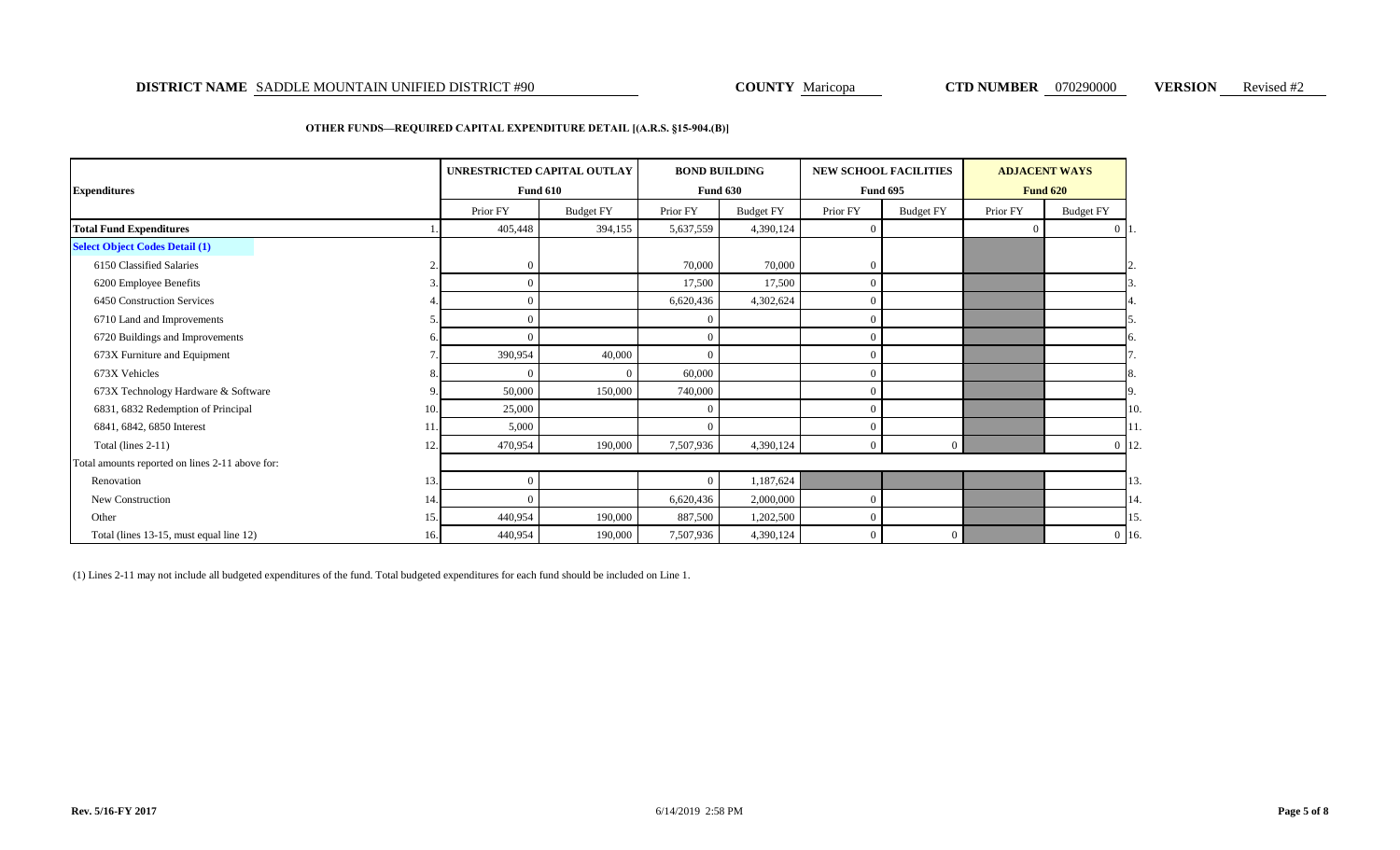- 1. 100-130 ESEA Title I Helping Disadvantaged Children
- 2. 140-150 ESEA Title II Prof. Dev. and Technology
- 3. 160 ESEA Title IV 21st Century Schools
- 4. 170-180 ESEA Title V Promote Informed Parent Choice
- 5. 190 ESEA Title III Limited Eng. & Immigrant Students
- 6. 200 ESEA Title VII Indian Education
- 7. 210 ESEA Title VI Flexibility and Accountability
- 
- 
- 10. 240 Workforce Investment Act
- 
- 12. 260-270 Vocational Education Basic Grants
- 13. 280 ESEA Title X Homeless Education
- 14. 290 Medicaid Reimbursement
- 
- 
- 17. 300-399 Other Federal Projects (Besides E-Rate & Impact Aid)
- 18. Total Federal Project Funds (lines 1-17)

- 
- 20. 410 Early Childhood Block Grant
- 21. 420 Ext. School Yr. Pupils with Disabilities
- 
- 23. 430 Chemical Abuse Prevention Programs
- 
- 
- 26. 460 Environmental Special Plate
- 
- 28. Total State Project Funds (lines 19-27)
- 29. Total Special Projects (lines 18 and 28)

### **INSTRUCTIONAL IMPROVEMENT FUND (020)**

- 
- 
- 3. Dropout Prevention Programs (M&O purposes)
- 4. Instructional Improvement Programs (M&O purposes)
- 5. Total Instructional Improvement Fund (lines 1-4)

|     | <b>SPECIAL PROJECTS</b>                                      |      |          |                  |           |                            | <b>OTHER FUNDS</b> |                |                                                |      |                 |                   |     |
|-----|--------------------------------------------------------------|------|----------|------------------|-----------|----------------------------|--------------------|----------------|------------------------------------------------|------|-----------------|-------------------|-----|
|     |                                                              |      |          |                  |           |                            |                    |                |                                                |      | <b>Prior FY</b> | <b>Budget FY</b>  |     |
|     |                                                              |      |          | <b>FTE</b>       |           | <b>TOTAL ALL FUNCTIONS</b> |                    |                | 050 County, City, and Town Grants              | 6000 | $\Omega$        |                   |     |
|     | <b>FEDERAL PROJECTS</b>                                      |      | Prior FY | <b>Budget FY</b> | Prior FY  | <b>Budget FY</b>           |                    | $\overline{2}$ | 071 Structured English Immersion (1)           | 6000 | $\Omega$        |                   |     |
|     | 1. 100-130 ESEA Title I - Helping Disadvantaged Children     | 6000 | 11.50    | 5.25             | 1,331,939 | 254,000                    |                    | 3.             | 072 Compensatory Instruction (1)               | 6000 | $\Omega$        | $\Omega$ $\Gamma$ |     |
|     | 140-150 ESEA Title II - Prof. Dev. and Technology            | 6000 | 0.00     |                  | 46,285    | 46,000                     |                    | $\overline{4}$ | 500 School Plant (2)                           | 6000 | 2,730           | 2,730             |     |
|     | 160 ESEA Title IV - 21st Century Schools                     | 6000 | 0.00     |                  |           |                            |                    | .5.            | 510 Food Service                               | 6000 | 800,000         | 750,000           |     |
|     | 170-180 ESEA Title V - Promote Informed Parent Choice        | 6000 | 0.00     |                  | $\Omega$  |                            |                    | 6.             | 515 Civic Center                               | 6000 | 60,000          | 60,000            |     |
|     | 190 ESEA Title III - Limited Eng. & Immigrant Students       | 6000 | 0.00     |                  | 3,664     |                            |                    | 7 <sub>1</sub> | 520 Community School                           | 6000 | 5,000           | 5,000             |     |
|     | 200 ESEA Title VII - Indian Education                        | 6000 | 0.00     |                  | $\Omega$  |                            |                    | 8.             | 525 Auxiliary Operations                       | 6000 | 100,000         | 110,000           |     |
|     | 7. 210 ESEA Title VI - Flexibility and Accountability        | 6000 | 0.00     |                  | $\Omega$  |                            |                    | 9              | 526 Extracurricular Activities Fees Tax Credit | 6000 | 50,000          | 49,000            |     |
|     | 8. 220 IDEA Part B                                           | 6000 | 2.50     | 2.50             | 109,137   | 68,000                     |                    | 10.            | 530 Gifts and Donations                        | 6000 | 575,000         | 600,000           |     |
|     | 230 Johnson-O'Malley                                         | 6000 | 0.00     |                  |           |                            |                    | 11.            | 535 Career & Tech. Ed. & Voc. Ed. Projects     | 6000 | 50,000          | 10,500            |     |
|     | Workforce Investment Act                                     | 6000 | 0.00     |                  |           |                            | 10.                | 12.            | 540 Fingerprint                                | 6000 | 200             |                   |     |
|     | 250 AEA - Adult Education                                    | 6000 | 0.00     |                  | $\Omega$  |                            |                    | 13.            | 545 School Opening                             | 6000 | $\Omega$        |                   |     |
|     | 260-270 Vocational Education - Basic Grants                  | 6000 | 0.00     |                  | 22,855    | 20,000                     | 12.                | 14.            | 550 Insurance Proceeds                         | 6000 | 125,000         | 120,000 1         |     |
| 13. | 280 ESEA Title X - Homeless Education                        | 6000 | 0.00     |                  | $\Omega$  |                            | 13.                | 15.            | 555 Textbooks                                  | 6000 | 4,500           | 1,680             |     |
| 14. | 290 Medicaid Reimbursement                                   | 6000 | 0.00     |                  | 175,000   | 175,000                    | 14.                | 16.            | 565 Litigation Recovery                        | 6000 | 11,750          | 6,200 16.         |     |
| 15. | 374 E-Rate                                                   | 6000 | 0.00     |                  | 110,000   | 110,000                    | 115.               | 17.            | 570 Indirect Costs                             | 6000 | 125,000         | 180,000 1         |     |
| 16. | 378 Impact Aid                                               | 6000 | 0.00     |                  |           |                            | 16.                | 18.            | 575 Unemployment Insurance                     | 6000 | $\Omega$        |                   | 18. |
|     | 300-399 Other Federal Projects (Besides E-Rate & Impact Aid) | 6000 | 0.00     |                  |           |                            | 17.                | 19.            | 580 Teacherage                                 | 6000 | $\Omega$        |                   | 19. |
|     | 18. Total Federal Project Funds (lines 1-17)                 |      | 14.00    | 7.75             | 1,798,880 | 673,000 18.                |                    | 20.            | 585 Insurance Refund                           | 6000 | 21,000          | 21,000 20.        |     |
|     | <b>STATE PROJECTS</b>                                        |      |          |                  |           |                            |                    | 21.            | 590 Grants and Gifts to Teachers               | 6000 | 35,000          | 30,000 2          |     |
| 19. | 400 Vocational Education                                     | 6000 | 0.00     |                  | 9,679     | 9,600 19.                  |                    | 22.            | 595 Advertisement                              | 6000 | $\Omega$        |                   |     |
|     | 20. 410 Early Childhood Block Grant                          | 6000 | 0.00     |                  | $\Omega$  |                            | 20                 | 23.            | 596 Joint Technical Education                  | 6000 | 100,000         | 71,000 2          |     |
|     | 420 Ext. School Yr. - Pupils with Disabilities               | 6000 | 0.00     |                  | $\Omega$  |                            |                    | 24.            | 620 Adjacent Ways                              | 6000 | $\theta$        |                   | 24. |
| 22. | 425 Adult Basic Education                                    | 6000 | 0.00     |                  | $\Omega$  |                            | 22.                | 25.            | 639 Impact Aid Revenue Bond Building           | 6000 | $\theta$        |                   | 25. |
|     | 430 Chemical Abuse Prevention Programs                       | 6000 | 0.00     |                  |           |                            | 23.                | 26.            | 650 Gifts and Donations-Capital                | 6000 | $\theta$        |                   | 26. |
|     | 435 Academic Contests                                        | 6000 | 0.00     |                  | $\Omega$  |                            | 24                 | 27.            | 660 Condemnation                               | 6000 | $\Omega$        |                   | 27  |
| 25. | 450 Gifted Education                                         | 6000 | 0.00     |                  | $\Omega$  |                            | 25.                | 28.            | 665 Energy and Water Savings                   | 6000 | 32,000          | 0 28.             |     |
| 26. | 460 Environmental Special Plate                              | 6000 | 0.00     |                  | $\Omega$  |                            | 26.                | 29.            | 686 Emergency Deficiencies Correction          | 6000 | $\Omega$        |                   | 29. |
| 27. | 465-499 Other State Projects                                 | 6000 | 0.00     |                  | $\Omega$  |                            | 27.                | 30.            | 691 Building Renewal Grant                     | 6000 | 50,000          | 0 <sup>130</sup>  |     |
| 28. | Total State Project Funds (lines 19-27)                      |      | 0.00     | 0.00             | 9,679     | $9,600$ 28.                |                    | 31.            | 700 Debt Service                               | 6000 | 3,200,000       | 3,191,344 3       |     |
| 29. | Total Special Projects (lines 18 and 28)                     |      | 14.00    | 7.75             | 1,808,559 | 682,600 29.                |                    | 32.            | 720 Impact Aid Revenue Bond Debt Service       | 6000 | $\overline{0}$  |                   |     |

|      | <b>Prior FY</b> | <b>Budget FY</b> |    |
|------|-----------------|------------------|----|
| 5000 | 35,000          |                  |    |
| 5000 | 50,000          |                  |    |
| 5000 | 25,000          | 150,300          |    |
| 5000 | 50,000          |                  | 4. |
|      |                 | 150,300          |    |

| DISTRICT N<br>NAME<br>`RICT #90<br>LAIN UNIFIED DIST <sup>r</sup><br>→ADDLE MOUN™<br>$\mathbf{N}$ | COUN | <b>TD NUMBER</b> | $-1702900^\circ$<br>フいハハハ | <b>VERSION</b> | Revised $#Z$ |
|---------------------------------------------------------------------------------------------------|------|------------------|---------------------------|----------------|--------------|
|                                                                                                   |      |                  |                           |                |              |

|                                                              |      |                 |                  |                     |                  |     |                  |                                                                 |      | <b>Prior FY</b> | <b>Budget FY</b>   |     |
|--------------------------------------------------------------|------|-----------------|------------------|---------------------|------------------|-----|------------------|-----------------------------------------------------------------|------|-----------------|--------------------|-----|
|                                                              |      |                 | <b>FTE</b>       | TOTAL ALL FUNCTIONS |                  |     |                  | 050 County, City, and Town Grants                               | 6000 |                 |                    |     |
| <b>DERAL PROJECTS</b>                                        |      | Prior FY        | <b>Budget FY</b> | Prior FY            | <b>Budget FY</b> |     | 2.               | 071 Structured English Immersion (1)                            | 6000 | $\overline{0}$  | 0 <sub>12</sub>    |     |
| 1. 100-130 ESEA Title I - Helping Disadvantaged Children     | 6000 | 11.50           | 5.25             | 1,331,939           | 254,000          |     | 3.               | 072 Compensatory Instruction (1)                                | 6000 | $\Omega$        | 0 <sup>13</sup>    |     |
| 2. 140-150 ESEA Title II - Prof. Dev. and Technology         | 6000 | 0.00            |                  | 46,285              | 46,000           |     | 4.               | 500 School Plant (2)                                            | 6000 | 2,730           | 2,730              |     |
| 3. 160 ESEA Title IV - 21st Century Schools                  | 6000 | 0.00            |                  | $\Omega$            |                  |     | 5.               | 510 Food Service                                                | 6000 | 800,000         | 750,000            |     |
| 4. 170-180 ESEA Title V - Promote Informed Parent Choice     | 6000 | 0.00            |                  | $\Omega$            |                  |     | 6.               | 515 Civic Center                                                | 6000 | 60,000          | 60,000             |     |
| 190 ESEA Title III - Limited Eng. & Immigrant Students<br>5. | 6000 | 0.00            |                  | 3,664               |                  |     | 7.               | 520 Community School                                            | 6000 | 5,000           | 5,000              |     |
| 6. 200 ESEA Title VII - Indian Education                     | 6000 | 0.00            |                  | $\overline{0}$      |                  |     | 8.               | 525 Auxiliary Operations                                        | 6000 | 100,000         | 110,000            |     |
| 210 ESEA Title VI - Flexibility and Accountability           | 6000 | 0.00            |                  | $\Omega$            |                  |     | 9.               | 526 Extracurricular Activities Fees Tax Credit                  | 6000 | 50,000          | 49,000             |     |
| 220 IDEA Part B<br>8.                                        | 6000 | 2.50            | 2.50             | 109,137             | 68,000           |     | 10.              | 530 Gifts and Donations                                         | 6000 | 575,000         | 600,000            |     |
| 230 Johnson-O'Malley<br>9.                                   | 6000 | 0.00            |                  | $\overline{0}$      |                  |     | 11.              | 535 Career & Tech. Ed. & Voc. Ed. Projects                      | 6000 | 50,000          | $10,500$ 1         |     |
| 240 Workforce Investment Act                                 | 6000 | 0.00            |                  | $\Omega$            |                  | 10. | 12.              | 540 Fingerprint                                                 | 6000 | 200             |                    |     |
| 250 AEA - Adult Education                                    | 6000 | 0.00            |                  | $\Omega$            |                  | 11. | 13.              | 545 School Opening                                              | 6000 | $\Omega$        |                    |     |
| 260-270 Vocational Education - Basic Grants                  | 6000 | 0.00            |                  | 22,855              | 20,000           | 12. | 14.              | 550 Insurance Proceeds                                          | 6000 | 125,000         | 120,000 14         |     |
| 280 ESEA Title X - Homeless Education                        | 6000 | 0.00            |                  | $\overline{0}$      |                  | 13. | 15.              | 555 Textbooks                                                   | 6000 | 4,500           | 1,680              |     |
| 290 Medicaid Reimbursement                                   | 6000 | 0.00            |                  | 175,000             | 175,000          | 14. | 16.              | 565 Litigation Recovery                                         | 6000 | 11,750          | $6,200$ 16.        |     |
| 374 E-Rate<br>5.                                             | 6000 | 0.00            |                  | 110,000             | 110,000          | 15. | 17.              | 570 Indirect Costs                                              | 6000 | 125,000         | 180,000 17         |     |
| 378 Impact Aid                                               | 6000 | 0.00            |                  | $\Omega$            |                  | 16. | 18.              | 575 Unemployment Insurance                                      | 6000 |                 |                    | 18. |
| 300-399 Other Federal Projects (Besides E-Rate & Impact Aid) | 6000 | 0.00            |                  | $\Omega$            |                  | 17. | 19.              | 580 Teacherage                                                  | 6000 | $\Omega$        |                    | 19. |
| 8. Total Federal Project Funds (lines 1-17)                  |      | 14.00           | 7.75             | 1,798,880           | 673,000          | 18. | 20.              | 585 Insurance Refund                                            | 6000 | 21,000          | 21,000 20.         |     |
| <b>ATE PROJECTS</b>                                          |      |                 |                  |                     |                  |     | 21.              | 590 Grants and Gifts to Teachers                                | 6000 | 35,000          | 30,000             |     |
| 9. 400 Vocational Education                                  | 6000 | 0.00            |                  | 9,679               | 9,600 19.        |     | 22.              | 595 Advertisement                                               | 6000 | $\Omega$        |                    |     |
| 410 Early Childhood Block Grant                              | 6000 | 0.00            |                  | $\Omega$            |                  | 20. | 23.              | 596 Joint Technical Education                                   | 6000 | 100,000         | 71,000 23          |     |
| 420 Ext. School Yr. - Pupils with Disabilities               | 6000 | 0.00            |                  | $\overline{0}$      |                  | 21. | 24.              | 620 Adjacent Ways                                               | 6000 | $\overline{0}$  |                    | 24. |
| 425 Adult Basic Education<br>2.                              | 6000 | 0.00            |                  | $\Omega$            |                  | 22. | 25.              | 639 Impact Aid Revenue Bond Building                            | 6000 | $\theta$        |                    | 25. |
| 430 Chemical Abuse Prevention Programs<br>3.                 | 6000 | 0.00            |                  | $\overline{0}$      |                  | 23. | 26.              | 650 Gifts and Donations-Capital                                 | 6000 | $\theta$        |                    | 26. |
| 435 Academic Contests<br>4.                                  | 6000 | 0.00            |                  | $\Omega$            |                  | 24. | 27.              | 660 Condemnation                                                | 6000 | $\Omega$        |                    | 27. |
| 450 Gifted Education<br>5.                                   | 6000 | 0.00            |                  | $\overline{0}$      |                  | 25. | 28.              | 665 Energy and Water Savings                                    | 6000 | 32,000          | $0\,28$            |     |
| 6. 460 Environmental Special Plate                           | 6000 | 0.00            |                  | $\overline{0}$      |                  | 26. | 29.              | 686 Emergency Deficiencies Correction                           | 6000 |                 |                    | 29  |
| 465-499 Other State Projects<br>7.                           | 6000 | 0.00            |                  | $\overline{0}$      |                  | 27. | 30.              | 691 Building Renewal Grant                                      | 6000 | 50,000          | $\overline{0}$ 30. |     |
| Total State Project Funds (lines 19-27)<br>8.                |      | 0.00            | 0.00             | 9,679               | $9,600$ 28.      |     | 31.              | 700 Debt Service                                                | 6000 | 3,200,000       | 3,191,344 31       |     |
| 9. Total Special Projects (lines 18 and 28)                  |      | 14.00           | 7.75             | 1,808,559           | $682,600$ 29.    |     | 32.              | 720 Impact Aid Revenue Bond Debt Service                        | 6000 | $\Omega$        |                    |     |
|                                                              |      |                 |                  |                     |                  |     | 33.              | Other TANS                                                      | 6000 | 2,500,000       | 1,000,000 33       |     |
| <b>STRUCTIONAL IMPROVEMENT FUND (020)</b>                    |      | <b>Prior FY</b> |                  | <b>Budget FY</b>    |                  |     |                  | <b>INTERNAL SERVICE FUNDS 950-989</b>                           |      |                 |                    |     |
| 1. Teacher Compensation Increases                            | 6000 |                 | 35,000           |                     |                  |     |                  | 9 __ Self-Insurance                                             | 6000 | $\Omega$        |                    |     |
| <b>Class Size Reduction</b><br>2.                            | 6000 |                 | 50,000           |                     |                  |     | 2.               | 955 Intergovernmental Agreements                                | 6000 | 12,500          | 14,000 2           |     |
| Dropout Prevention Programs (M&O purposes)<br>3.             | 6000 |                 | 25,000           | 150,300             |                  |     | 3.               | $9$ OPEB                                                        | 6000 | $\Omega$        |                    |     |
| 4. Instructional Improvement Programs (M&O purposes)         | 6000 |                 | 50,000           |                     |                  |     | $\overline{4}$ . | 9                                                               | 6000 | $\Omega$        |                    |     |
| 5. Total Instructional Improvement Fund (lines 1-4)          |      |                 | 160,000          | 150,300             |                  |     |                  |                                                                 |      |                 |                    |     |
|                                                              |      |                 |                  |                     |                  |     |                  |                                                                 |      |                 |                    |     |
|                                                              |      |                 |                  |                     |                  |     |                  | (1) From Supplement, page 3, line 10 and line 20, respectively. |      |                 |                    |     |
|                                                              |      |                 |                  |                     |                  |     |                  |                                                                 |      |                 |                    |     |

|      | <b>Prior FY</b>    | <b>Budget FY</b> |    |
|------|--------------------|------------------|----|
| 5000 | 0                  |                  | 1. |
| 5000 | $\overline{0}$     | $\overline{0}$   | 2. |
| 5000 | $\overline{0}$     | 0                | 3. |
| 5000 | 2,730              | 2,730            | 4. |
| 5000 | 800,000            | 750,000          | 5. |
| 5000 | 60,000             | 60,000           | 6. |
| 5000 | $\overline{5,000}$ | 5,000            | 7. |
| 5000 | 100,000            | 110,000          | 8. |
| 5000 | 50,000             | 49,000           | 9. |
| 5000 | 575,000            | 600,000          | 10 |
| 5000 | 50,000             | 10,500           | 11 |
| 5000 | 200                | $\overline{0}$   | 12 |
| 5000 | 0                  |                  | 13 |
| 5000 | 125,000            | 120,000          | 14 |
| 5000 | 4,500              | 1,680            | 15 |
| 5000 | 11,750             | 6,200            | 16 |
| 5000 | 125,000            | 180,000          | 17 |
| 5000 | $\overline{0}$     |                  | 18 |
| 5000 | 0                  |                  | 19 |
| 5000 | 21,000             | 21,000           | 20 |
| 5000 | 35,000             | 30,000           | 21 |
| 5000 | $\overline{0}$     |                  | 22 |
| 5000 | 100,000            | 71,000           | 23 |
| 5000 | $\overline{0}$     |                  | 24 |
| 5000 | 0                  |                  | 25 |
| 5000 | $\overline{0}$     |                  | 26 |
| 5000 | $\overline{0}$     |                  | 27 |
| 5000 | 32,000             | $\overline{0}$   | 28 |
| 5000 | 0                  |                  | 29 |
| 5000 | 50,000             | $\overline{0}$   | 30 |
| 5000 | 3,200,000          | 3,191,344        | 31 |
| 5000 | $\overline{0}$     |                  | 32 |
| 5000 | 2,500,000          | 1,000,000        | 33 |

| 6000 | 0      |        |               |
|------|--------|--------|---------------|
| 6000 | 12,500 | 14,000 | $\mathcal{L}$ |
| 6000 | U      |        |               |
| 6000 | U      |        |               |

(2) Indicate amount budgeted in Fund 500 for M&O purposes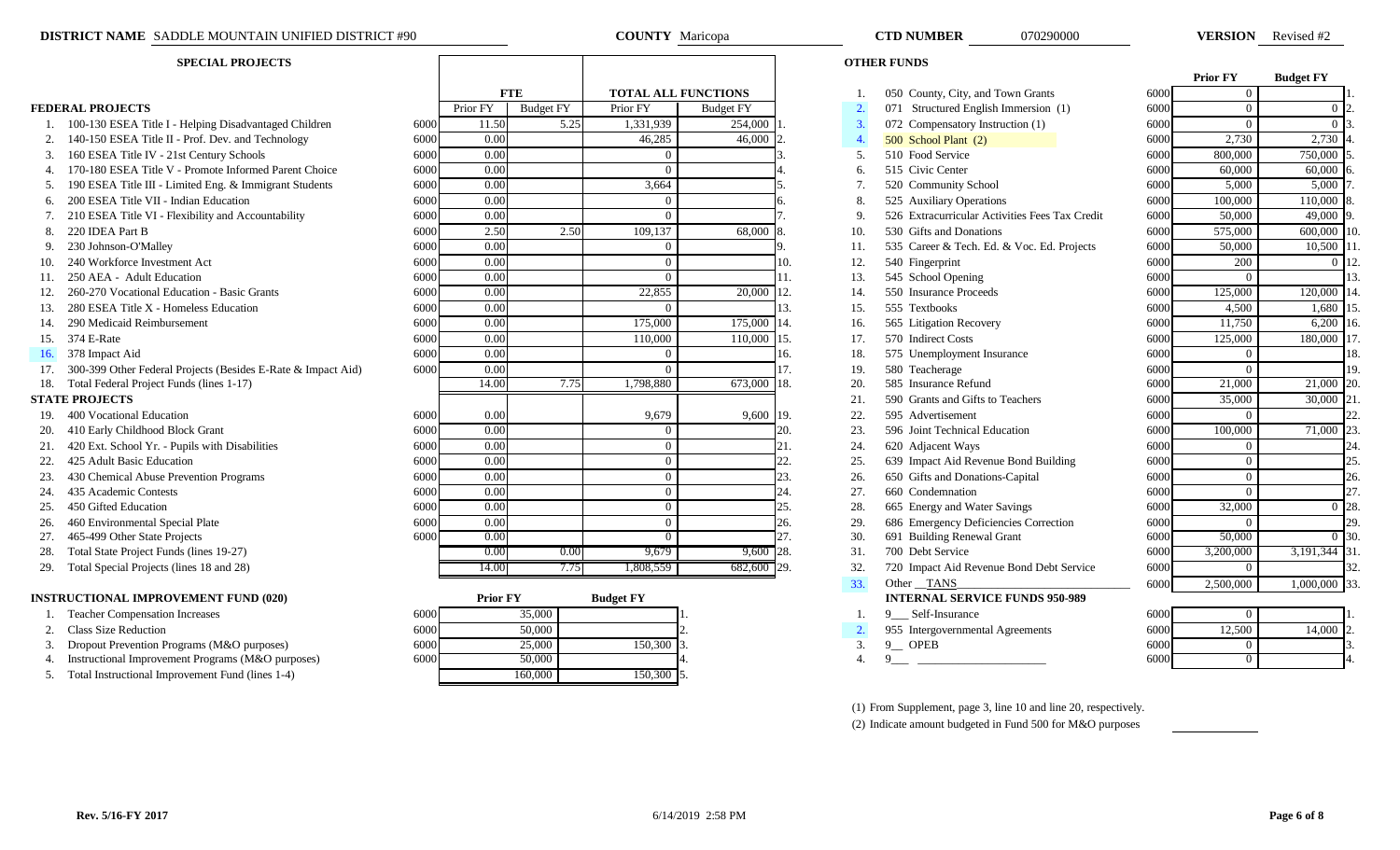**VERSION** Revised #2

### **(A.R.S. §15-947.C) CALCULATION OF FY 2017 GENERAL BUDGET LIMIT**

|              |                                                                                                                                                       | $(A.R.S. §15-947.C)$ |                                           |                                             |
|--------------|-------------------------------------------------------------------------------------------------------------------------------------------------------|----------------------|-------------------------------------------|---------------------------------------------|
|              |                                                                                                                                                       |                      | А.<br><b>Maintenance</b><br>and Operation | В.<br>Unrestricted<br><b>Capital Outlay</b> |
|              | 1. (a) FY 2017 Revenue Control Limit (RCL)                                                                                                            |                      |                                           |                                             |
|              | (from Work Sheet E, line VIII, or Work Sheet F, line III)                                                                                             | \$<br>9,143,638      |                                           |                                             |
|              | * (b) Increase or (Decrease) in 03 District High School Tuition<br>Payments (A.R.S. §15-905.J) (1)                                                    |                      |                                           |                                             |
|              | (c) Adjusted RCL                                                                                                                                      | 9,143,638            | \$<br>9,143,638                           | \$<br>$\overline{0}$                        |
|              | 2. (a) FY 2017 District Additional Assistance (DAA) (from Work<br>Sheet H, lines VII.E.1 and VII.F.1)                                                 |                      |                                           |                                             |
|              |                                                                                                                                                       | \$<br>737,550        |                                           |                                             |
|              | * (b) DAA Reduction for State Budget Adjustments (from Work<br>Sheet H, lines VII.E.2 and VII.F.2)                                                    | 640,462              |                                           |                                             |
|              | (c) Adjusted DAA                                                                                                                                      | \$<br>97,088         |                                           | 97,088                                      |
|              | 3. FY 2017 Override Authorization (A.R.S. §§15-481 and 15-482)                                                                                        |                      |                                           |                                             |
| $*(a)$       | Maintenance and Operation                                                                                                                             |                      | 825,458                                   |                                             |
|              | * (b) Unrestricted Capital Outlay<br>* (c) Special Program                                                                                            |                      |                                           |                                             |
|              | *4. Small School Adjustment for Districts with a Student Count of 125 or less in K-8 or 100 or                                                        |                      |                                           |                                             |
|              | less in 9-12 (A.R.S. §15-949) (If phase-down applies, see Work Sheets K and K2)                                                                       |                      |                                           |                                             |
|              | *5. Tuition Revenue (A.R.S. $\S$ §15-823 and 15-824)                                                                                                  |                      |                                           |                                             |
| Local        |                                                                                                                                                       |                      |                                           |                                             |
| (a)          | Individuals and Other Private Sources<br>(b) Other Arizona Districts                                                                                  |                      |                                           |                                             |
| (c)          | <b>Out-of-State Districts and Other Governments</b>                                                                                                   |                      |                                           |                                             |
| <b>State</b> |                                                                                                                                                       |                      |                                           |                                             |
|              | (d) Certificates of Educational Convenience $(A.R.S. \S \S 15-825, 15-825.01,$ and $15-825.02)$                                                       |                      |                                           |                                             |
|              | *6. State Assistance (A.R.S. §15-976) and Special Ed. Voucher Payments Received (A.R.S. §15-1204)                                                     |                      |                                           |                                             |
|              | *7. Increase Authorized by County School Superintendent for Accommodation Schools                                                                     |                      |                                           |                                             |
|              | (not to exceed Work Sheet S, line II.B.5) (A.R.S. §15-974.B)                                                                                          |                      |                                           |                                             |
|              | 8. Budget Increase for:                                                                                                                               |                      |                                           |                                             |
|              | (a) Desegregation Expenditures (A.R.S. §15-910.G-K)                                                                                                   |                      |                                           |                                             |
| $*(b)$       | Tuition Out Debt Service (from Work Sheet O, line 7) (A.R.S. §15-910.L)                                                                               |                      | $\mathbf{0}$                              |                                             |
| $*(c)$       | Budget Balance Carryforward (from Work Sheet M, line 9) (A.R.S. §15-943.01)                                                                           |                      | 993,617                                   |                                             |
| (d)          | Dropout Prevention Programs (Laws 1992, Ch. 305, §32 and Laws 2000, Ch. 398, §2)                                                                      |                      |                                           |                                             |
| (e)          | Registered Warrant or Tax Anticipation Note Interest Expense Incurred in                                                                              |                      |                                           |                                             |
|              | FY 2015 (A.R.S. §15-910.M)                                                                                                                            |                      |                                           |                                             |
| $*(f)$       | Joint Career and Technical Education and Vocational Education Center (A.R.S. §15-910.01)                                                              |                      |                                           |                                             |
|              | * (g) FY 2016 Performance Pay Unexpended Budget Carryforward (from Work                                                                               |                      |                                           |                                             |
|              | Sheet M, line 6.f) (A.R.S. §15-920)                                                                                                                   |                      | $\mathbf{0}$                              |                                             |
|              | (h) Excessive Property Tax Valuation Judgments (A.R.S. $\S$ $\S$ 42-16213 and 42-16214)                                                               |                      |                                           |                                             |
| $*$ (i)      | Transportation Revenues for Attendance of Nonresident Pupils (A.R.S. §§15-923 and 15-947)                                                             |                      |                                           |                                             |
|              | *9. Adjustment to the General Budget Limit (A.R.S. $\S$ 15-272, 15-905.M, 15-910.02, and 15-<br>915) Include year(s) and descriptions, as applicable. |                      |                                           |                                             |
| (a)          | Prior Year Over Expenditures/Resolutions:                                                                                                             |                      |                                           |                                             |
|              |                                                                                                                                                       |                      | (137, 563)                                |                                             |
|              | (b) Decrease for Transfer from M&O to Energy and Water Savings Fund                                                                                   |                      |                                           |                                             |
| (c)          | Increase for Energy and Water Savings Fund Transfer to M&O                                                                                            |                      |                                           |                                             |
| (d)          | JTED Reduction [See Work Sheet J, footnote (1) for estimate]                                                                                          |                      |                                           |                                             |
| (e)          | Noncompliance Adjustment                                                                                                                              |                      |                                           |                                             |
| (f)          | ADM/Transportation Audit Adjustment                                                                                                                   |                      |                                           |                                             |
| (g)          | Other:                                                                                                                                                |                      |                                           |                                             |
|              | 10. Estimated Allocation of Additional Funding (2016 Prop 123 & Laws 2015, 1st S.S., Ch. 1, §§2 and 6)                                                |                      | 67,857                                    |                                             |
|              | 11. FY 2017 General Budget Limit (column A, lines 1 through 10)                                                                                       |                      |                                           |                                             |
|              | (A.R.S. §15-905.F) (page 1, line 31 cannot exceed this amount)                                                                                        |                      | \$<br>10,893,007                          |                                             |
|              | 12. Total Amount to be Used for Capital Expenditures (column B, lines 1 through 8)<br>$(A.R.S. §15-905.F)$ (to page 8, line A.11)                     |                      |                                           | \$                                          |
|              |                                                                                                                                                       |                      |                                           | 97,088                                      |

**\*** Subject to adjustment prior to May 15 as allowed by A.R.S. Revisions are described in the instructions for these lines, as needed.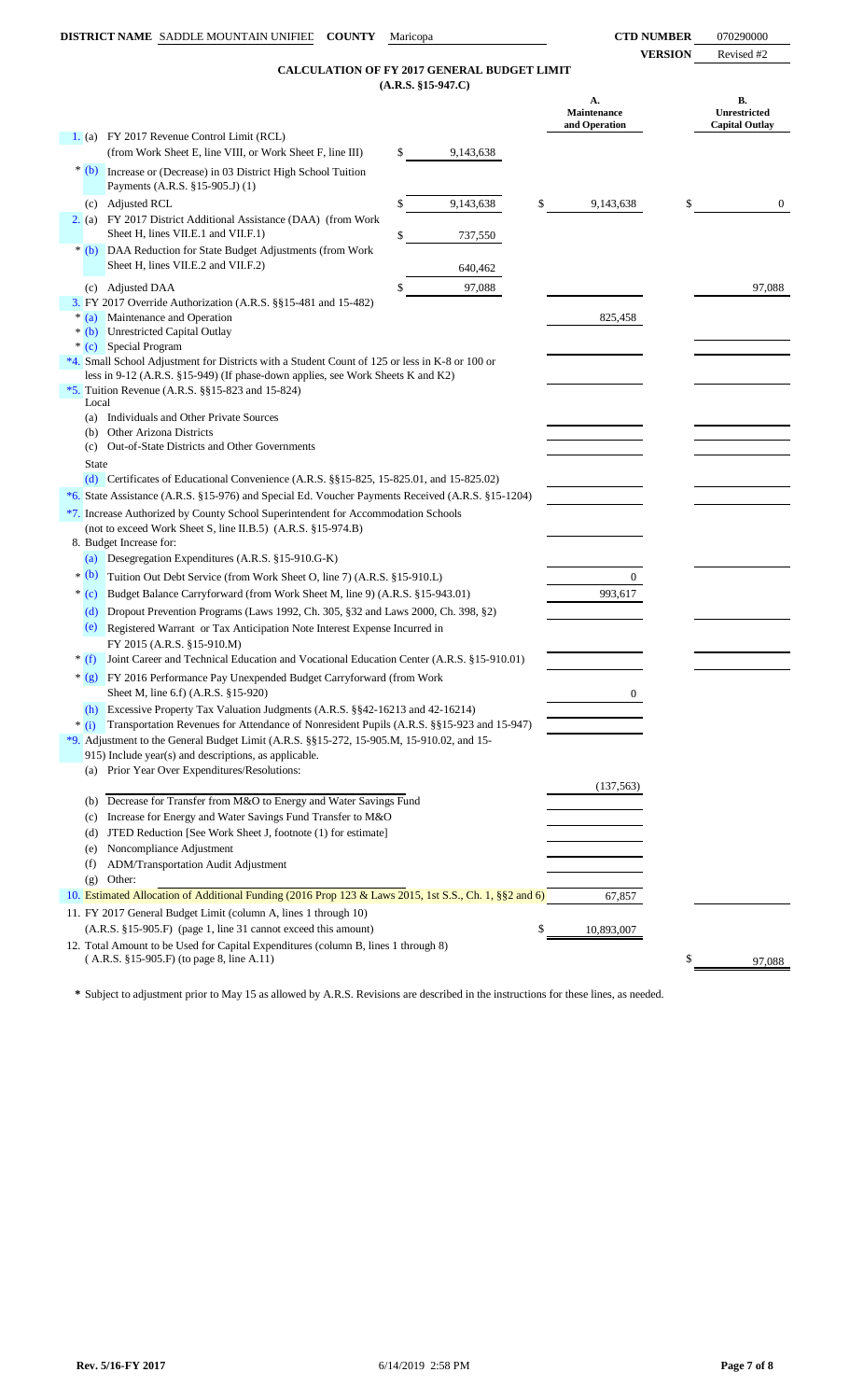# **VERSION** Revised #2 **UNRESTRICTED CAPITAL BUDGET LIMIT AND CLASSROOM SITE FUND BUDGET LIMIT (A.R.S. §15-947.D and A.R.S.**

**DISTRICT NAME** SADDLE MOUNTAIN UNIFIED DIS **COUNTY** Maricopa **CTD NUMBER** 070290000

**§15-978)**

# **CALCULATION OF UNRESTRICTED CAPITAL BUDGET LIMIT**

| A. 1. FY 2016 Unrestricted Capital Budget Limit (UCBL)<br>(from FY 2016 latest revised Budget, page 8, line A.12)                                       | S. | 555,779 |
|---------------------------------------------------------------------------------------------------------------------------------------------------------|----|---------|
| 2. Total UCBL Adjustment for prior years as notified by ADE on BUDG75 report (For budget                                                                |    |         |
| adoption, use zero.)                                                                                                                                    | \$ |         |
| 3. Adjusted Amount Available for FY 2016 Capital Expenditures (line $A.1 + A.2$ )                                                                       |    | 555,779 |
| 4. Amount Budgeted in Fund 610 in FY 2016                                                                                                               |    |         |
| (from FY 2016 latest revised Budget, page 4, line 10)                                                                                                   |    | 555,779 |
| 5. Lesser of line A.3 or the sum of line A.4 and any positive adjustment on line A.2                                                                    |    | 555,779 |
| 6. FY 2016 Fund 610 Actual Expenditures (For budget adoption use actual expenditures                                                                    |    |         |
| to date plus estimated expenditures through fiscal year-end.)                                                                                           | S. | 260,342 |
| 7. Unexpended Budget Balance in Fund 610 (line A.5 minus A.6) If negative, use zero in                                                                  |    |         |
| calculation, but show negative amount here in parentheses.                                                                                              |    | 295,437 |
| 8. Interest Earned in Fund 610 in FY 2016                                                                                                               |    | 1,630   |
| 9. Monies deposited in Fund 610 from School Facilities Board for donated land (A.R.S. §15-2041.F)                                                       |    |         |
| 10. Adjustment to UCBL for FY 2017 (A.R.S. §15-905.M) Include year(s) and descriptions, as applicable.<br>(a) Prior Year Over Expenditures/Resolutions: |    |         |
|                                                                                                                                                         |    |         |
| (b) Increase to UCBL Due to Greater than Anticipated Growth (from FY2016 BUDG75)                                                                        |    |         |
| (c) JTED Reduction [See Work Sheet J, footnote (1) for estimate]                                                                                        |    |         |
| (d) ADM/Transportation Audit Adjustment                                                                                                                 |    |         |
| (e) Other:                                                                                                                                              |    |         |
| 11. Amount to be Used for Capital Expenditures (from page 7, line 12)                                                                                   |    | 97,088  |
| 12. FY 2017 Unrestricted Capital Budget Limit (lines A.7 through A.11) (1)                                                                              |    | 394,155 |

# **CALCULATION OF CLASSROOM SITE FUND BUDGET LIMIT**

|           |                                                          | <b>Fund 011</b> | <b>Fund 012</b> | <b>Fund 013</b> | <b>Total Fund 010</b> |
|-----------|----------------------------------------------------------|-----------------|-----------------|-----------------|-----------------------|
| <b>B.</b> | 1. FY 2016 Classroom Site Fund Budget Limit (from FY     |                 |                 |                 |                       |
|           | 2016 latest revised Budget, page 8, line B.7)            |                 |                 |                 |                       |
|           |                                                          | 176,257         | 264,606         | 331,762         | 772,625               |
|           | 2. FY 2016 Actual Expenditures (For budget adoption use  |                 |                 |                 |                       |
|           | actual expenditures to date plus estimated expenditures  |                 |                 |                 |                       |
|           | through fiscal year-end.)                                | 79,636          | 191,265         | 196,245         | 467,146               |
|           | 3. Unexpended Budget Balance (line B.1 minus B.2)        |                 |                 |                 |                       |
|           |                                                          | 96,621          | 73,341          | 135,517         | 305,479               |
|           | 4. Interest Earned in the Classroom Site Fund in FY 2016 | 227             | 139             | 372             | 738                   |
|           | 5. FY 2017 Classroom Site Fund Allocation (provided by   |                 |                 |                 |                       |
|           | ADE, based on \$332) Enter the total allocation in the   |                 |                 |                 |                       |
|           | Total Fund 010 column. Funds 011, 012, and 013 will      |                 |                 |                 |                       |
|           | automatically calculate.                                 | 120,360         | 240,719         | 240,719         | 601,796               |
|           | 6. Adjustments to FY 2017 Classroom Site Fund Budget     |                 |                 |                 |                       |
|           | Limit $(2)$                                              |                 |                 |                 | 0                     |
|           |                                                          |                 |                 |                 |                       |
|           | 7. FY 2017 Classroom Site Fund Budget Limit (Sum of      |                 |                 |                 |                       |
|           | lines B.3 through B.6 $)$ (3)                            | 217,208         | 314,199         | 376,608         | 908,013               |

(1) The amount budgeted on page 4, line 10 cannot exceed this amount.

(2) This line may be used to recapture lost CSF budget capacity that resulted from underbudgeting in prior fiscal years.

(3) The amounts budgeted on page 3, lines 13, 26, 39, and 40 cannot exceed the respective amounts on this line.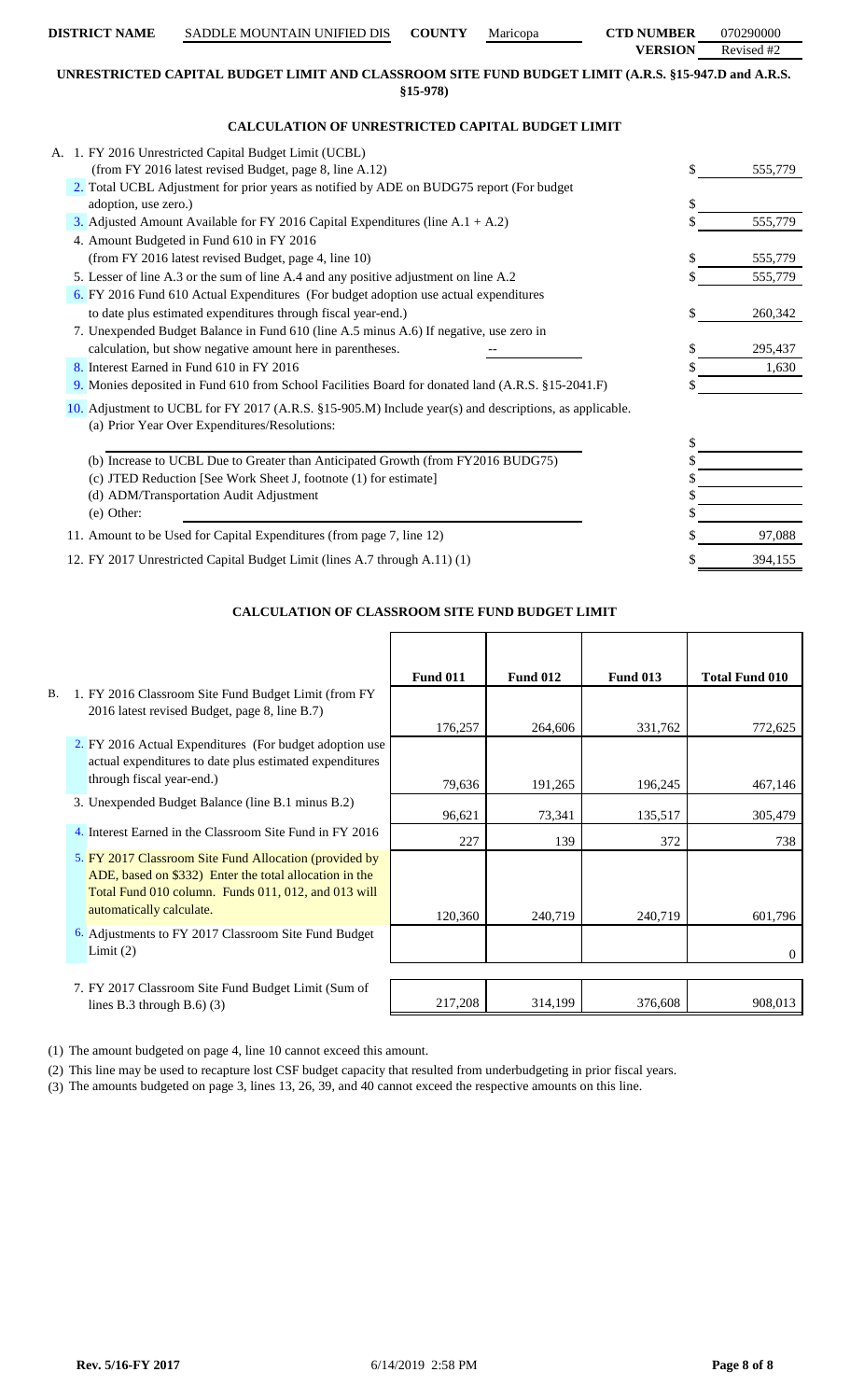FY 2017 STATE OF ARIZONA



# SUPPLEMENT TO SCHOOL DISTRICT ANNUAL EXPENDITURE BUDGET FOR DISTRICTS THAT BUDGET FOR:

# SPECIAL K-3 PROGRAM OVERRIDE (A.R.S. §15-903.D and Laws 2010, Ch. 179, §4)

### JOINT CAREER AND TECHNICAL EDUCATION AND VOCATIONAL EDUCATION CENTER (A.R.S. §15-910.01)

ENGLISH LANGUAGE LEARNERS (A.R.S. §§15-756.04 and 15-756.11)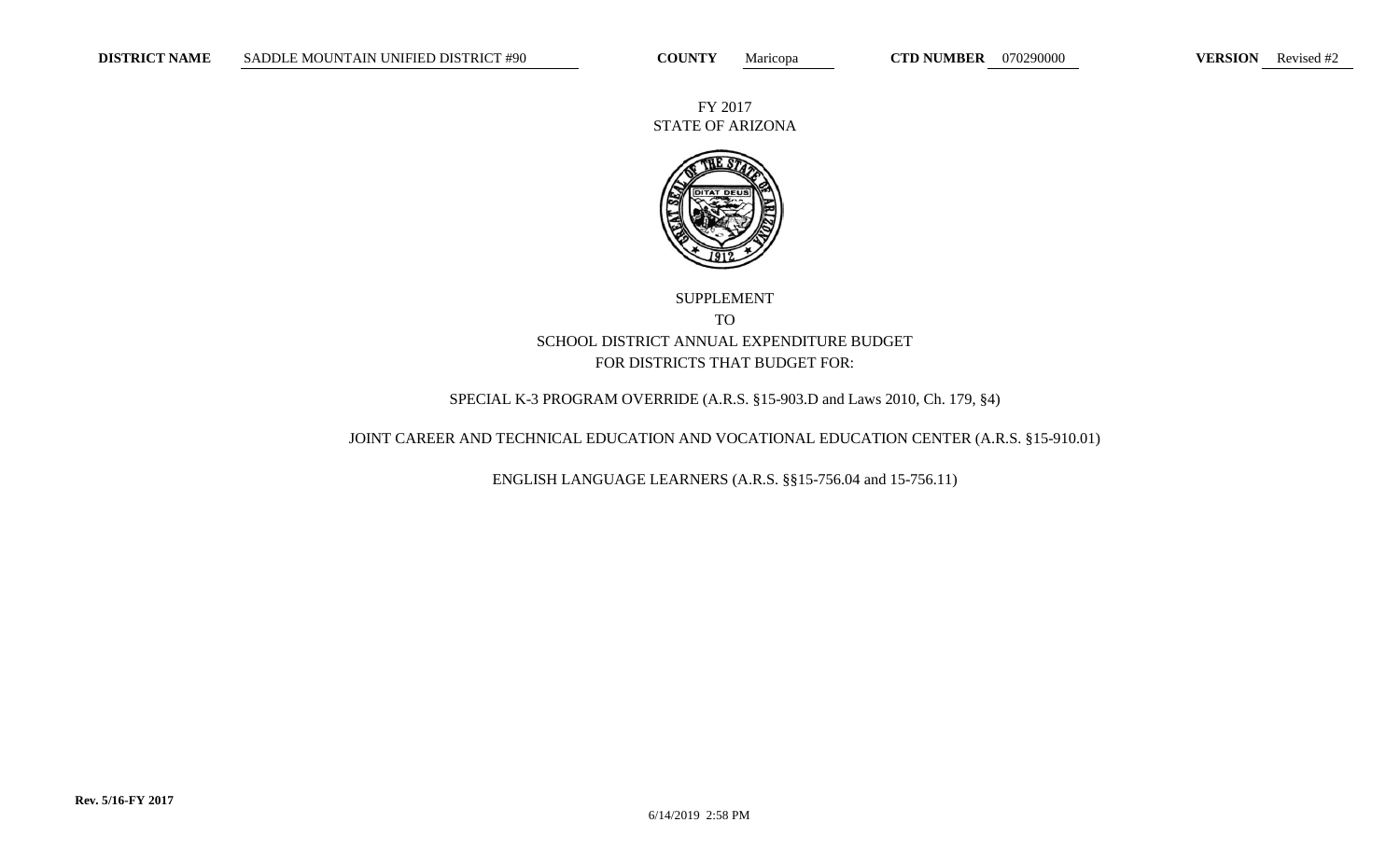**DISTRICT NAME** SADDLE MOUNTAIN UNIFIED DISTRICT #90 **COUNTY** Maricopa **CTD NUMBER** 070290000 **VERSION** Revised #2

|                                                                        |     |           |            |          | Employee | Purchased   |                 |          |           | Totals        |             |  |
|------------------------------------------------------------------------|-----|-----------|------------|----------|----------|-------------|-----------------|----------|-----------|---------------|-------------|--|
| <b>M&amp;O Fund Supplement</b>                                         |     |           | <b>FTE</b> | Salaries | Benefits | Services    | <b>Supplies</b> | Other    | Prior     | <b>Budget</b> | $\%$        |  |
|                                                                        |     | Prior     | Budget     |          |          | 6300, 6400, |                 |          | <b>FY</b> | FY            | Increase/   |  |
| <b>Expenditures</b>                                                    |     | <b>FY</b> | <b>FY</b>  | 6100     | 6200     | 6500        | 6600            | 6800     | 2016      | 2017          | Decrease    |  |
| 520 Special K-3 Program Override                                       |     |           |            |          |          |             |                 |          |           |               |             |  |
| 1000 Instruction                                                       |     | 0.00      |            |          |          |             |                 |          |           |               | $0.0\%$ 1.  |  |
| 2000 Support Services                                                  |     |           |            |          |          |             |                 |          |           |               |             |  |
| 2100 Students                                                          |     | 0.00      |            |          |          |             |                 |          |           |               | $0.0\%$ 2.  |  |
| 2200 Instructional Staff                                               |     | 0.00      |            |          |          |             |                 |          |           |               | $0.0\%$ 3.  |  |
| 2300 General Administration                                            |     | 0.00      |            |          |          |             |                 |          |           |               | $0.0\%$ 4.  |  |
| 2400 School Administration                                             |     | 0.00      |            |          |          |             |                 |          |           |               | $0.0\%$ 5.  |  |
| 2500 Central Services                                                  |     | 0.00      |            |          |          |             |                 |          |           |               | $0.0\%$ 6.  |  |
| 2600 Operation & Maintenance of Plant                                  |     | 0.00      |            |          |          |             |                 |          |           |               | $0.0\%$ 7.  |  |
| 2900 Other                                                             |     | 0.00      |            |          |          |             |                 |          |           |               | $0.0\%$ 8.  |  |
| 3000 Operation of Noninstructional Services                            |     | 0.00      |            |          |          |             |                 |          |           |               | $0.0\%$ 9.  |  |
| Subtotal (lines 1-9) (to Budget, page 1, line 27)                      | 10. | 0.00      | 0.00       | $\Omega$ |          |             |                 | $\Omega$ |           |               | 0.0% 10.    |  |
| 540 Joint Career and Technical Education & Vocational Education Center |     |           |            |          |          |             |                 |          |           |               |             |  |
| 1000 Instruction                                                       | 11. | 0.00      |            |          |          |             |                 |          |           |               | $0.0\%$ 11. |  |
| 2000 Support Services                                                  |     |           |            |          |          |             |                 |          |           |               |             |  |
| 2100 Students                                                          | 12  | 0.00      |            |          |          |             |                 |          |           |               | 0.0% 12.    |  |
| 2200 Instructional Staff                                               | 13  | 0.00      |            |          |          |             |                 |          |           |               | 0.0% 13.    |  |
| 2300 General Administration                                            | 14. | 0.00      |            |          |          |             |                 |          |           |               | 0.0% 14.    |  |
| 2400 School Administration                                             | 15. | 0.00      |            |          |          |             |                 |          |           |               | 0.0% 15.    |  |
| 2500 Central Services                                                  | 16. | 0.00      |            |          |          |             |                 |          |           |               | $0.0\%$ 16. |  |
| 2600 Operation & Maintenance of Plant                                  | 17  | 0.00      |            |          |          |             |                 |          |           |               | 0.0% 17.    |  |
| 2900 Other                                                             | 18. | 0.00      |            |          |          |             |                 |          |           |               | 0.0% 18.    |  |
| 3000 Operation of Noninstructional Services                            | 19. | 0.00      |            |          |          |             |                 |          |           |               | 0.0% 19.    |  |
| Subtotal (lines 11-19) (to Budget, page 1, line 29)                    | 20. | 0.00      | 0.00       |          |          |             |                 |          |           |               | 0.0% 20.    |  |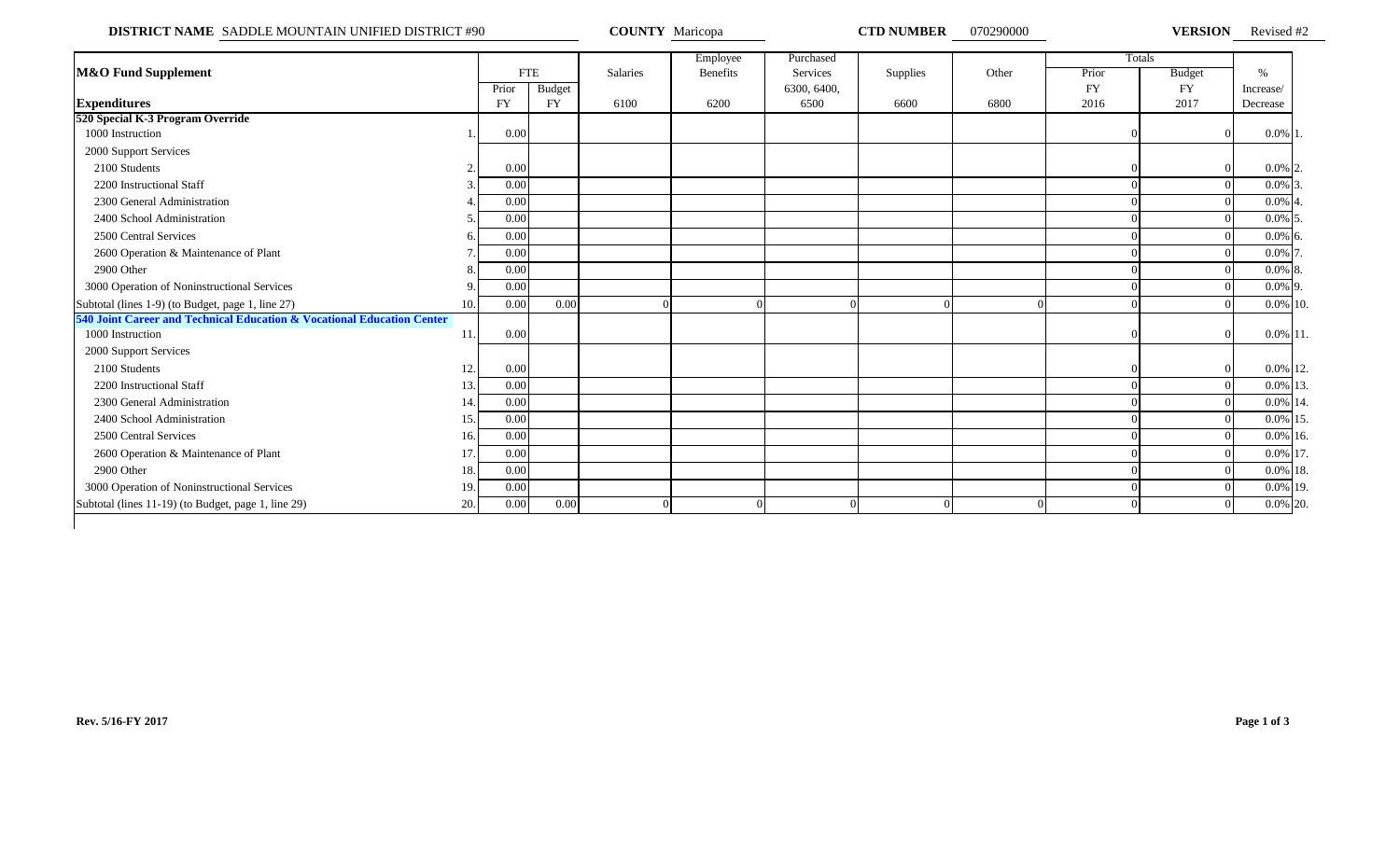**DISTRICT NAME** SADDLE MOUNTAIN UNIFIED DISTRICT #90 **COUNTY** Maricopa **COUNTY COUNTY MARICOUNTY OF AUTO AUGUST COUNTY COUNTY COUNTY COUNTY COUNTY COUNTY COUNTY COUNTY COUNTY COUNTY COUNTY COUNTY**

**VERSION** Revised #2

|                                                                           |     |         | Library Books,     |          |               |                  |                     |       | Totals        |             |  |
|---------------------------------------------------------------------------|-----|---------|--------------------|----------|---------------|------------------|---------------------|-------|---------------|-------------|--|
| <b>Unrestricted Capital Outlay Fund Supplement</b>                        |     |         | Textbooks, &       |          | Redemption of |                  | All Other           | Prior | <b>Budget</b> | $\%$        |  |
|                                                                           |     | Rentals | Instructional Aids | Property | Principal     | Interest         | <b>Object Codes</b> | FY    | <b>FY</b>     | Increase/   |  |
| <b>Expenditures</b>                                                       |     | 6440    | 6641-6643          | 6700     | 6831, 6832    | 6841, 6842, 6850 | (excluding 6900)    | 2016  | 2017          | Decrease    |  |
| 520 Special K-3 Program Override                                          |     |         |                    |          |               |                  |                     |       |               |             |  |
| 1000 Instruction                                                          | 21. |         |                    |          |               |                  |                     |       |               | $0.0\%$ 21. |  |
| 2000 Support Services                                                     | 22. |         |                    |          |               |                  |                     |       |               | $0.0\%$ 22. |  |
| 3000 Operation of Noninstructional Services                               | 23. |         |                    |          |               |                  |                     |       |               | $0.0\%$ 23. |  |
| 4000 Facilities Acquisition & Construction                                | 24. |         |                    |          |               |                  |                     |       |               | $0.0\%$ 24. |  |
| 5000 Debt Service                                                         | 25. |         |                    |          |               |                  |                     |       |               | $0.0\%$ 25. |  |
| Subtotal (lines 21-25)                                                    | 26. |         |                    |          |               |                  |                     |       |               | $0.0\%$ 26. |  |
| 540 Joint Career and Technical Education & Vocational Education Center    |     |         |                    |          |               |                  |                     |       |               |             |  |
| 1000 Instruction                                                          | 27  |         |                    |          |               |                  |                     |       |               | 0.0% 27.    |  |
| 2000 Support Services                                                     | 28. |         |                    |          |               |                  |                     |       |               | $0.0\%$ 28. |  |
| 3000 Operation of Noninstructional Services                               | 29. |         |                    |          |               |                  |                     |       |               | $0.0\%$ 29. |  |
| 4000 Facilities Acquisition & Construction                                | 30. |         |                    |          |               |                  |                     |       |               | $0.0\%$ 30. |  |
| 5000 Debt Service                                                         | 31. |         |                    |          |               |                  |                     |       |               | $0.0\%$ 31. |  |
| Subtotal (lines 27-31)                                                    | 32. |         |                    |          |               |                  |                     |       |               | $0.0\%$ 32. |  |
|                                                                           |     |         |                    |          |               |                  |                     |       |               |             |  |
| Total (lines $26 \& 32$ ) (Include in Fund 610 Budget, page 4, lines 2-9) | 33. |         |                    |          |               |                  |                     |       |               | 0.0% 33.    |  |

**Rev. 5/16-FY 2017 Page 2 of 3**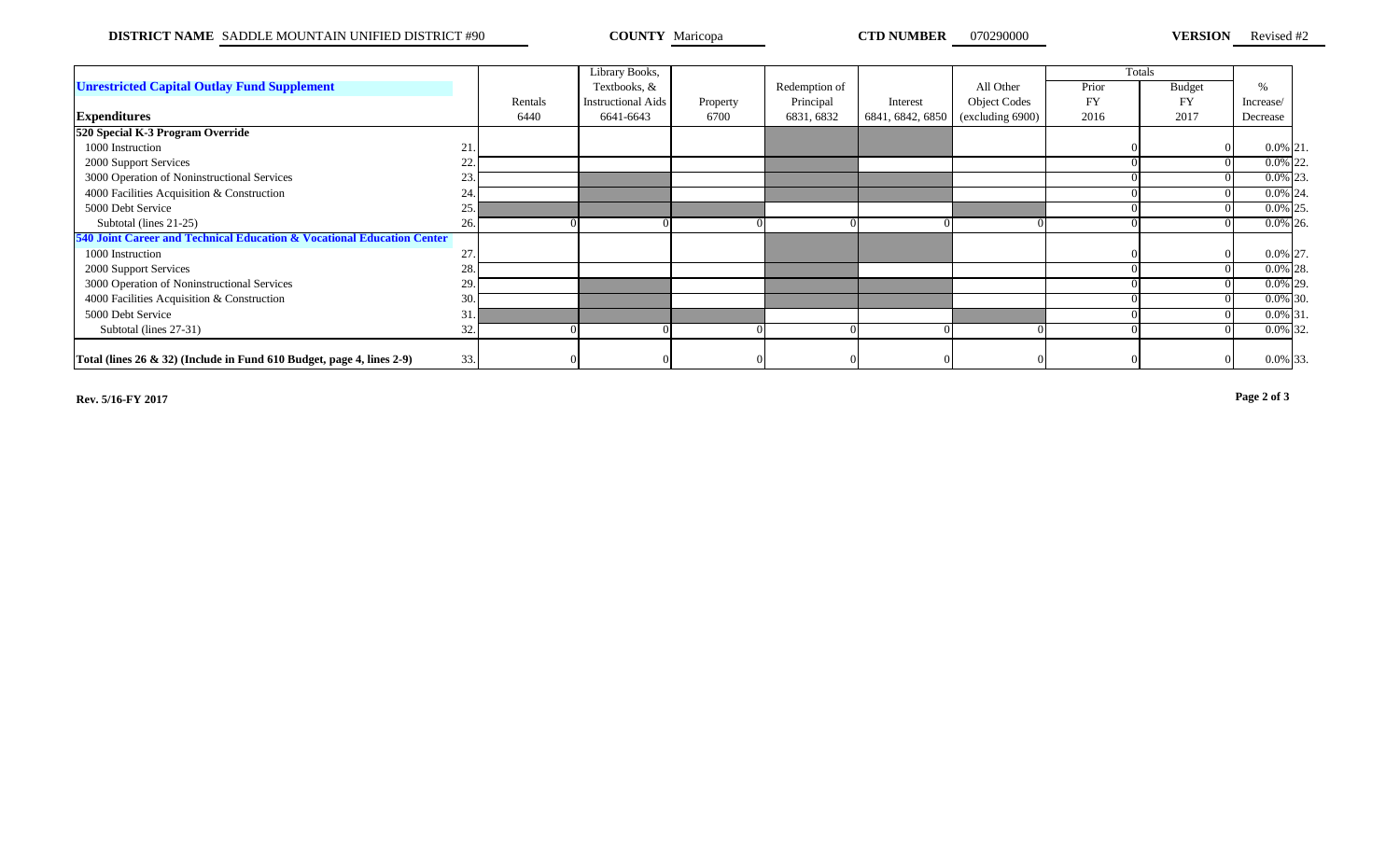**DISTRICT NAME** SADDLE MOUNTAIN UNIFIED DISTRICT #90 **COUNTY Maricopa COUNTY Maricopa CTD NUMBER** 070290000 **VERSION** 

VERSION Revised #2

|                                                                     |           |               |          | Employee        | Purchased   |          |          |       |           | Totals        |               |  |
|---------------------------------------------------------------------|-----------|---------------|----------|-----------------|-------------|----------|----------|-------|-----------|---------------|---------------|--|
| <b>English Language Learners Supplement</b>                         |           | <b>FTE</b>    | Salaries | <b>Benefits</b> | Services    | Supplies | Property | Other | Prior     | <b>Budget</b> | $\frac{0}{6}$ |  |
|                                                                     | Prior     | <b>Budget</b> |          |                 | 6300, 6400, |          |          |       | <b>FY</b> | <b>FY</b>     | Increase/     |  |
| <b>Expenditures</b>                                                 | <b>FY</b> | <b>FY</b>     | 6100     | 6200            | 6500        | 6600     | 6700     | 6800  | 2016      | 2017          | Decrease      |  |
| <b>Structured English Immersion Fund 071</b>                        |           |               |          |                 |             |          |          |       |           |               |               |  |
| 1000 Instruction                                                    | 0.00      |               |          |                 |             |          |          |       |           |               | $0.0\%$ 1     |  |
| 2000 Support Services                                               |           |               |          |                 |             |          |          |       |           |               |               |  |
| 2100 Students                                                       | 0.00      |               |          |                 |             |          |          |       |           |               | $0.0\%$ 2     |  |
| 2200 Instructional Staff                                            | 0.00      |               |          |                 |             |          |          |       |           |               | $0.0\%$ 3     |  |
| 2300 General Administration                                         | 0.00      |               |          |                 |             |          |          |       |           |               | $0.0\%$ 4     |  |
| 2400 School Administration                                          | 0.00      |               |          |                 |             |          |          |       |           |               | $0.0\%$ 5     |  |
| 2500 Central Services                                               | 0.00      |               |          |                 |             |          |          |       |           |               | $0.0\%$ 6     |  |
| 2600 Operation & Maintenance of Plant                               | 0.00      |               |          |                 |             |          |          |       |           |               | $0.0\%$ 7     |  |
| 2700 Student Transportation                                         | 0.00      |               |          |                 |             |          |          |       |           |               | $0.0\%$ 8     |  |
| 2900 Other                                                          | 0.00      |               |          |                 |             |          |          |       |           |               | $0.0\%$ 9.    |  |
| Total (lines 1-9) (to Budget, page 6, Other Funds, line 2)<br>10.   | 0.00      | 0.00          |          |                 |             |          |          |       |           |               | 0.0% 10.      |  |
| <b>Compensatory Instruction Fund 072</b>                            |           |               |          |                 |             |          |          |       |           |               |               |  |
| 1000 Instruction<br>11                                              | 0.00      |               |          |                 |             |          |          |       |           |               | 0.0% 11       |  |
| 2000 Support Services                                               |           |               |          |                 |             |          |          |       |           |               |               |  |
| 2100 Students<br>12.                                                | 0.00      |               |          |                 |             |          |          |       |           |               | 0.0% 12.      |  |
| 2200 Instructional Staff<br>13.                                     | 0.00      |               |          |                 |             |          |          |       |           |               | 0.0% 13.      |  |
| 2300 General Administration<br>14.                                  | 0.00      |               |          |                 |             |          |          |       |           |               | 0.0% 14.      |  |
| 2400 School Administration<br>15.                                   | 0.00      |               |          |                 |             |          |          |       |           |               | 0.0% 15       |  |
| 2500 Central Services<br>16.                                        | 0.00      |               |          |                 |             |          |          |       |           |               | 0.0% 16.      |  |
| 2600 Operation & Maintenance of Plant<br>17                         | 0.00      |               |          |                 |             |          |          |       |           |               | 0.0% 17       |  |
| 2700 Student Transportation<br>18.                                  | 0.00      |               |          |                 |             |          |          |       |           |               | $0.0\%$ 18.   |  |
| 2900 Other<br>19.                                                   | 0.00      |               |          |                 |             |          |          |       |           |               | 0.0% 19.      |  |
| 20.<br>Total (lines 11-19) (to Budget, page 6, Other Funds, line 3) | 0.00      | 0.00          |          |                 |             |          |          |       |           |               | 0.0% 20.      |  |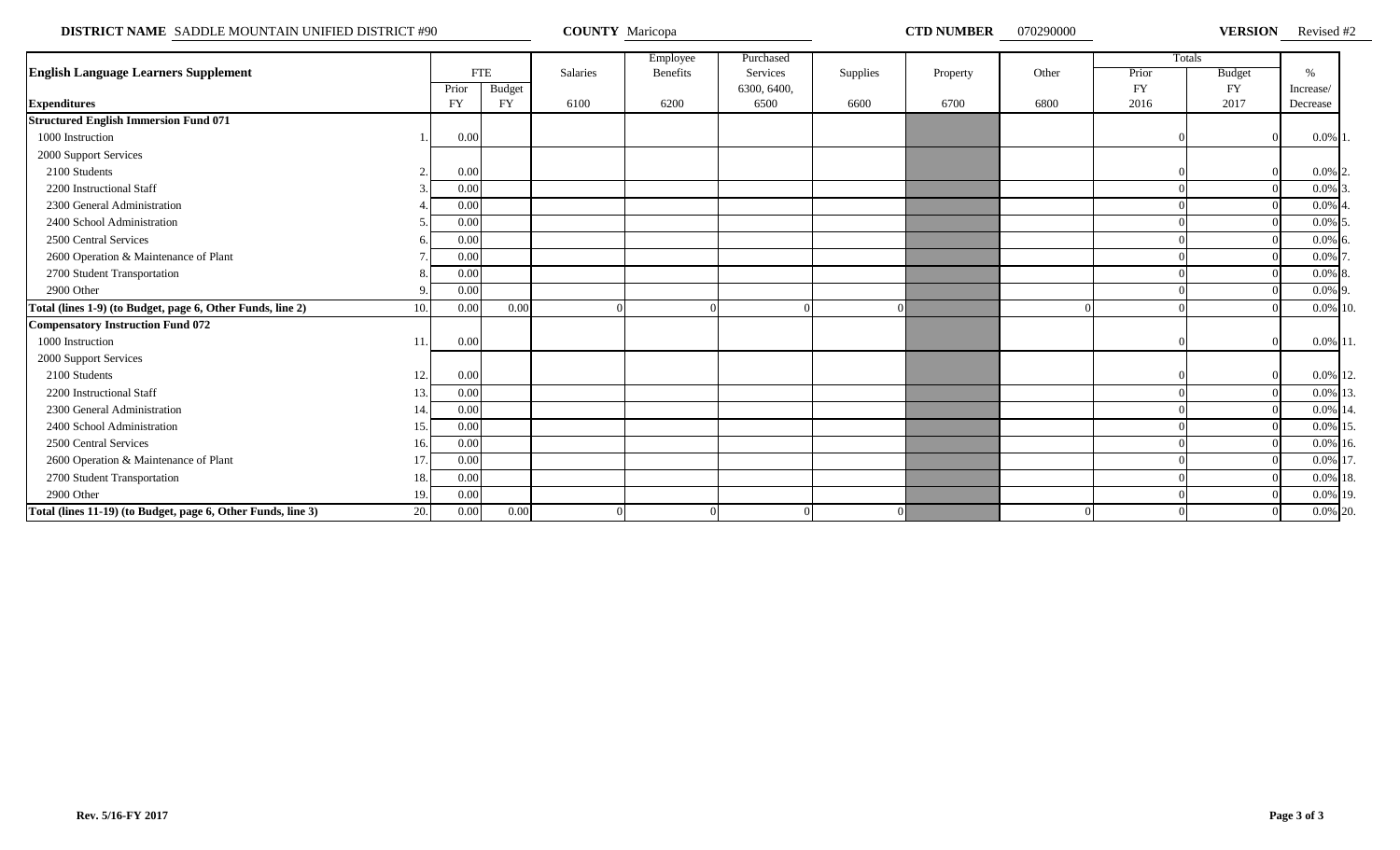### **SUMMARY OF SCHOOL DISTRICT PROPOSED EXPENDITURE BUDGET CTD NUMBER** 070290000

**VERSION** Revised #2

| I certify that the Budget of       |                                   |                 |                   | District,     |                                                                                         | County for fiscal year 2017 was officially |                                      |
|------------------------------------|-----------------------------------|-----------------|-------------------|---------------|-----------------------------------------------------------------------------------------|--------------------------------------------|--------------------------------------|
| proposed by the Governing Board on |                                   |                 |                   |               | , 2016, and that the complete Proposed Expenditure Budget may be reviewed by contacting |                                            |                                      |
|                                    | at the District Office, telephone |                 |                   |               | during normal business hours.                                                           |                                            |                                      |
|                                    |                                   |                 |                   |               | <b>President of the Governing Board</b>                                                 |                                            |                                      |
| 1. Average Daily Membership:       |                                   |                 |                   | 2. Tax Rates: |                                                                                         |                                            |                                      |
|                                    |                                   | Prior Yr.       | <b>Budget Yr.</b> |               |                                                                                         |                                            |                                      |
|                                    | <b>2015 ADM</b>                   | <b>2016 ADM</b> | <b>2017 ADM</b>   |               |                                                                                         |                                            |                                      |
| <b>Attending</b>                   | 1,373.203                         | 1.392.469       | 1,460.000         |               |                                                                                         | Prior<br>FY                                | <b>Estimated</b><br><b>Budget FY</b> |
|                                    |                                   |                 |                   |               | <b>Primary Rate</b>                                                                     | 1.0071                                     | 1.0000                               |
|                                    |                                   |                 |                   |               | Secondary Rate*                                                                         | 0.4650                                     | 0.5950                               |

 \* Secondary rate applies only for voter-approved overrides and bonded indebtedness per A.R.S. §15-101(22) and Joint Technical

Education Districts per A.R.S. §15-393(F).

| 3. The Maintenance and Operation, Classroom Site, and Unrestricted Capital Outlay |            |              |            |
|-----------------------------------------------------------------------------------|------------|--------------|------------|
| budgets cannot exceed their respective budget limits.                             |            |              |            |
| <b>Maintenance &amp; Operation</b>                                                | 10.893.007 | GBL          | 10.893,007 |
| <b>Classroom Site</b>                                                             | 908,015    | <b>CSFBL</b> | 908,013    |
| <b>Unrestricted Capital Outlay</b>                                                | 394.155    | <b>UCBL</b>  | 394.155    |

|                                                                             | MAINTENANCE AND OPERATION EXPENDITURES |                  |                                |                  |                 |                  |                        |  |
|-----------------------------------------------------------------------------|----------------------------------------|------------------|--------------------------------|------------------|-----------------|------------------|------------------------|--|
|                                                                             | <b>Salaries and Benefits</b>           |                  | Other                          |                  | <b>TOTAL</b>    |                  | % Inc./(Decr.)<br>from |  |
|                                                                             | <b>Prior FY</b>                        | <b>Budget FY</b> | <b>Prior FY</b>                | <b>Budget FY</b> | <b>Prior FY</b> | <b>Budget FY</b> | Prior FY               |  |
| <b>100 Regular Education</b>                                                |                                        |                  |                                |                  |                 |                  |                        |  |
| 1000 Instruction                                                            | 3,573,844                              | 4,177,687        | 159,986                        | 175,000          | 3,733,830       | 4,352,687        | 16.6%                  |  |
| <b>2000 Support Services</b>                                                |                                        |                  |                                |                  |                 |                  |                        |  |
| 2100 Students                                                               | 195,924                                | 238,873          | 9,700                          | 14,500           | 205,624         | 253,373          | 23.2%                  |  |
| <b>2200 Instructional Staff</b>                                             | 106,959                                | 120,437          | 13,500                         | 18,500           | 120,459         | 138,937          | 15.3%                  |  |
| 2300, 2400, 2500 Administration                                             | 1,108,750                              | 1,207,091        | 253,000                        | 372,000          | 1,361,750       | 1,579,091        | 16.0%                  |  |
| 2600 Oper./Maint. of Plant                                                  | 429,645                                | 391,539          | 1,048,828                      | 1,335,683        | 1,478,473       | 1,727,222        | 16.8%                  |  |
| 2900 Other                                                                  | $\Omega$                               | $\mathbf{0}$     | $\overline{0}$                 | $\overline{0}$   | $\overline{0}$  | $\Omega$         | 0.0%                   |  |
| 3000 Oper. of Noninstructional Services                                     | $\Omega$                               | $\Omega$         | 4,500                          | 4,500            | 4,500           | 4,500            | 0.0%                   |  |
| 610 School-Sponsored Cocurric. Activities                                   | 10,530                                 | 13,000           | $\Omega$                       | $\Omega$         | 10,530          | 13,000           | 23.5%                  |  |
| 620 School-Sponsored Athletics                                              | 91,000                                 | 97,880           | 43,500                         | 128,128          | 134,500         | 226,008          | 68.0%                  |  |
| 630, 700, 800, 900 Other Programs                                           |                                        | $\mathbf{0}$     | $\overline{0}$                 | $\mathbf{0}$     | $\Omega$        | $\Omega$         | 0.0%                   |  |
| <b>Regular Education Subsection Subtotal</b>                                | 5,516,652                              | 6,246,507        | 1,533,014                      | 2,048,311        | 7,049,666       | 8,294,818        | 17.7%                  |  |
| <b>200 Special Education</b>                                                |                                        |                  |                                |                  |                 |                  |                        |  |
| 1000 Instruction                                                            | 950,000                                | 978,000          | 250,784                        | 279,593          | 1,200,784       | 1,257,593        | 4.7%                   |  |
| <b>2000 Support Services</b>                                                |                                        |                  |                                |                  |                 |                  |                        |  |
| 2100 Students                                                               | 237,000                                | 253,480          | 105,800                        | 105,800          | 342,800         | 359,280          | 4.8%                   |  |
| <b>2200 Instructional Staff</b>                                             | 100,000                                | 108,200          | 2,335                          | 2,335            | 102,335         | 110,535          | 8.0%                   |  |
| 2300, 2400, 2500 Administration                                             | $\mathbf{0}$                           | $\mathbf{0}$     | $\overline{0}$                 | $\mathbf{0}$     | $\Omega$        | $\Omega$         | 0.0%                   |  |
| 2600 Oper./Maint. of Plant                                                  | $\overline{0}$                         | $\mathbf{0}$     | $\overline{0}$                 | $\mathbf{0}$     | $\overline{0}$  | $\Omega$         | 0.0%                   |  |
| 2900 Other                                                                  | $\overline{0}$                         | $\mathbf{0}$     | $\overline{0}$                 | $\mathbf{0}$     | $\overline{0}$  | $\overline{0}$   | 0.0%                   |  |
| 3000 Oper. of Noninstructional Services                                     | $\Omega$                               | $\mathbf{0}$     | $\overline{0}$                 | $\mathbf{0}$     | $\Omega$        | $\theta$         | 0.0%                   |  |
| <b>Special Education Subsection Subtotal</b>                                | 1,287,000                              | 1,339,680        | 358,919                        | 387,728          | 1,645,919       | 1,727,408        | 5.0%                   |  |
| <b>400 Pupil Transportation</b>                                             | 460,000                                | 546,000          | 235,000                        | 265,000          | 695,000         | 811,000          | 16.7%                  |  |
| 510 Desegregation                                                           | $\Omega$                               | $\Omega$         | $\overline{0}$                 | $\overline{0}$   | $\Omega$        | $\Omega$         | 0.0%                   |  |
| 520 Special K-3 Program Override                                            | $\Omega$                               | $\mathbf{0}$     | $\overline{0}$                 | $\mathbf{0}$     | $\overline{0}$  | $\Omega$         | 0.0%                   |  |
| <b>530 Dropout Prevention Programs</b>                                      | $\Omega$                               | $\mathbf{0}$     | $\overline{0}$                 | $\mathbf{0}$     | $\Omega$        | $\Omega$         | 0.0%                   |  |
| 540 Joint Career and Technical Education<br>and Vocational Education Center | $\Omega$                               | $\mathbf{0}$     | $\overline{0}$                 | $\mathbf{0}$     | $\Omega$        | $\Omega$         | 0.0%                   |  |
| 550 K-3 Reading Program                                                     | 55,645                                 | 59,781           | $\overline{0}$                 | $\mathbf{0}$     | 55,645          | 59,781           | 7.4%                   |  |
| <b>TOTAL EXPENDITURES</b>                                                   | 7,319,297                              |                  | 8,191,968<br>5/14/2019 2:58 PM | 2,701,039        | 9,446,230       | 10,893,007       | 15.3%                  |  |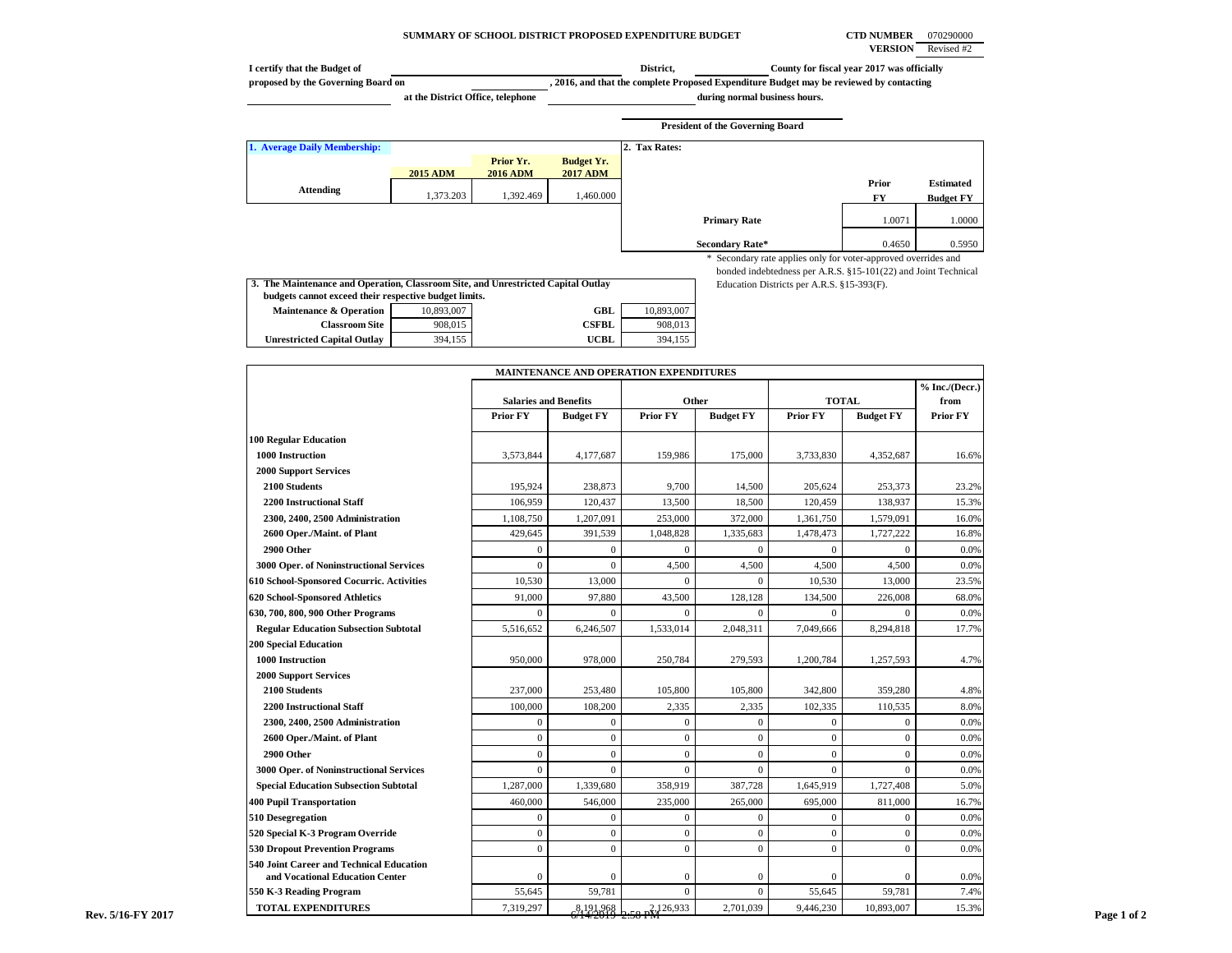| <b>TOTAL EXPENDITURES BY FUND</b>   |                 |                              |                            |                           |  |  |  |  |  |  |  |
|-------------------------------------|-----------------|------------------------------|----------------------------|---------------------------|--|--|--|--|--|--|--|
|                                     |                 | <b>Budgeted Expenditures</b> | \$ Increase/<br>(Decrease) | % Increase/<br>(Decrease) |  |  |  |  |  |  |  |
| Fund                                | <b>Prior FY</b> | <b>Budget FY</b>             | from<br><b>Prior FY</b>    | from<br><b>Prior FY</b>   |  |  |  |  |  |  |  |
| Maintenance & Operation             | 9,446,230       | 10,893,007                   | 1,446,777                  | 15.3%                     |  |  |  |  |  |  |  |
| <b>Instructional Improvement</b>    | 160,000         | 150,300                      | (9,700)                    | $-6.1%$                   |  |  |  |  |  |  |  |
| <b>Structured English Immersion</b> | $\Omega$        | 0                            | $\Omega$                   | 0.0%                      |  |  |  |  |  |  |  |
| Compensatory Instruction            | $\Omega$        | $\Omega$                     | $\Omega$                   | 0.0%                      |  |  |  |  |  |  |  |
| <b>Classroom Site</b>               | 1,009,478       | 908,015                      | (101, 463)                 | $-10.1%$                  |  |  |  |  |  |  |  |
| <b>Federal Projects</b>             | 1,798,880       | 673,000                      | (1, 125, 880)              | $-62.6%$                  |  |  |  |  |  |  |  |
| <b>State Projects</b>               | 9,679           | 9,600                        | (79)                       | $-0.8%$                   |  |  |  |  |  |  |  |
| <b>Unrestricted Capital Outlay</b>  | 405,448         | 394,155                      | (11, 293)                  | $-2.8%$                   |  |  |  |  |  |  |  |
| <b>New School Facilities</b>        | $\theta$        | 0                            | $\Omega$                   | 0.0%                      |  |  |  |  |  |  |  |
| <b>Adjacent Ways</b>                | $\Omega$        | $\Omega$                     | $\Omega$                   | 0.0%                      |  |  |  |  |  |  |  |
| Debt Service                        | 3,200,000       | 3,191,344                    | (8,656)                    | $-0.3%$                   |  |  |  |  |  |  |  |
| <b>School Plant Fund</b>            | 2,730           | 2,730                        | $\Omega$                   | 0.0%                      |  |  |  |  |  |  |  |
| <b>Auxiliary Operations</b>         | 100,000         | 110,000                      | 10,000                     | 10.0%                     |  |  |  |  |  |  |  |
| <b>Bond Building</b>                | 5,637,559       | 4,390,124                    | (1, 247, 435)              | $-22.1%$                  |  |  |  |  |  |  |  |
| Food Service                        | 800,000         | 750,000                      | (50,000)                   | $-6.3%$                   |  |  |  |  |  |  |  |
| Other                               | 3,756,950       | 2,168,380                    | (1,588,570)                | $-42.3%$                  |  |  |  |  |  |  |  |

| <b>M&amp;O FUND SPECIAL EDUCATION PROGRAMS BY TYPE</b> |                 |                  |                                  |            |                    |
|--------------------------------------------------------|-----------------|------------------|----------------------------------|------------|--------------------|
| Program $(A.R.S. §§15-761$ and $15-903$                | <b>Prior FY</b> | <b>Budget FY</b> |                                  |            |                    |
| <b>Total All Disability Classifications</b>            | 1,415,871       | 1,524,908        | <b>PROPOSED STAFFING SUMMARY</b> |            |                    |
| <b>Gifted Education</b>                                | 2.048           | 2,500            |                                  |            | <b>Staff-Pupil</b> |
| <b>Remedial Education</b>                              |                 |                  | <b>Staff Type</b>                | <b>FTE</b> |                    |
| <b>ELL</b> Incremental Costs                           | 8.000           |                  | Certified --                     |            |                    |
| <b>ELL Compensatory Instruction</b>                    |                 |                  | Superintendent, Principals,      |            |                    |
| Vocational and Technical Education                     | 170,000         | 200,000          | <b>Other Administrators</b>      | h          | to                 |
| <b>Career Education</b>                                |                 |                  | <b>Teachers</b>                  |            | 1 to               |
| TOTAL                                                  | 1,595,919       | 1,727,408        | Other                            | 80         | to                 |

| <b>PROPOSED STAFFING SUMMARY</b> |            |                             |       |  |  |
|----------------------------------|------------|-----------------------------|-------|--|--|
| <b>Staff Type</b>                | <b>FTE</b> | <b>Staff-Pupil</b><br>Ratio |       |  |  |
| Certified --                     |            |                             |       |  |  |
| Superintendent, Principals,      |            |                             |       |  |  |
| Other Administrators             | 6          | $1$ to                      | 243.3 |  |  |
| Teachers                         |            | $1$ to                      |       |  |  |
| Other                            | 80         | $1$ to                      | 18.3  |  |  |
| Subtotal                         | 86         | $1$ to                      | 17.0  |  |  |
| Classified --                    |            |                             |       |  |  |
| Managers, Supervisors, Directors | 4          | $1$ to                      | 365.0 |  |  |
| <b>Teachers Aides</b>            | 8          | $1$ to                      | 182.5 |  |  |
| Other                            |            | 1 to                        |       |  |  |
| Subtotal                         | 12         | $1$ to                      | 121.7 |  |  |
| TOTAL.                           | 98         | $1$ to                      | 14.9  |  |  |
| Special Education --             |            |                             |       |  |  |
| Teacher                          | 6          | 1 to                        | 20.0  |  |  |
| Staff                            | 10         | 1 to                        | 12.0  |  |  |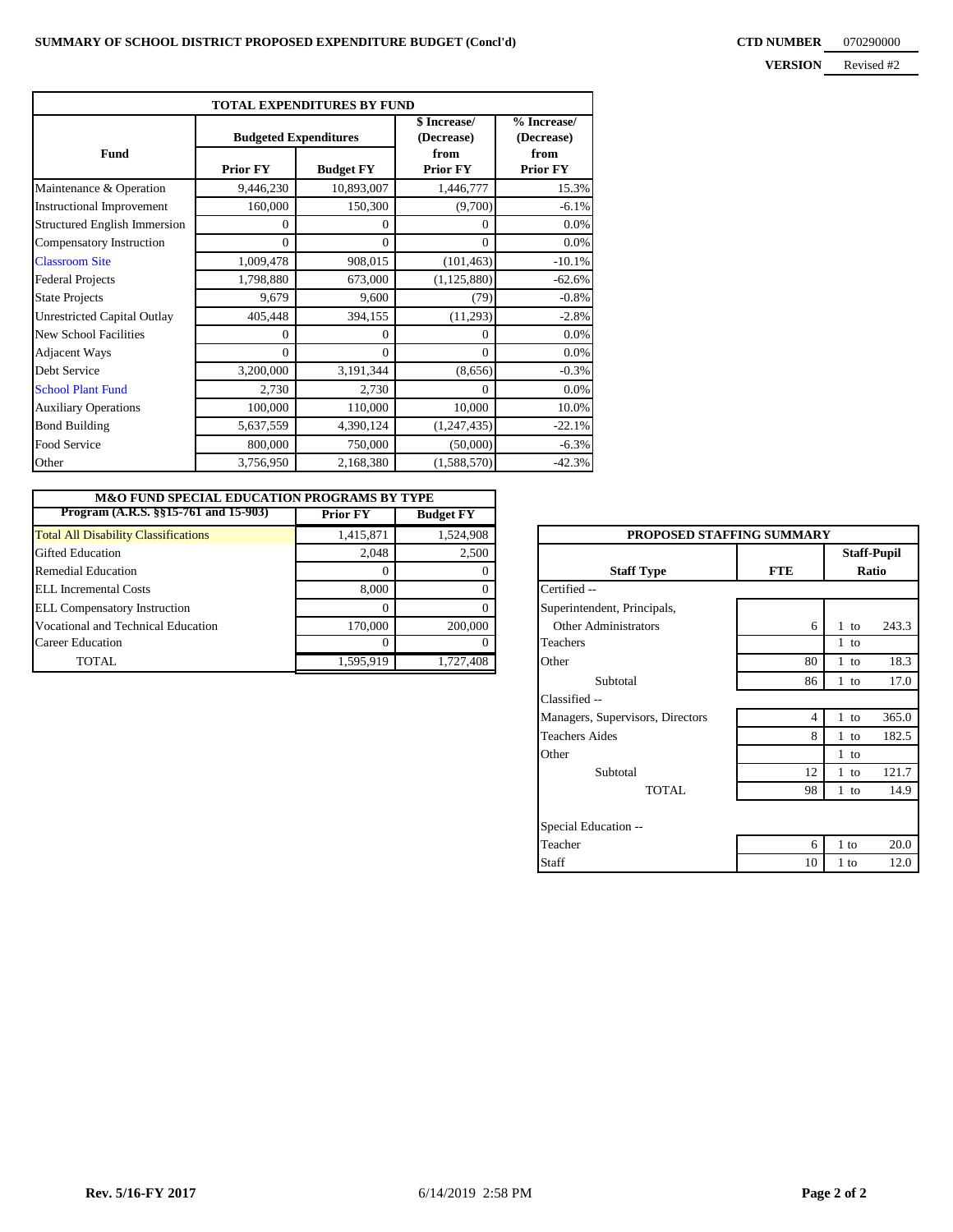|      | <b>DISTRICT NAME</b>               | SADDLE MOUNTAIN UNIFIED DISTRICT #90                                                                                                                         |                | <b>CTD NUMBER</b> | 070290000                                                                             |
|------|------------------------------------|--------------------------------------------------------------------------------------------------------------------------------------------------------------|----------------|-------------------|---------------------------------------------------------------------------------------|
|      |                                    | FY 2017 Truth in Taxation Work Sheet (A.R.S. §15-905.01)                                                                                                     |                | <b>VERSION</b>    | Revised #2                                                                            |
| 1.   |                                    | FY 2017 Truth in Taxation Base Limit (from FY 2016 TNT work sheet, line 3 + line 11)                                                                         | \$             | 0                 |                                                                                       |
| 2.   |                                    | Deduction for discontinued programs                                                                                                                          |                |                   |                                                                                       |
| 3.   |                                    | Adjusted FY 2017 TNT Base Limit                                                                                                                              |                | $\overline{0}$    |                                                                                       |
|      | FY 2017 Budgeted Expenditures      |                                                                                                                                                              |                |                   | <b>Primary Property Tax Rate</b><br><b>Related to Budgeted</b><br><b>Expenditures</b> |
| 4.   | line 44 and page 3, line 70)       | Desegregation (from Districtwide Desegregation Budget page 2,                                                                                                | \$             | 0                 |                                                                                       |
| 5.   |                                    | Dropout Prevention (from page 1, line 28)                                                                                                                    |                | $\Omega$          |                                                                                       |
| 6.   |                                    | Joint Career and Technical Education and Vocational Education Center (from Supplement                                                                        |                |                   |                                                                                       |
|      |                                    | page 1, line 20 and Supplement page 2, line 32)                                                                                                              |                | 0                 |                                                                                       |
| 7.   |                                    | Small School Adjustment (from page 7, line 4, columns A and B)                                                                                               |                | $\overline{0}$    |                                                                                       |
|      |                                    | <b>Adjustments for FY 2016 Expenditures</b>                                                                                                                  |                |                   |                                                                                       |
| 8.   | <b>Vocational Education Center</b> | Desegregation, Dropout Prevention, and Joint Career and Technical Education and                                                                              |                |                   |                                                                                       |
|      |                                    | a. FY 2016 Total Actual Expenditures for programs above                                                                                                      |                |                   |                                                                                       |
|      |                                    | b. Sum of FY 2016 original budget amounts for programs above<br>(from FY 2016 TNT work sheet, sum of lines 4, 5, and 6)                                      | $\overline{0}$ |                   |                                                                                       |
|      |                                    | c. Expenditures over/(under) original budget (line 8.a minus line 8.b)                                                                                       |                | 0                 |                                                                                       |
| 9.   | Small School Adjustment            |                                                                                                                                                              |                |                   |                                                                                       |
|      |                                    | a. FY 2016 final budget for Small School Adjustment<br>\$<br>b. FY 2016 original budget for Small School Adjustment (from FY<br>2016 TNT work sheet, line 7) | $\overline{0}$ |                   |                                                                                       |
|      |                                    | c. Amount over/(under) budget for Small School Adjustment (line                                                                                              |                |                   |                                                                                       |
|      | 9.a minus line 9.b)                |                                                                                                                                                              | \$             |                   |                                                                                       |
| 10.  |                                    | Total (add lines 4 through 7 and line 8.c. and line 9.c.)                                                                                                    |                | 0                 |                                                                                       |
| 11.  |                                    | Excess over Truth in Taxation Limit (1)                                                                                                                      |                |                   |                                                                                       |
|      |                                    | (Line 10 minus line 3. If negative, enter zero.)                                                                                                             |                | 0                 |                                                                                       |
|      |                                    |                                                                                                                                                              |                |                   |                                                                                       |
| 12.  |                                    | Amount to be Levied in FY 2017 for Adjacent<br>Ways pursuant to A.R.S. §15-995 (1)                                                                           |                |                   |                                                                                       |
| 13.  |                                    | Amount to be Levied in FY 2017 for Liabilities                                                                                                               |                |                   |                                                                                       |
|      |                                    | in Excess of the Budget pursuant to A.R.S. §15-907 (1)                                                                                                       |                |                   |                                                                                       |
|      |                                    | <b>Calculations for Truth in Taxation Notice</b>                                                                                                             |                |                   |                                                                                       |
| A.   | Sum of lines 11, 12, and 13        |                                                                                                                                                              | \$             | 0                 |                                                                                       |
| B.1. | <b>Current Assessed Value</b>      |                                                                                                                                                              | \$             |                   |                                                                                       |
| B.2. |                                    | (Line 3 divided by line B.1) $x$ \$10,000                                                                                                                    | \$             | (2)               |                                                                                       |
| C.1. |                                    | Sum of lines 3, 11, 12, and 13                                                                                                                               | \$             | $\overline{0}$    |                                                                                       |
| C.2. |                                    | (Line C.1 divided by line B.1) x \$10,000                                                                                                                    | \$             | (2)               |                                                                                       |
|      |                                    |                                                                                                                                                              |                |                   |                                                                                       |

(1) If an amount on line 11, 12, or 13 is greater than zero, the district must publish a Truth in Taxation Hearing Notice as described in A.R.S. §15-905.01.

(2) \$10,000 is used in these calculations to determine the amounts to include on the truth in taxation hearing notice for a \$100,000 home, as property taxes on residential properties are levied at 10% of the assessed valuation per A.R.S. §42-15003.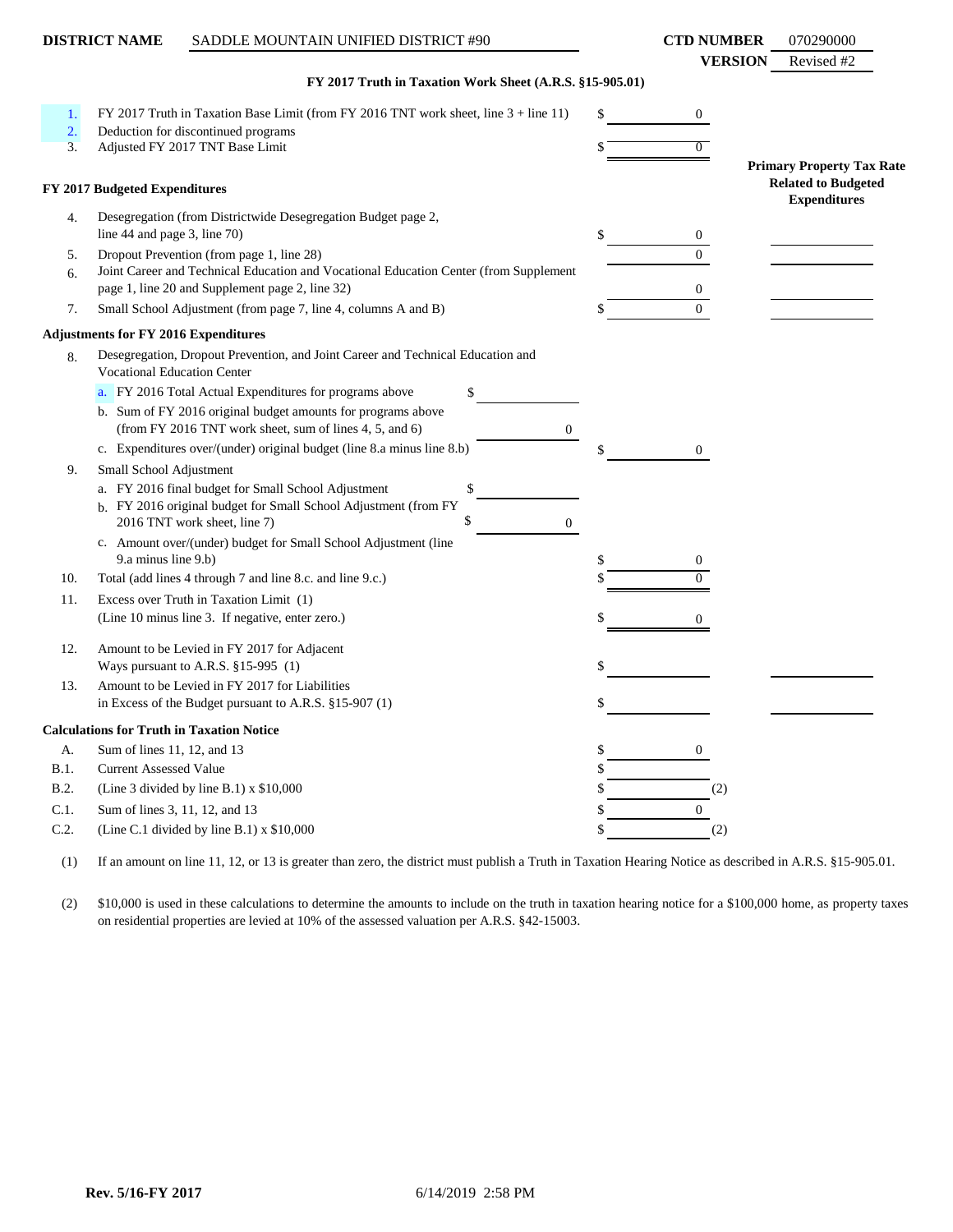| Page  | Reference                              | <b>Instructions</b>                                                                                                                                                                                                                                                                                                                                                                                                                                                                                                                                                                                                                                                                                                                                                                                                                                                                                                                                                                                                                                                                                                                                                                                                                                                                                                                                                   | <b>Revision</b><br><b>Instructions</b> |
|-------|----------------------------------------|-----------------------------------------------------------------------------------------------------------------------------------------------------------------------------------------------------------------------------------------------------------------------------------------------------------------------------------------------------------------------------------------------------------------------------------------------------------------------------------------------------------------------------------------------------------------------------------------------------------------------------------------------------------------------------------------------------------------------------------------------------------------------------------------------------------------------------------------------------------------------------------------------------------------------------------------------------------------------------------------------------------------------------------------------------------------------------------------------------------------------------------------------------------------------------------------------------------------------------------------------------------------------------------------------------------------------------------------------------------------------|----------------------------------------|
|       | General                                | These instructions are provided to help school districts prepare the expenditure budget.<br>Within the forms, blue font and light blue highlights indicate that an instruction is linked to<br>that specific line. An instructions button has also been provided that links to any general<br>instructions or to the first instruction for a page. To return to the related form after reviewing<br>the instructions, simply click on the form's tab at the bottom of the Excel screen or press the<br>Alt and back arrow keys.<br>Districts should complete the Work Sheets and Supplements, as applicable, before<br>completing the Budget forms. To ensure that the district's data can be properly processed by<br>ADE, formulas should not be changed without specific instructions from either the Office of<br>the Auditor General, Accounting Services Division, or ADE, School Finance.                                                                                                                                                                                                                                                                                                                                                                                                                                                                      |                                        |
|       | General                                | Amounts in the prior year columns should be recorded from the budget columns of the latest<br>revised Budget for FY 2016. Amounts should be rounded to the nearest dollar.<br>Districts should budget for FY 2017 retirement contributions at the rate of 11.34% and for<br>long term disability at a rate of 0.14% for a total contribution rate of 11.48%. Districts should<br>also budget for any applicable alternative contribution payments to state retirement at a rate<br>of 9.47%.                                                                                                                                                                                                                                                                                                                                                                                                                                                                                                                                                                                                                                                                                                                                                                                                                                                                          |                                        |
|       | <b>Budget</b><br>Revision              | Instructions for budget revision requirements have been incorporated into this document for<br>each applicable line item. All lines that include revision instructions have a "Yes" in the<br>Revision Instructions column to the right. To see only the revision instructions apply the filter<br>so that only rows marked "Yes" will show.<br>Prior to May 15 of the budget year, districts must make all of the revisions described in these<br>instructions that would result in a decrease in budget limits and districts may make any of the<br>described revisions that result in an increase in budget limits. Total expenditures in the<br>Maintenance and Operation (M&O), Unrestricted Capital Outlay (UCO), and Classroom Site<br>Funds (CSF) must not exceed the adjusted General Budget Limit (GBL), Unrestricted Capital<br>Budget Limit (UCBL), and Classroom Site Fund Budget Limit (CSFBL), respectively, as<br>reported on pages 7 and 8 of the latest revised budget. Therefore, if the net change to any of<br>these budget limits is a decrease, the district must reduce budgeted expenditures in the related<br>fund, to ensure that the budgeted amounts are within the prescribed limit. If the net change to<br>any of these budget limits is an increase, the district may choose to revise budgeted<br>expenditures in the related fund. | Yes                                    |
|       | <b>Budget</b><br>Revision<br>Continued | Districts that declined in student count from FY 2016 to FY 2017 may revise their budgets to<br>reflect the ADM, as reported on the final FY 2016 ADMS46-1 Report, which may have been<br>updated to include FY 2016 ADM corrections. All other districts must revise the FY 2017<br>budget to include the 100th-Day ADM from the FY 2017 ADMS46-1 report.<br>An e-mail will be issued by ADE before May budget revisions are due including the dates of<br>specific ADMS and APOR reports that should be used to complete the revisions.                                                                                                                                                                                                                                                                                                                                                                                                                                                                                                                                                                                                                                                                                                                                                                                                                             | Yes                                    |
| Cover | District Tax<br>Rates                  | District tax rates for FY 2016 should be the actual tax rates set by the County Board of<br>Supervisors in August 2015. Tax rates for FY 2017 should be the district's best estimate.<br>Districts should include detailed secondary tax rates for M&O, Special K-3 Program, Special<br>Program, and Capital Overrides; Class A Bonds; and Class B Bonds. Class A Bonds are<br>general obligation bonds approved by voters on or before December 31, 1998. Class B Bonds<br>are general obligation bonds approved by voters after December 31, 1998.                                                                                                                                                                                                                                                                                                                                                                                                                                                                                                                                                                                                                                                                                                                                                                                                                  |                                        |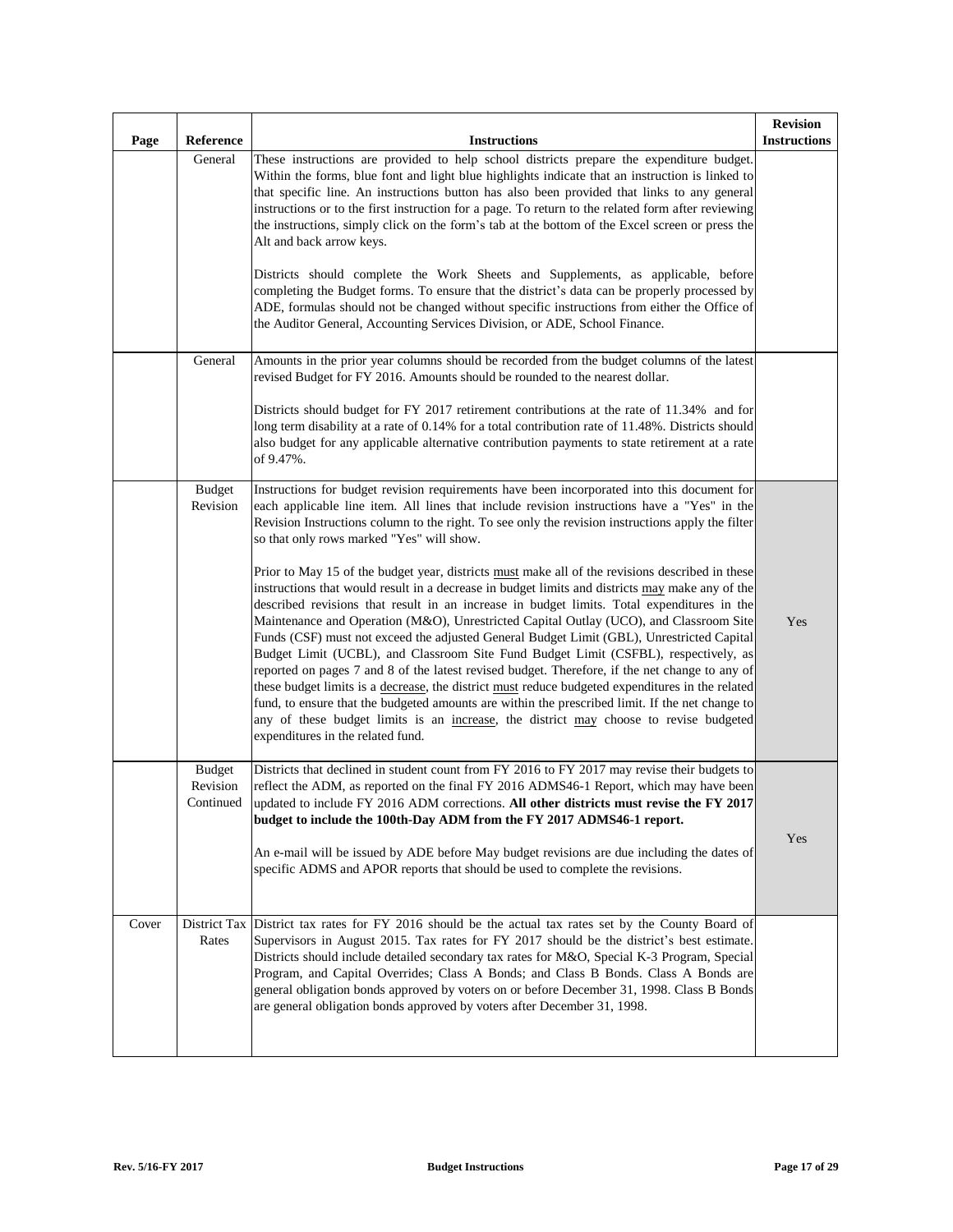| Page             | Reference                            | <b>Instructions</b>                                                                                                                                                                                                                                                                                                                                                                                                                                                                                                                                                                                                                                                                                             | <b>Revision</b><br><b>Instructions</b> |
|------------------|--------------------------------------|-----------------------------------------------------------------------------------------------------------------------------------------------------------------------------------------------------------------------------------------------------------------------------------------------------------------------------------------------------------------------------------------------------------------------------------------------------------------------------------------------------------------------------------------------------------------------------------------------------------------------------------------------------------------------------------------------------------------|----------------------------------------|
| 1                | Line 4                               | Function code 2300, object code 6820-Judgments Against the District should be used to<br>budget for excessive property tax valuation judgments to be paid in FY 2017. This amount<br>should also be included on page 7, line 8(h).                                                                                                                                                                                                                                                                                                                                                                                                                                                                              |                                        |
| $\mathbf{1}$     | $\overline{\text{Line}}$ 9           | <b>Budget Revision</b><br>Districts participating in the National School Lunch Program that have not already budgeted<br>for the state matching requirements, should include any amounts to be expended for their food<br>service program in the M&O Fund on this line before May 15. ADE's Health & Nutrition<br>Services will verify that amounts budgeted were spent when the annual financial reports are<br>submitted. Any questions related to the state matching requirements should be directed to<br>ADE's Health & Nutrition Services at (602) 542-8700.                                                                                                                                              | Yes                                    |
| $\mathbf{1}$     | Line 27                              | Districts including an increase to the general budget limit for a Special K-3 Program Override<br>approved by voters before November, 24, 2009, pursuant to Laws 2010, Ch. 179, §4, must<br>budget and account for these monies separately. These expenditures must be budgeted for, in<br>detail, on page 1 of the Supplement. Any new Special Program Override expenditures<br>pursuant to A.R.S. §15-482, are not required to be budgeted for separately. Therefore,<br>districts should budget for those expenditures on the applicable lines for the M&O and UCO<br>Funds.                                                                                                                                 |                                        |
| $\mathbf{1}$     | Line 28                              | A district authorized by ADE to continue participation in Dropout Prevention Programs for<br>FY 2017 pursuant to Laws 1992, Ch. 305, §32 and Laws 2000, Ch. 398, §2, must budget the<br>additional amount on this line.                                                                                                                                                                                                                                                                                                                                                                                                                                                                                         |                                        |
| $\mathbf{1}$     | Line 29                              | A district that has entered into an intergovernmental agreement to establish a jointly owned<br>and operated career and technical education and vocational education center, in accordance<br>with A.R.S. §15-789, should budget for the center's expenditures on this line. A.R.S.<br>§15-910.01 This provision does not apply to joint technical education districts<br>established pursuant to A.R.S. §15-392.<br>A.R.S. §15-910.01 requires the State Board of Education (SBE) approval prior to including<br>an amount here. Currently, no districts have been authorized by the SBE.                                                                                                                      |                                        |
| $\mathbf{1}$     | Line 30                              | Districts should budget for K-3 Reading Program expenditures on this line. Districts assigned<br>a letter grade of C, D, or F, in accordance with A.R.S. §15-241 and Laws 2015, Ch. 76, §1, or<br>that have more than 10% of their pupils in grade three reading far below the third grade level<br>according to the reading portion of the AIMS test, or a successor test, will receive monies for<br>this support level weight only after the district's K-3 Reading Program Plan is approved by<br>the SBE. A.R.S. §15-211                                                                                                                                                                                   |                                        |
| $\boldsymbol{2}$ | Type                                 | Spec. Ed.by All expenditures budgeted in the M&O Fund for special education programs should be<br>included regardless of the revenue source (e.g., state equalization assistance and property<br>taxes). Districts should retain supporting documentation for the allocation of expenditures<br>budgeted for individual special education programs. Supporting documentation should<br>include a list of the programs, the number of teachers and students by program, and all<br>computation work sheets. However, districts should budget total expenditures in Program<br>200-Special Education for disability classifications defined in A.R.S. §15-761 on line 1,<br>Total All Disability Classifications. |                                        |
| $\mathbf{2}$     | 5                                    | Lines 4 and Program code 260—ELL Incremental Costs and program code 265—ELL Compensatory<br>Instruction are required to track expenditures related to ELL. See Supplement Page 3<br>instructions for more information on English language learners (ELL).                                                                                                                                                                                                                                                                                                                                                                                                                                                       |                                        |
| $\sqrt{2}$       | <b>FTE</b><br>Certified<br>Employees | Include all certified employees filling certified positions at the district.                                                                                                                                                                                                                                                                                                                                                                                                                                                                                                                                                                                                                                    |                                        |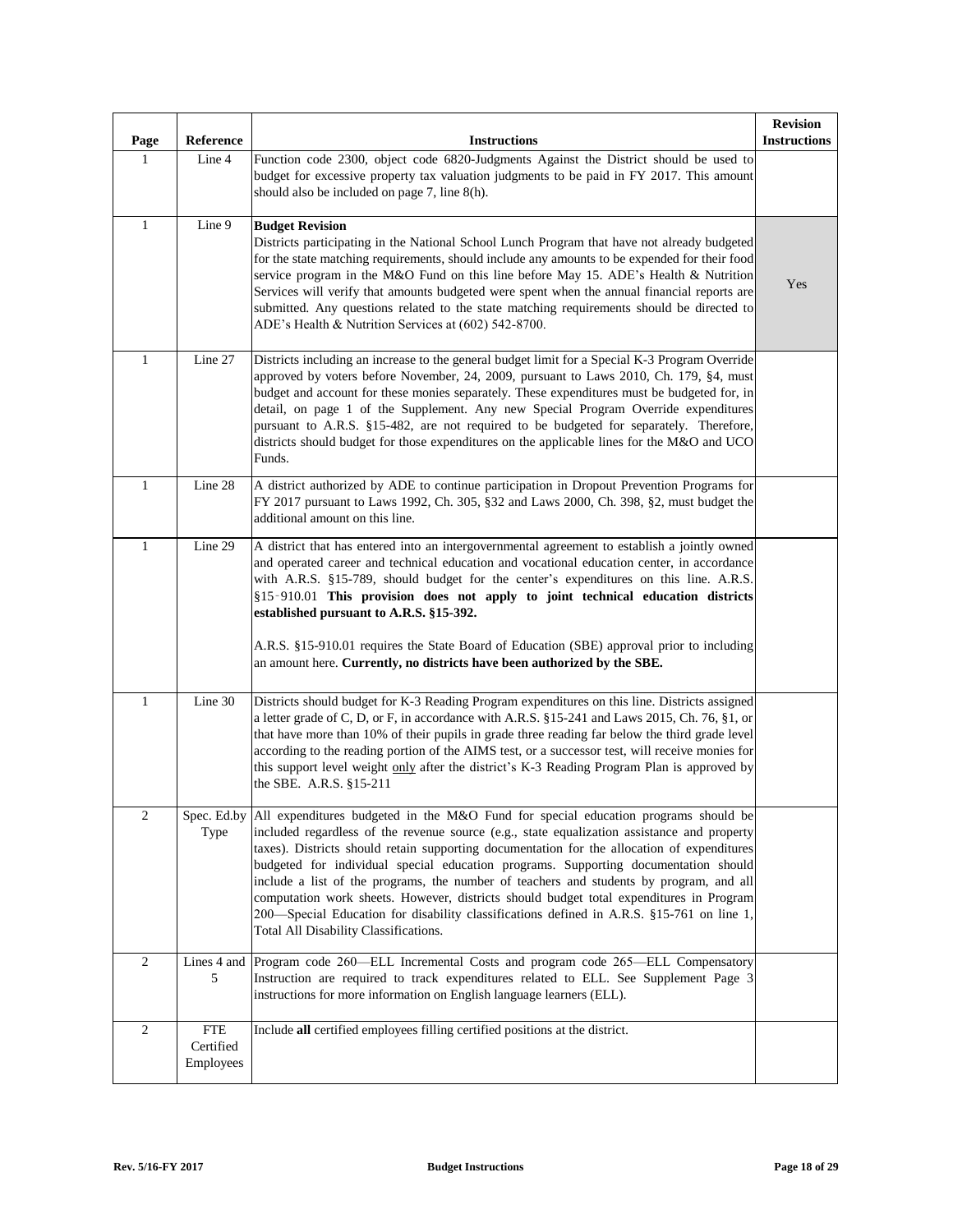| Page           | Reference                                                                                               | <b>Instructions</b>                                                                                                                                                                                                                                                                                                                                                                                                                                                                                                                                                                                                                                                                                                                                                                                                                                                                                  | <b>Revision</b><br><b>Instructions</b> |
|----------------|---------------------------------------------------------------------------------------------------------|------------------------------------------------------------------------------------------------------------------------------------------------------------------------------------------------------------------------------------------------------------------------------------------------------------------------------------------------------------------------------------------------------------------------------------------------------------------------------------------------------------------------------------------------------------------------------------------------------------------------------------------------------------------------------------------------------------------------------------------------------------------------------------------------------------------------------------------------------------------------------------------------------|----------------------------------------|
| $\mathbf{2}$   | Audit<br>Services                                                                                       | Enter the budgeted expenditures for nonfederal program and compliance audits (required<br>object code 6350) to be paid from the M&O Fund only, and the budgeted expenditures for<br>federal single audits (optional object code 6330) from all funds.                                                                                                                                                                                                                                                                                                                                                                                                                                                                                                                                                                                                                                                |                                        |
| $\overline{c}$ | M&O for                                                                                                 | Districts participating in the National School Lunch Program are required to budget a portion<br>Food Service of their state revenues to support the operation of their food service program. Districts should<br>budget in the M&O Fund any amounts that will be expended during the 2017 school year for<br>the operation of the food service program. Any questions related to the state matching<br>requirements should be directed to ADE's Health & Nutrition Services at $(602)$ 542-8700.<br><b>Budget Revision</b><br>Districts that have not already budgeted for the state matching requirements, should include<br>any amounts to be expended for their food service program in the M&O Fund on this line<br>before May 15. ADE's Health & Nutrition Services will verify that amounts budgeted were<br>spent when the annual financial reports are submitted.                           | Yes                                    |
| 3              | General                                                                                                 | The Classroom Site Funds (CSF) are budget-controlled funds that must be used to<br>supplement, rather than supplant, existing monies and in accordance with Laws 2000, 5th<br>S.S., Ch. 1, §62, must not be used for administrative purposes. See USFR Memorandum No.<br>194 for additional guidance on the use of CSF monies.                                                                                                                                                                                                                                                                                                                                                                                                                                                                                                                                                                       |                                        |
| $\mathfrak{Z}$ | and 39                                                                                                  | Lines 13, 26, Include amounts budgeted for registered warrant expense in the Interest on Short-Term Debt<br>column. Districts should budget up to the Classroom Site Fund Budget Limit (CSFBL) as<br>calculated on page 8, line B.7.                                                                                                                                                                                                                                                                                                                                                                                                                                                                                                                                                                                                                                                                 |                                        |
| 3              | Line 40                                                                                                 | The total amount budgeted on line 40 cannot exceed the CSFBL on page 8, Line B.7. The<br>total amount budgeted in FY 2017 will affect the next year's CSFBL. See A.R.S. §15-978<br>and calculation on page 8.                                                                                                                                                                                                                                                                                                                                                                                                                                                                                                                                                                                                                                                                                        |                                        |
| $\overline{4}$ | Line 10                                                                                                 | The amount budgeted in the UCO Fund cannot exceed the Unrestricted Capital Budget Limit<br>(UCBL) on page 8, line A.12. The amount budgeted in Fund 610 in FY 2017 will affect the<br>next year's UCBL. See A.R.S. §15-947(D) and calculation on page 8.                                                                                                                                                                                                                                                                                                                                                                                                                                                                                                                                                                                                                                             |                                        |
| $\overline{4}$ | Footnote 5                                                                                              | Districts participating in the National School Lunch Program are required to budget a portion<br>of their state revenues to support the operation of their food service program. Districts should<br>budget in the UCO Fund any amount that will be expended during the 2017 school year for<br>the food service program. Any questions related to the state matching requirements should be<br>directed to ADE's Health & Nutrition Services at (602) 542-8700.<br><b>Budget Revision</b><br>Districts that have not already budgeted for the state matching requirements, should include<br>any amounts to be expended for their food service program in the UCO Fund on this line<br>before May 15. ADE's Health & Nutrition Services will verify that amounts budgeted were<br>spent when the annual financial reports are submitted.                                                            | Yes                                    |
| $\sqrt{5}$     | Other<br>Funds-<br>Required<br>Capital<br>Expenditure<br>Detail for<br>Funds 610,<br>630, 695, &<br>620 | In accordance with A.R.S. §15-904(B), as amended by Laws 2016, Ch. 48 §1, detailed<br>budgeted and actual expenditures from the UCO (610), Bond Building (630), New School<br>Facilities (695), and Adjacent Ways Funds (620) must be reported for the object codes listed.<br>This may not include all expenditures of these funds. Total budgeted expenditures for each<br>fund should be included on line 1 of the table. In addition, these detailed expenditures must be<br>separately reported as new construction or renovation. If the designation of new construction<br>or renovation does not apply to a particular expenditure reported on lines 2-11, the amount<br>should be reported as "Other." Therefore, total budgeted expenditures for the detailed object<br>codes listed for each fund as reported on line 12 must agree to the total amounts reported on<br>line 16, by fund. |                                        |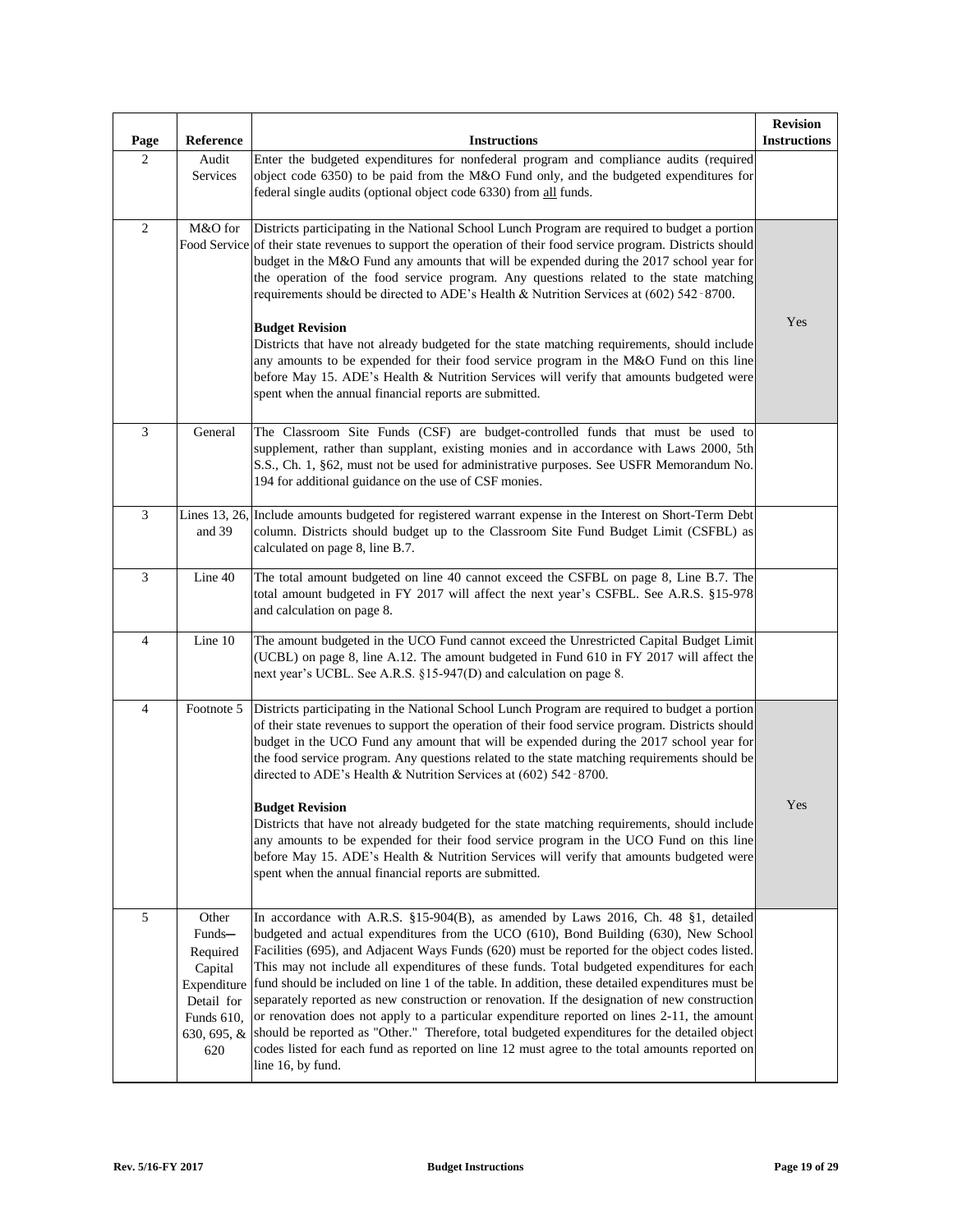| Page             | Reference                               | <b>Instructions</b>                                                                                                                                                                                                                                                                                                                                                                                                                                                                                                                                                                                                                                                                                                                                                         | <b>Revision</b><br><b>Instructions</b> |
|------------------|-----------------------------------------|-----------------------------------------------------------------------------------------------------------------------------------------------------------------------------------------------------------------------------------------------------------------------------------------------------------------------------------------------------------------------------------------------------------------------------------------------------------------------------------------------------------------------------------------------------------------------------------------------------------------------------------------------------------------------------------------------------------------------------------------------------------------------------|----------------------------------------|
| 6                | Federal<br>Projects,<br>Line 16         | Districts that receive Impact Aid monies should deposit them in Fund 378-Impact Aid.<br>Monies in the fund are federal monies not subject to legislative appropriation. All districts<br>that receive Impact Aid revenue should complete Work Sheet L to calculate the amount<br>available to be spent in the Impact Aid Fund.                                                                                                                                                                                                                                                                                                                                                                                                                                              |                                        |
| $\sqrt{6}$       | Lines 2 and<br>3                        | Other Funds, Funds 071 and 072 should be budgeted in detail on Supplement, page 3. Fund totals will pull<br>to these lines. See the instructions for Supplement, page 3 for additional information.                                                                                                                                                                                                                                                                                                                                                                                                                                                                                                                                                                         |                                        |
| $\sqrt{6}$       | Line 4                                  | Other Funds, In accordance with A.R.S. §15-1102 added by Laws 2016, Chapter 242, the proceeds from<br>the sale or lease of school district property should be deposited in the School Plant Fund<br>(500). Expenditures made from the School Plant Fund (500) should be made in accordance<br>with the requirements of A.R.S. §15-1102. Budgeted expenditures for Fund 500 from the<br>prior fiscal year should agree to the total budgeted expenditures in FY 2016 for Funds 500,<br>505, 506, and 640. Beginning in FY 2017, districts may establish subfunds for School Plant<br>in funds 501-504 to account for monies received that are restricted to different purposes by<br>statute, but one total budget for all related monies must be reported here in Fund 500. |                                        |
| 6                | Line 33                                 | Other Funds, Budgeted expenditures related to monies remaining in Fund 080—Student Success Fund<br>should be reported on line 33-Other, along with any other funds not included elsewhere in<br>the budget.                                                                                                                                                                                                                                                                                                                                                                                                                                                                                                                                                                 |                                        |
| 6                | Internal<br>Service<br>Funds,<br>Line 2 | Include all expenditures for Intergovernmental Agreements (IGAs) in this line. If the district<br>uses funds other than 955 to separately account for multiple IGAs, all IGA fund expenditures<br>should be totaled and reported on this line.                                                                                                                                                                                                                                                                                                                                                                                                                                                                                                                              |                                        |
| $\overline{7}$   | General                                 | For budget adoption, districts may apportion amounts on this page between the M&O and<br>UCO Funds. After original adoption, and prior to May 15 of the budget year, amounts may be<br>reapportioned based on the budgetary needs of the district, unless otherwise indicated on<br>Budget, page 7, or in the following instructions.<br>Record in column A on this page all amounts budgeted for use in the M&O Fund (to be<br>included in the GBL). Record in column B all amounts budgeted for use in the UCO Fund (to<br>be carried over to the calculations on Budget, page 8).                                                                                                                                                                                        | Yes                                    |
|                  |                                         | <b>Budget Revision</b><br>When actual amounts are required, use the actual amount to date plus the estimated amount<br>for the remainder of the fiscal year. After the May 15 budget revision, amounts <b>cannot</b> be<br>reallocated between M&O and UCO.                                                                                                                                                                                                                                                                                                                                                                                                                                                                                                                 |                                        |
| $\boldsymbol{7}$ | Lines $1(a)$<br>and $(c)$               | After completing the Work Sheet for FY 2017 District Support Level and Revenue Control<br>Limit (Work Sheet E), and the Work Sheet for FY 2017 Consolidation/Unification Assistance<br>(Work Sheet F), if applicable, enter the amount of the district RCL from line VIII of Work<br>Sheet E, or line III of Work Sheet F, on line $1(a)$ . The amount recorded on line $1(a)$ should<br>also be recorded on line $1(c)$ for budget adoption.                                                                                                                                                                                                                                                                                                                               | See Below                              |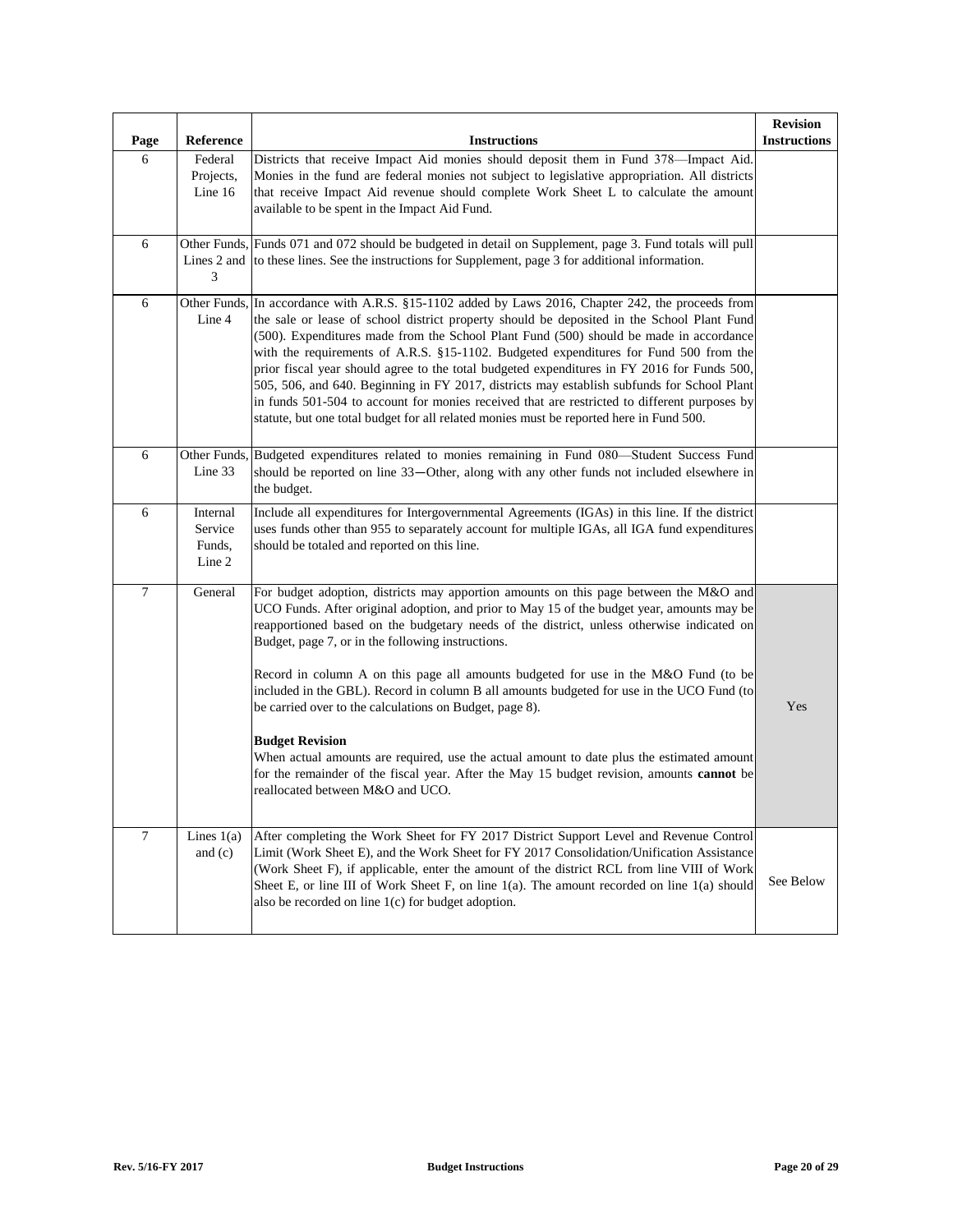| Page           | Reference             | <b>Instructions</b>                                                                                                                                                                                                                                                                                                                                                                                                                                                                                                                                                                                                                                                                                                                                                                                                                                                                                                                                                                                                                                                                           | <b>Revision</b><br><b>Instructions</b> |
|----------------|-----------------------|-----------------------------------------------------------------------------------------------------------------------------------------------------------------------------------------------------------------------------------------------------------------------------------------------------------------------------------------------------------------------------------------------------------------------------------------------------------------------------------------------------------------------------------------------------------------------------------------------------------------------------------------------------------------------------------------------------------------------------------------------------------------------------------------------------------------------------------------------------------------------------------------------------------------------------------------------------------------------------------------------------------------------------------------------------------------------------------------------|----------------------------------------|
| $\overline{7}$ | Line $1(b)$           | For budget adoption, no amounts should be recorded on line 1(b).<br><b>Budget Revision</b><br>A common school district not within a high school district (Type 03) reporting an adjustment<br>for actual tuition should:<br>• Revise Work Sheet O using the district's final tuition billing statements. Work Sheet E<br>should not be revised.<br>• Obtain the most recent FY 2017 APOR55-1 Report, available on the district's page of<br>ADE's Web site.<br>• Compare the "Tuition Out for High School Students (Type 03)" amount reported in the<br>"Calculation for RCL" section from page 4 of the APOR55-1 Report, to the amount on line<br>13 of the revised Work Sheet O to determine whether the amount must be reduced or may be<br>increased.<br>See instructions for line 8(b) regarding revisions to the excess debt service portion of actual<br>tuition as described in A.R.S. $\S$ [15-910(L) and 15-951(A) and (F), if applicable.                                                                                                                                          | Yes                                    |
| $\tau$         | Lines $2(a)$ -<br>(b) | <b>Budget Revision</b><br>Compare the amounts on lines $2(a)$ and (b) to the applicable amounts calculated by ADE on<br>page 1 of the most recent FY 2017 BUDG25 Report. Districts that include a reduction greater<br>than the amount calculated by ADE on line (b), will reduce their budget capacity by that<br>amount.                                                                                                                                                                                                                                                                                                                                                                                                                                                                                                                                                                                                                                                                                                                                                                    | Yes                                    |
| $\tau$         | Line $2(b)$           | Laws 2016, Ch. 124, §§35 and 36 require ADE to reduce DAA for all school districts for<br>fiscal year 2017. See the instructions for Work Sheet H.                                                                                                                                                                                                                                                                                                                                                                                                                                                                                                                                                                                                                                                                                                                                                                                                                                                                                                                                            | See Below                              |
| $\tau$         | Line 3                | Districts should use prior year ADM to calculate the RCL for overrides (A.R.S. §15-943, as<br>amended by Laws 2016, Ch. 124, §17). For FY 2017, districts with declining ADM do not<br>need to recalculate the RCL for overrides as the RCL is already calculated using prior year<br>ADM. All other districts may recalculate their RCL based on prior year ADM in a separate<br>copy of Work Sheets B, C, D, and E. Do not submit the separate copy of the Work Sheets to<br>ADE.<br>In accordance with A.R.S. §15-951(B), the RCL used to determine the maximum M&O and<br>Special Program overrides for Type 03 districts does not include the tuition paid by the<br>district for high school students attending another district.<br>Do not include any overrides authorized to use excess Impact Aid cash on these lines. If a<br>district has any override approved by the voters, the Report of Special Election Results Form<br>should be completed online and submitted electronically to ADE, School Finance. The online<br>form and instructions can be found at the link below. | See Below                              |
|                |                       | http://www.ade.az.gov/schoolfinance/Forms/SpecialElections/SpecialElections.aspx                                                                                                                                                                                                                                                                                                                                                                                                                                                                                                                                                                                                                                                                                                                                                                                                                                                                                                                                                                                                              |                                        |
| 7              | Line $3(a)$           | See Line 3 Instructions above.<br>If the voters in the override election authorize the district to exceed the RCL, and the increase<br>is to be fully funded by revenues other than property taxes $[A.R.S. §15-481(F)],$ only<br>revenues derived from the FY 2016 ending cash balance in the M&O Fund [after the primary<br>tax rate is reduced to zero as required by A.R.S. $$15-481(T)]$ may be used. A.R.S.<br>§15-481(P) Note: Districts will not be able to fund an override with Impact Aid monies<br>in FY 2017, as Impact Aid monies are accounted for in the Impact Aid Fund.                                                                                                                                                                                                                                                                                                                                                                                                                                                                                                     |                                        |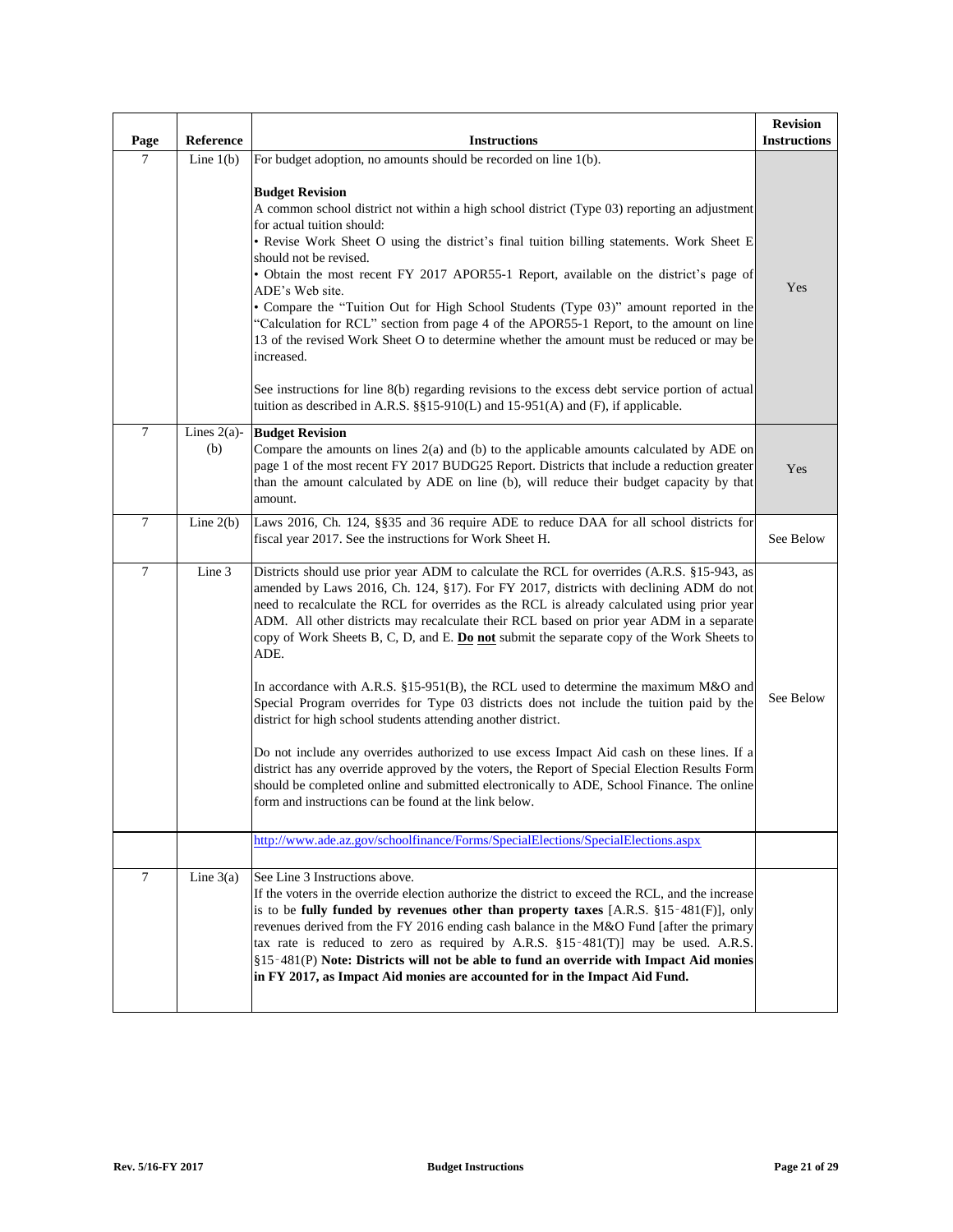| Page             | Reference                | <b>Instructions</b>                                                                                                                                                                                                                                                                                                                                                                                                                                                                                                                                                                                                                                                                                                                                                                                                                                                                                                                                                                                                                               | <b>Revision</b><br><b>Instructions</b> |
|------------------|--------------------------|---------------------------------------------------------------------------------------------------------------------------------------------------------------------------------------------------------------------------------------------------------------------------------------------------------------------------------------------------------------------------------------------------------------------------------------------------------------------------------------------------------------------------------------------------------------------------------------------------------------------------------------------------------------------------------------------------------------------------------------------------------------------------------------------------------------------------------------------------------------------------------------------------------------------------------------------------------------------------------------------------------------------------------------------------|----------------------------------------|
| $\overline{7}$   | Line $3(a)$<br>Continued | The maximum amount a district may request for an M&O budget override is 15% of the<br>district's RCL. If the district also requests a Special Program override pursuant to A.R.S. §15<br>482, the maximum amount a district may request for an M&O override is 10% of the RCL.<br>A.R.S. §15-481(G) However, districts that held an election on March 9, 2010 in accordance<br>with Laws 2010, Ch. 179, §5, and received voter approval to do so may budget an override of<br>up to 17% of the RCL.                                                                                                                                                                                                                                                                                                                                                                                                                                                                                                                                               |                                        |
| $\boldsymbol{7}$ | Line $3(b)$              | See Line 3 Instructions above.<br>If the voters in the override election authorize the district to exceed the Capital Outlay<br>Revenue Limit or District Additional Assistance and the increase is to be fully funded by<br>revenues other than property taxes [A.R.S. $\S15$ -481(M)], only revenues derived from the<br>FY 2016 ending cash balance in the M&O and UCO Funds [after the primary tax rate is<br>reduced to zero as required by A.R.S. $\S15-481(T)$ ] may be used. A.R.S. $\S15-481(S)$ Note:<br>Districts will not be able to fund an override with Impact Aid monies in FY 2017, as<br>Impact Aid monies are accounted for in the Impact Aid Fund.<br>The maximum amount a district may request for a capital budget override is 10% of the RCL.<br>A.R.S. §15-481(AA)                                                                                                                                                                                                                                                        |                                        |
| $\overline{7}$   | Line $3(c)$              | See Line 3 Instructions above.<br>A.R.S. §15-482 allows a district to request a budget override for programs designed for<br>preschool students with disabilities and students enrolled in kindergarten through grade 12.<br>The amount for the Special Program override may not exceed 5% of the RCL. In accordance<br>with Laws 2010, Ch.179, §4, if the district has a Special K-3 Program budget override that<br>was authorized before November 24, 2009, that override will continue to be in effect until it<br>expires, until the first year of a subsequent Special Program override, or until the first year of<br>a subsequent M&O override that would cause the total overrides in effect to exceed 15% of<br>the RCL. However, see provisions described in line 3(a) for exceeding the 15% RCL<br>limitation. Districts may not have both a Special K-3 Program and a new Special Program<br>override in effect at the same time. This line should be used to account for either type of<br>Special Program override, as applicable. |                                        |
| $\tau$           | Line $3(c)$<br>Continued | If the voters in the override election authorize the district to exceed the RCL, and the increase<br>is to be fully funded by revenues other than property taxes [A.R.S. $\S 15 - 481(J)$ ], the increase<br>may only be budgeted and expended if sufficient monies are available in the M&O Fund.<br>A.R.S. §15-481(Q) Note: Districts will not be able to fund an override with Impact Aid<br>monies in FY 2017, as Impact Aid monies are accounted for in the Impact Aid Fund.                                                                                                                                                                                                                                                                                                                                                                                                                                                                                                                                                                 |                                        |
| $\tau$           | (c)                      | Lines $3(a)$ - Budget Revision<br>If the RCL originally used to calculate an override was reduced after budget adoption, the<br>district must recalculate the maximum M&O, UCO, and Special Program override amounts in<br>accordance with the instructions above. Arizona Attorney General Opinion I90-020 prohibits<br>districts from recalculating overrides based on an increase in the RCL after secondary taxes<br>have been levied for the applicable year. The amounts reported on lines 3(a) through (c) may<br>not exceed the lesser of the original or recalculated maximum override amounts.                                                                                                                                                                                                                                                                                                                                                                                                                                          | Yes                                    |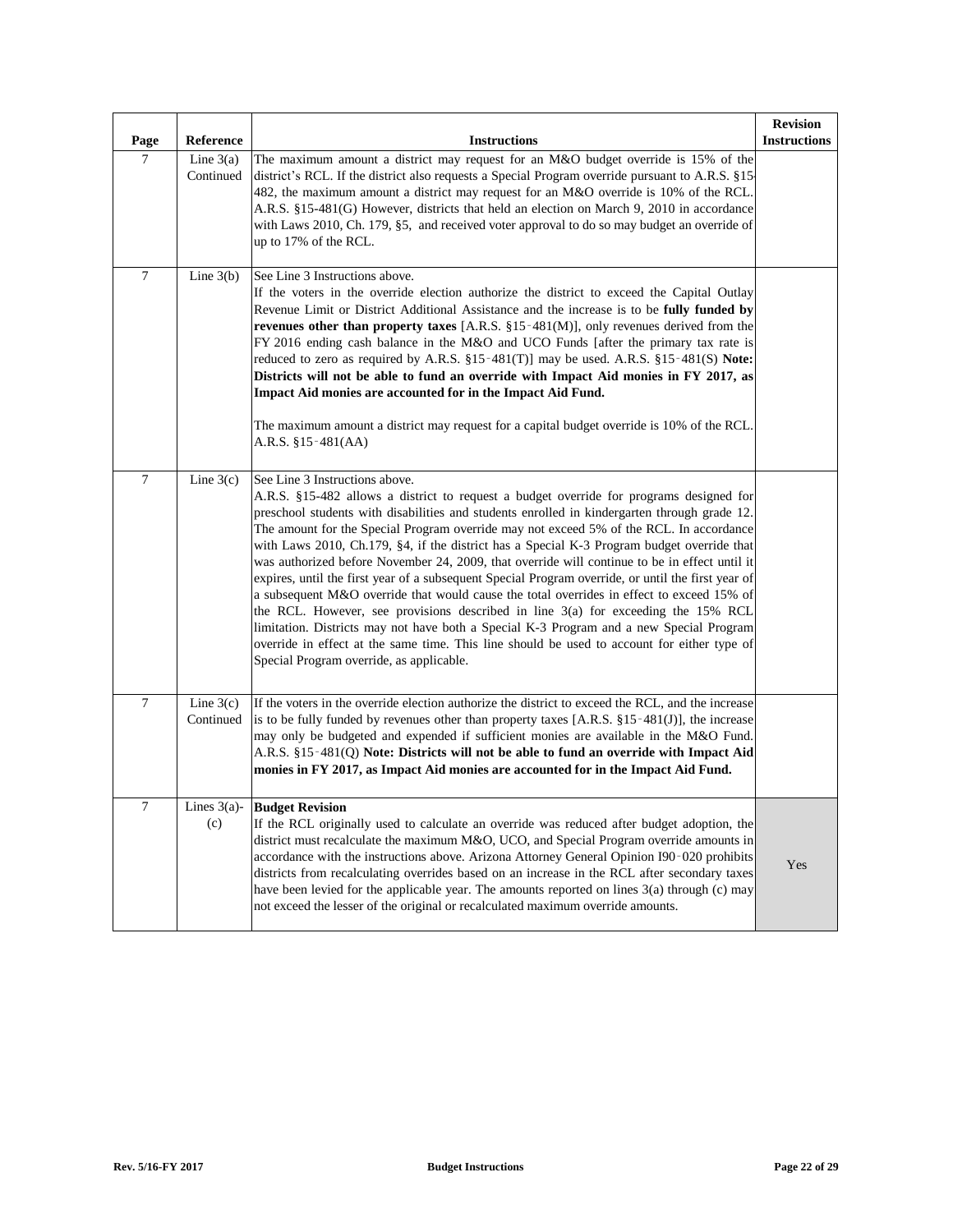| Page           | Reference   | <b>Instructions</b>                                                                                                                                                                                                                                                                                                                                                                                                                                                                                                                                                                                                                                                                                                                                                                                                                                                                                                                                                                                                        | <b>Revision</b><br><b>Instructions</b> |
|----------------|-------------|----------------------------------------------------------------------------------------------------------------------------------------------------------------------------------------------------------------------------------------------------------------------------------------------------------------------------------------------------------------------------------------------------------------------------------------------------------------------------------------------------------------------------------------------------------------------------------------------------------------------------------------------------------------------------------------------------------------------------------------------------------------------------------------------------------------------------------------------------------------------------------------------------------------------------------------------------------------------------------------------------------------------------|----------------------------------------|
| $\tau$         | Line 4      | Districts with a student count of 125 or less in grades K-8, or 100 or less in grades 9-12 must<br>include an amount on this line if they choose to make a small school adjustment to ensure that<br>page 1, line 31 does not exceed the GBL for M&O. If the district previously qualified for a<br>small school adjustment but has exceeded these student counts, see the instructions for Work<br>Sheets K and K2. For the purposes of Small School Adjustment, districts should use prior<br>year student count (2016 ADM). Districts should not include amounts on these lines for<br>expenditures that are to be made from the Impact Aid Fund.<br><b>Budget Revision</b><br>If the district received approval from the county board of supervisors to revise its budget to<br>include the cost of additional pupils that were not anticipated at budget adoption, include the<br>revised amount on this line.                                                                                                        | Yes                                    |
| $\overline{7}$ | Line 5      | Districts charging tuition for full-day kindergarten and summer school should not include an<br>increase to the GBL. These tuition revenues should be recorded in the Community School<br>Fund (520).<br><b>Budget Revision</b><br>Districts should compare actual tuition revenues received or expected to be received by June<br>30 to the amounts reported on lines $5(a)$ through (d) to determine whether the amounts must<br>be decreased or may be increased.<br>The debt service portion of tuition revenues should not be included on lines 5(a) through<br>(d); as those revenues should be reported in the Debt Service Fund (700).                                                                                                                                                                                                                                                                                                                                                                             | Yes                                    |
| 7              | Line $5(d)$ | The work sheets and instructions for calculating this amount will be issued in future ADE<br>School Finance memorandums. The amount will include excess tuition paid to districts in an<br>adjacent state for pupils who reside in the district but are precluded by distance or a lack of<br>adequate transportation from attending a school in their district or county of residence (out-of-<br>state CEC students). In addition, the amount will include funding for students who are<br>precluded by distance or lack of adequate transportation facilities from attending a school in<br>their district or county of residence or who reside in unorganized territories (CEC-A<br>students). The amount will also include funding for students who are placed in a school<br>district by an agency of this State or by a state or federal court of competent jurisdiction in a<br>corrective institution, a foster home, a child care agency, a licensed institution, or a residential<br>facility (CEC-B students). |                                        |
| 7              | Line 6      | Include assistance received from the State for students whose parents are employed by certain<br>State institutions as described in A.R.S. §15-976. Also, include amounts paid to the school<br>district through the special education voucher payment system such as payments for teaching<br>students at the district instead of sending the student to the Arizona State Schools for the Deaf<br>and the Blind.<br><b>Budget Revision</b><br>Districts should use the work sheets provided by ADE to calculate the revised assistance to<br>schools using the ADM reported on the FY 2017 ADM15. The work sheets are available on<br>ADE's Web site at the link below.                                                                                                                                                                                                                                                                                                                                                  | Yes                                    |
|                |             | http://www.azed.gov/finance/certificates-of-educational-convenience/                                                                                                                                                                                                                                                                                                                                                                                                                                                                                                                                                                                                                                                                                                                                                                                                                                                                                                                                                       |                                        |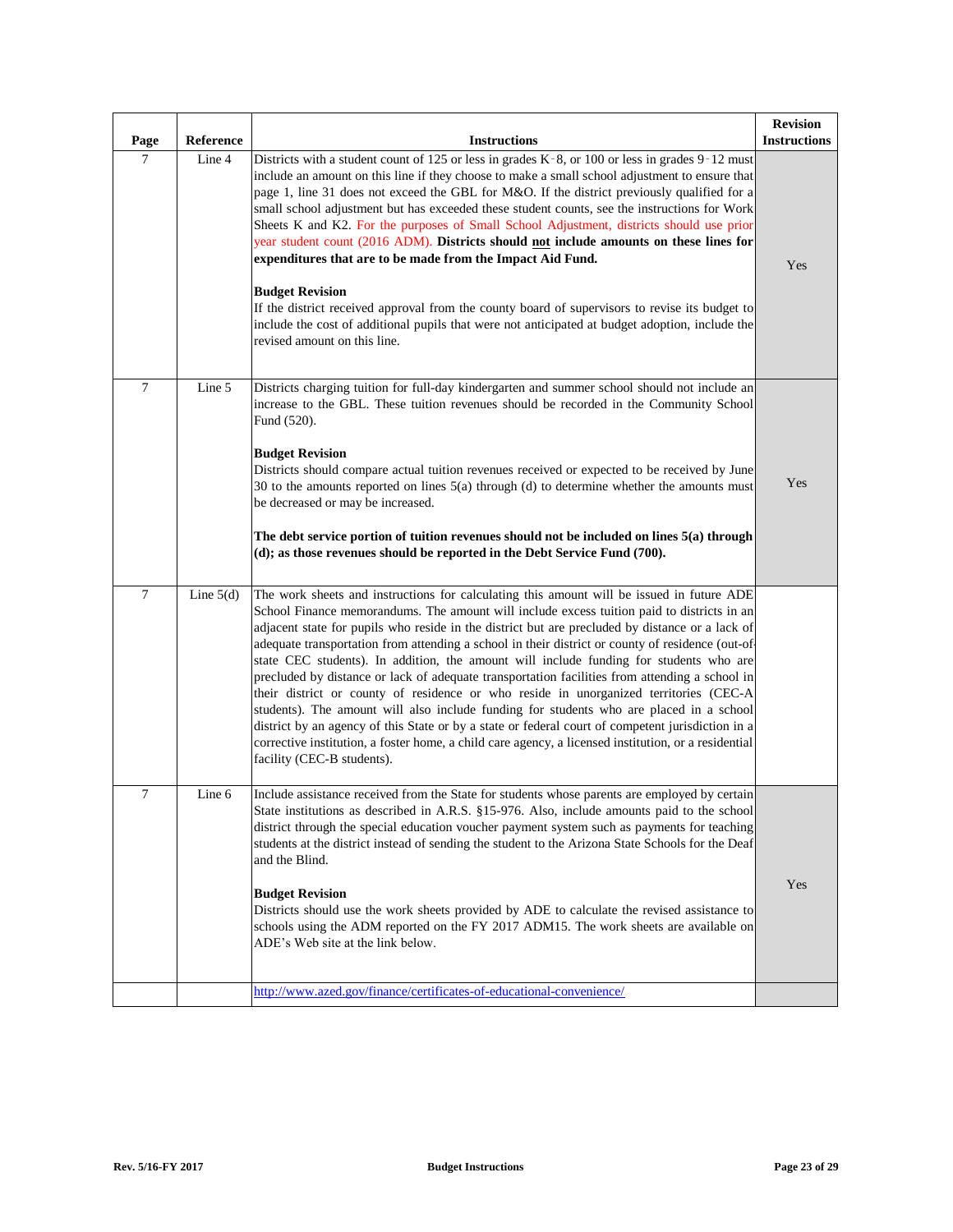| Page   | Reference   | <b>Instructions</b>                                                                                                                                                                                                                                                                                                                                                                                                                                                                                                                                                                                                                                                                                                                                                                                                                                                                                                                                                                                                                                                                                                                                                                                                                                           | <b>Revision</b><br><b>Instructions</b> |
|--------|-------------|---------------------------------------------------------------------------------------------------------------------------------------------------------------------------------------------------------------------------------------------------------------------------------------------------------------------------------------------------------------------------------------------------------------------------------------------------------------------------------------------------------------------------------------------------------------------------------------------------------------------------------------------------------------------------------------------------------------------------------------------------------------------------------------------------------------------------------------------------------------------------------------------------------------------------------------------------------------------------------------------------------------------------------------------------------------------------------------------------------------------------------------------------------------------------------------------------------------------------------------------------------------|----------------------------------------|
| 7      | Line 7      | Districts should not include amounts on this line for expenditures that are to be made from the<br>Impact Aid Fund.<br><b>Budget Revision</b><br>If the June 30, 2016, actual cash balance for the M&O Fund was incorrectly estimated, an<br>accommodation school district must complete and submit a revised Work Sheet S, even if the<br>amount recorded on line 7 of the adopted budget is not revised. If the June 30, 2016 actual<br>cash balance for the M&O Fund was accurate, accommodation schools may recalculate Work<br>Sheet S for other changes.<br>In completing line I.A of Work Sheet S, use the lesser of the revised District Support Level or<br>RCL from page 4 of the most recent FY 2016 APOR55-1 Report. Record the district's actual<br>cash balance for the M&O Fund at June 30, 2016, on line II.A.1. On line II.A.2, record the<br>"Allowed Budget Balance Carry Forward" as reported on page 2 of the most recent FY 2016<br>BUDG75 Report. Finally, districts should recalculate lines II.B.2 and 3 based on the RCL<br>included on the APOR55-1 Report.<br>Districts should compare the recalculated amount on line II.B.5 of Work Sheet S to line 7 to<br>determine whether the amount must be decreased or may be increased. | Yes                                    |
| $\tau$ | Line $8(a)$ | The total amount budgeted for desegregation expenditures in the M&O, UCO, and Impact Aid<br>Funds cannot exceed the amount budgeted in FY 2009. Districts should not include amounts<br>on these lines for desegregation expenditures that are to be made from the Impact Aid Fund.                                                                                                                                                                                                                                                                                                                                                                                                                                                                                                                                                                                                                                                                                                                                                                                                                                                                                                                                                                           |                                        |
| $\tau$ | Line $8(b)$ | Districts should not include amounts on this line for expenditures that are to be made from the<br>Impact Aid Fund.<br><b>Budget Revision</b><br>A common school district not within a high school district (Type 03) reporting an adjustment<br>for the excess debt service portion of actual tuition, as described in A.R.S. §§15-910(L) and<br>15-951(A) and (F), as calculated on revised Work Sheet O, should compare the amount on<br>this line to line 7 of the revised Work Sheet O to determine whether the amount must be<br>decreased or may be increased. [See instructions for Page 7, line 1(b) for instructions on<br>revising Work Sheet O.]                                                                                                                                                                                                                                                                                                                                                                                                                                                                                                                                                                                                  | Yes                                    |
| 7      | Line $8(c)$ | Districts are required to use actual expenditures in calculating the budget balance<br>carryforward. Districts that have overexpended in the FY 2016 M&O Fund as authorized by<br>the county board of supervisors, in accordance with A.R.S. §15-907, cannot record a<br>budget balance carryforward.<br>Districts that have not overexpended should complete the Work Sheet for Calculation of the<br>FY 2017 Maintenance and Operation Fund Budget Balance Carryforward (Work Sheet M).<br>Districts may transfer an amount to the School Opening Fund, not to exceed the lesser of the<br>FY 2016 M&O Fund ending cash balance or the actual budget balance carryforward. The<br>amount transferred will reduce the amount of the budget balance carryforward; therefore, the<br>amount carried forward may not exceed the amount on Work Sheet M, line 9.<br><b>Budget Revision</b><br>Districts should compare the amount on line $8(c)$ to the applicable amount on the FY 2016<br>BUDG75 Report to determine if revisions are necessary. The amounts on this line cannot<br>exceed the amount reported on page 2 of the BUDG75 Report.                                                                                                                 | Yes                                    |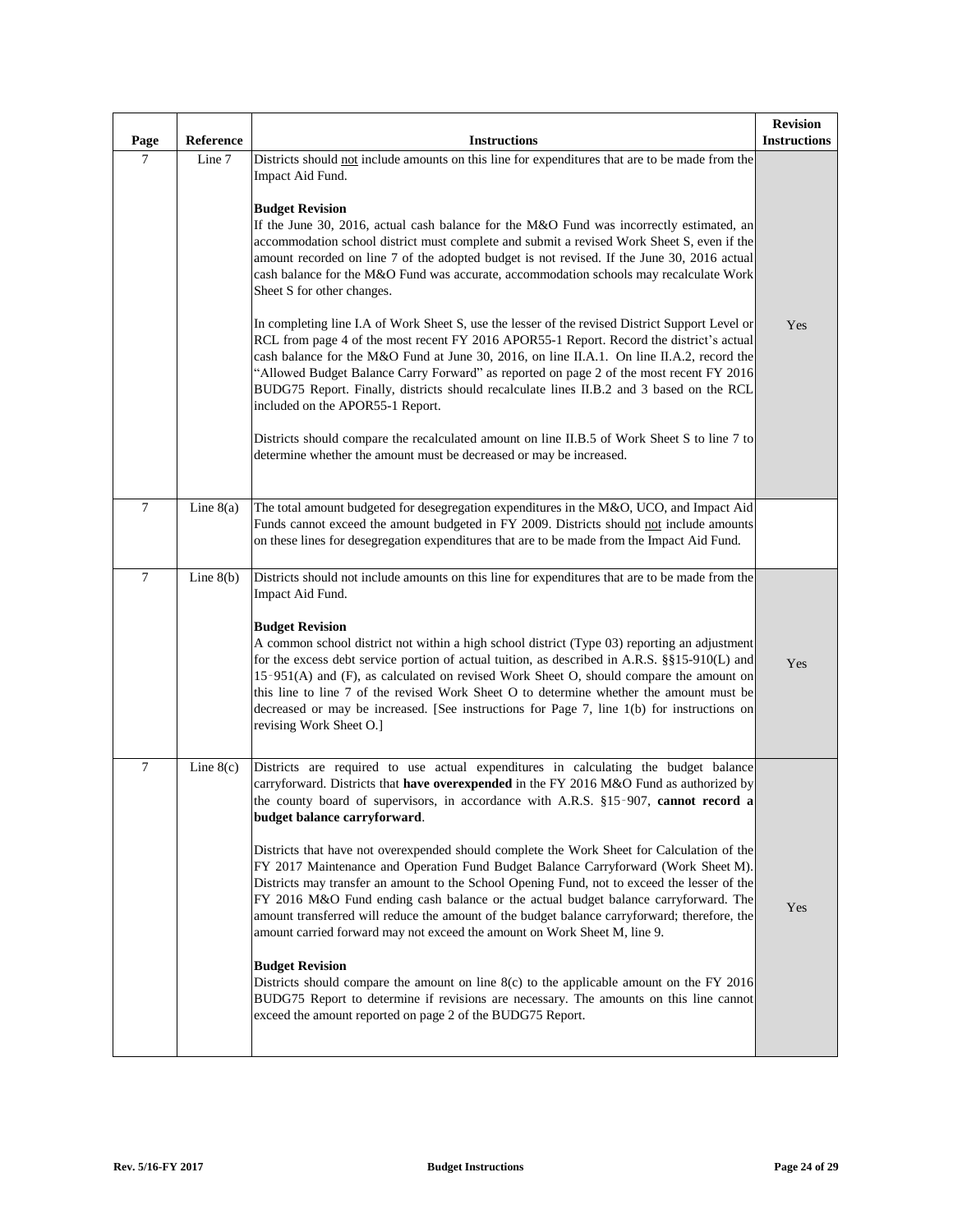| Page           | Reference   | <b>Instructions</b>                                                                                                                                                                                                                                                                                                                                                                                                                                                                                                                                                                                                                                                                                                | <b>Revision</b><br><b>Instructions</b> |
|----------------|-------------|--------------------------------------------------------------------------------------------------------------------------------------------------------------------------------------------------------------------------------------------------------------------------------------------------------------------------------------------------------------------------------------------------------------------------------------------------------------------------------------------------------------------------------------------------------------------------------------------------------------------------------------------------------------------------------------------------------------------|----------------------------------------|
| $\tau$         | Line $8(d)$ | A district authorized by ADE to continue participation in the Dropout Prevention Programs,<br>in accordance with Laws 1992, Ch. 305, §32 and Laws 2000, Ch. 398, §2, for FY 2017 may<br>record on this line an amount not to exceed the amount budgeted for the Dropout Prevention<br>Programs in FY 1991. Districts should not include amounts on this line for expenditures that<br>are to be made from the Impact Aid Fund.                                                                                                                                                                                                                                                                                     |                                        |
| $\tau$         | Line $8(e)$ | A district may budget an amount less than or equal to interest expense for registering warrants<br>or for net interest expense (interest expense minus interest income) on tax anticipation notes<br>outside the FY 2017 RCL, if both of the following conditions apply:<br>-The County Treasurer pooled all school district monies for investment during FY 2015 as<br>provided in A.R.S. §15-996.                                                                                                                                                                                                                                                                                                                |                                        |
|                |             | --For those districts that received state aid in FY 2015, the districts applied for state aid<br>apportionment before the date set as provided in A.R.S. §15-973.                                                                                                                                                                                                                                                                                                                                                                                                                                                                                                                                                  |                                        |
| 7              | Line $8(f)$ | For the first 3 years that a joint career and technical education and vocational education<br>center is operating and serving students, all or a portion of the center's expenditures may be<br>budgeted outside the RCL. A.R.S. §15-910.01 requires the State Board of Education approval<br>prior to including an amount here. The district must notify the State Board of Education<br>before adopting a Budget for the first year of operation, and notify ADE School Finance if<br>this line will be used in calculating the GBL. Currently, no districts have been authorized by<br>the SBE. This provision does not apply to joint technical education districts established<br>pursuant to A.R.S. §15-392. |                                        |
| $\tau$         | Line $8(g)$ | Do not include amounts budgeted for the Performance Pay component of the CSF here.<br><b>Budget Revision</b><br>Districts should compare the amount on this line to the applicable amounts on the FY 2016<br>BUDG75 Report to determine if revisions are necessary. The amounts on this line cannot<br>exceed the amounts reported on page 2 of the BUDG75 Report.                                                                                                                                                                                                                                                                                                                                                 | Yes                                    |
| $\overline{7}$ | Line $8(h)$ | Record the amount of any judgments expected to be paid in FY 2017 for an excessive<br>property tax valuation judgment per A.R.S. §§42-16213 and 42-16214. This amount should<br>also be included on page 1, line 4.                                                                                                                                                                                                                                                                                                                                                                                                                                                                                                |                                        |
| $\overline{7}$ | Line $8(i)$ | Record the amount of reimbursements for unorganized territory mileage received from<br>performance of a transportation services contract.<br><b>Budget Revision</b><br>Districts should compare actual reimbursements for transportation services received or<br>expected to be received by June 30 to the amount reported on this line. The amount on this<br>line cannot exceed the actual amount received for providing these transportation services.                                                                                                                                                                                                                                                          | Yes                                    |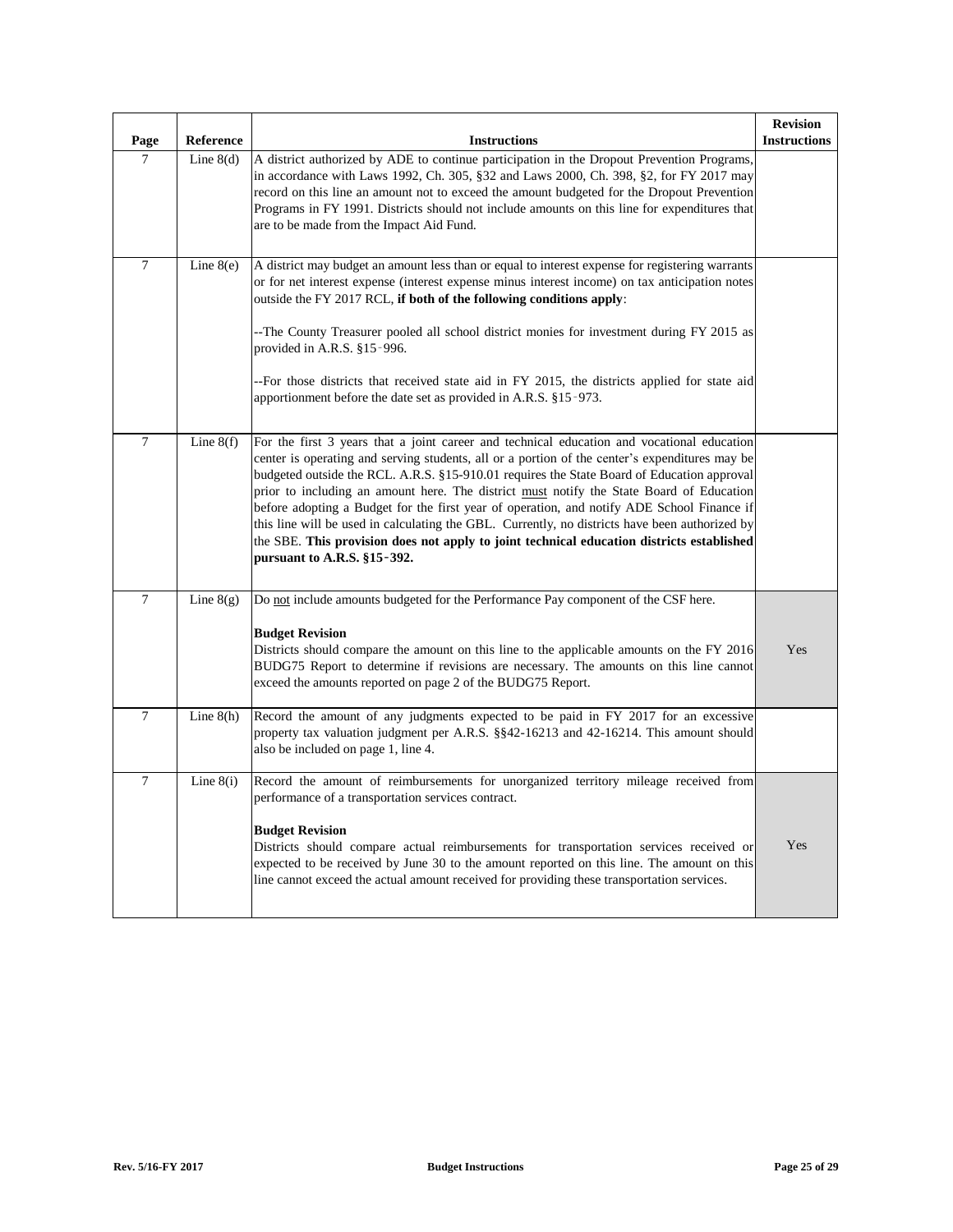| Page    | Reference | <b>Instructions</b>                                                                                                                                                                                                                                                                                                                                                                                                                                                                                                                                                                                                                                                                                                                              | <b>Revision</b><br><b>Instructions</b> |
|---------|-----------|--------------------------------------------------------------------------------------------------------------------------------------------------------------------------------------------------------------------------------------------------------------------------------------------------------------------------------------------------------------------------------------------------------------------------------------------------------------------------------------------------------------------------------------------------------------------------------------------------------------------------------------------------------------------------------------------------------------------------------------------------|----------------------------------------|
| $\tau$  | Line 9    | Record adjustments to the General Budget Limit on these lines. If more than 1 year or type of<br>adjustment is recorded on any one line, indicate each year and the associated amount for each<br>type of adjustment in the line description, but record only one combined amount for all years<br>and types on each line. Record negative amounts in parentheses. Adjustments to the GBL for<br>the 4.5% reduction for JTEDs with student counts greater than 2,000 should be entered on<br>line 9(d). At the time of budget preparation, an estimate of the JTED reduction can be found<br>in the footnote on Work Sheet J. Districts that need assistance with the adjustments should<br>contact ADE's budget team.<br><b>Budget Revision</b> | Yes                                    |
|         |           | Districts should compare the budgeted adjustment amounts to the applicable ADE calculated<br>values on page 1 of the most recent FY 2017 BUDG25, to determine if the amounts should be<br>revised.                                                                                                                                                                                                                                                                                                                                                                                                                                                                                                                                               |                                        |
| $\tau$  | Line 10   | 2016 Prop 123 and Laws 2015, 1st Special Session, Ch. 1, §§2 and 6 provide total additional<br>funding of \$50,000,000 to districts and charter schools on a pro rata basis. Districts should<br>increase their budget limits by estimating their portion of the increase by using the district's<br>percent of statewide weighted student count as reported on ADE's Classroom Site Fund Detail<br>Report multiplied by \$50,000,000. However, actual amounts will vary and ADE will<br>notify districts of the final amounts.                                                                                                                                                                                                                  | Yes                                    |
|         |           | <b>Budget Revision</b><br>Districts should compare actual additional funding received or expected to be received by<br>June 30 to the amount reported on this line. The amount on this line cannot exceed the actual<br>amount received for additional funding.                                                                                                                                                                                                                                                                                                                                                                                                                                                                                  |                                        |
| 8       | Line A.2  | <b>Budget Revision</b><br>Line A.2, if required, should agree to the most recent FY 2016 BUDG75 Report, page 2,<br>"Adjustment, from page 7 of 8, to be included on FY17 Expenditure Budget (UNR), page 8<br>of 8, line A2." This line will also include any positive or negative A.R.S. §15-915<br>adjustments as approved by ADE. Contact ADE School Finance to reconcile any differences.                                                                                                                                                                                                                                                                                                                                                     | Yes                                    |
| $\,8\,$ | Lines A.3 | <b>Budget Revision</b><br>Line A.3 should agree to the most recent FY 2016 BUDG75 Report, page 3 "Unrestricted<br>Capital Available for FY16." Contact ADE School Finance to reconcile any differences.                                                                                                                                                                                                                                                                                                                                                                                                                                                                                                                                          | Yes                                    |
| 8       | Line A.6  | <b>Budget Revision</b><br>This line should reflect total actual UCO Fund 610 expenditures as reported on the district's<br>FY 2016 AFR, less expenditures approved under A.R.S. §15-907 that are in excess of the<br>most recently revised adopted FY 2016 UCO budget (budget page 4, line 10).                                                                                                                                                                                                                                                                                                                                                                                                                                                  | Yes                                    |
| $\,8\,$ | Line A.8  | <b>Budget Revision</b><br>Line A.8 should agree to the actual amount of interest earned on investments as reported on<br>the district's FY 2016 AFR for the UCO Fund.                                                                                                                                                                                                                                                                                                                                                                                                                                                                                                                                                                            | <b>Yes</b>                             |
| 8       | Line A.9  | The district should forward a copy of the award letter from the SFB stating the specific<br>amount being deposited in Fund 610, to ADE, School Finance in order to receive budget<br>capacity for this item.<br><b>Budget Revision</b><br>Enter the amount of money, if any, received or expected to be received, by fiscal year end.                                                                                                                                                                                                                                                                                                                                                                                                            | Yes                                    |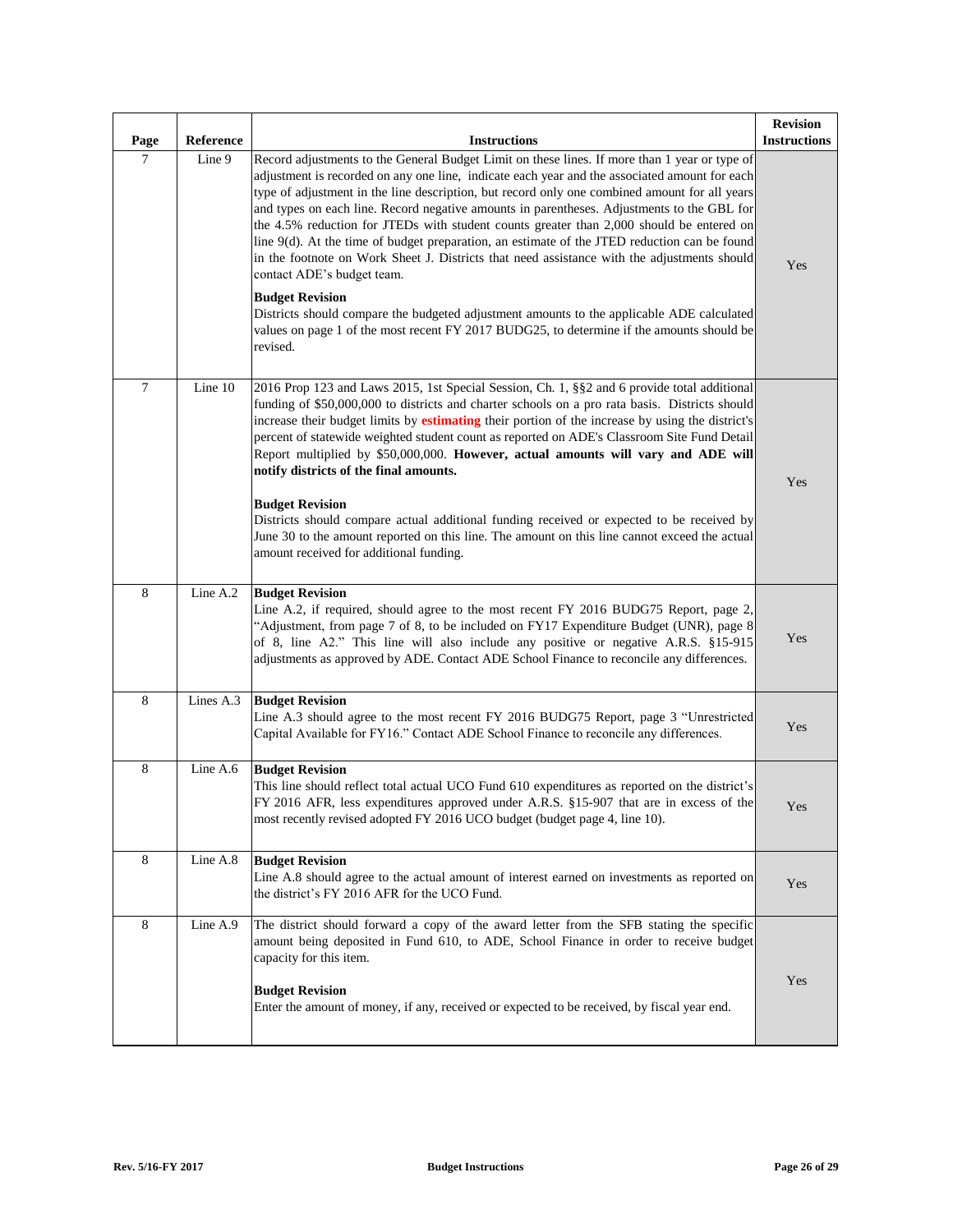| Page             | Reference              | <b>Instructions</b>                                                                                                                                                                                                                                                                                                                                                                                                                                                                                                                                                                                                                                                                                                                                                                    | <b>Revision</b><br><b>Instructions</b> |
|------------------|------------------------|----------------------------------------------------------------------------------------------------------------------------------------------------------------------------------------------------------------------------------------------------------------------------------------------------------------------------------------------------------------------------------------------------------------------------------------------------------------------------------------------------------------------------------------------------------------------------------------------------------------------------------------------------------------------------------------------------------------------------------------------------------------------------------------|----------------------------------------|
| 8                | Line $A.10$            | Record adjustments to the UCBL on these lines. If more than 1 year or type of adjustment is<br>recorded for any one line, indicate each year and the associated amount for each type of<br>adjustment in the line description, but record only one combined amount for all years and<br>types on each line. Record negative amounts in parentheses. At budget adoption, no amount<br>should be recorded on line $A.10(b)$ . Adjustments to the UCBL for the 4.5% reduction for<br>JTEDs with student counts greater than 2,000 should be entered on Line $A.10(c)$ . At the time<br>of budget preparation, an estimate of the JTED reduction can be found in the footnote on<br>Work Sheet J. Districts that need assistance with the adjustments should contact ADE's<br>budget team. |                                        |
| $\overline{8}$   | Line A.10<br>continued | <b>Budget Revision</b><br>Districts should compare budgeted adjustment amounts to the applicable ADE calculated<br>values on page 2 of the most recent FY 2017 BUDG25, to determine if the amounts should be<br>revised.                                                                                                                                                                                                                                                                                                                                                                                                                                                                                                                                                               | Yes                                    |
| 8                | Line B.2               | <b>Budget Revision</b><br>Line B.2 should reflect total actual CSF expenditures as reported on the district's FY 2016<br>AFR, including the amount in footnote (1) on the CSF page.                                                                                                                                                                                                                                                                                                                                                                                                                                                                                                                                                                                                    | Yes                                    |
| 8                | Line B.4               | <b>Budget Revision</b><br>This line should agree to the total actual interest earned on CSF investments, as reported on<br>the FY 2016 AFR for all three CSFs.                                                                                                                                                                                                                                                                                                                                                                                                                                                                                                                                                                                                                         | Yes                                    |
| 8                | Line B.5               | In accordance with A.R.S. $$15-977(G)(1)$ , the per pupil amount is calculated based on<br>estimated available resources in the Classroom Site Fund for the budget year and adjusted for<br>prior year revenue carryforwards or shortfalls. However, actual payments to districts may<br>differ from the estimated per pupil Classroom Site Fund allocation. The FY 2017 allocation<br>for the district is \$332 multiplied by the district's weighted student count (based on fundable<br>students attending within the school district). The FY 2017 CSF actual payments detail<br>reports will be available on ADE's Web site at the link below beginning in August 2016.                                                                                                           |                                        |
|                  |                        | http://www.azed.gov/SchoolFinanceReports/Reports                                                                                                                                                                                                                                                                                                                                                                                                                                                                                                                                                                                                                                                                                                                                       |                                        |
| 8                | Line $B.6$             | Some districts have lost CSF budget capacity from budgeting less than the CSFBL in prior<br>years. This line may be used to recapture that budget capacity. Districts that need assistance<br>with the adjustment should contact ADE's budget team.                                                                                                                                                                                                                                                                                                                                                                                                                                                                                                                                    |                                        |
| Suppl 1<br>and 2 | Program<br>540         | A.R.S. §15-910.01 requires the State Board of Education (SBE) approval prior to including<br>an amount here. Currently, no districts have been authorized by the SBE.                                                                                                                                                                                                                                                                                                                                                                                                                                                                                                                                                                                                                  |                                        |
| Suppl 2          | <b>UCO</b>             | The capital expenditures recorded in this supplement for Special K-3 Program Override and a<br>Joint Career and Technical Education and Vocational Education Center should also be<br>included in the individual line items for the UCO Fund on page 4 of the Budget.                                                                                                                                                                                                                                                                                                                                                                                                                                                                                                                  |                                        |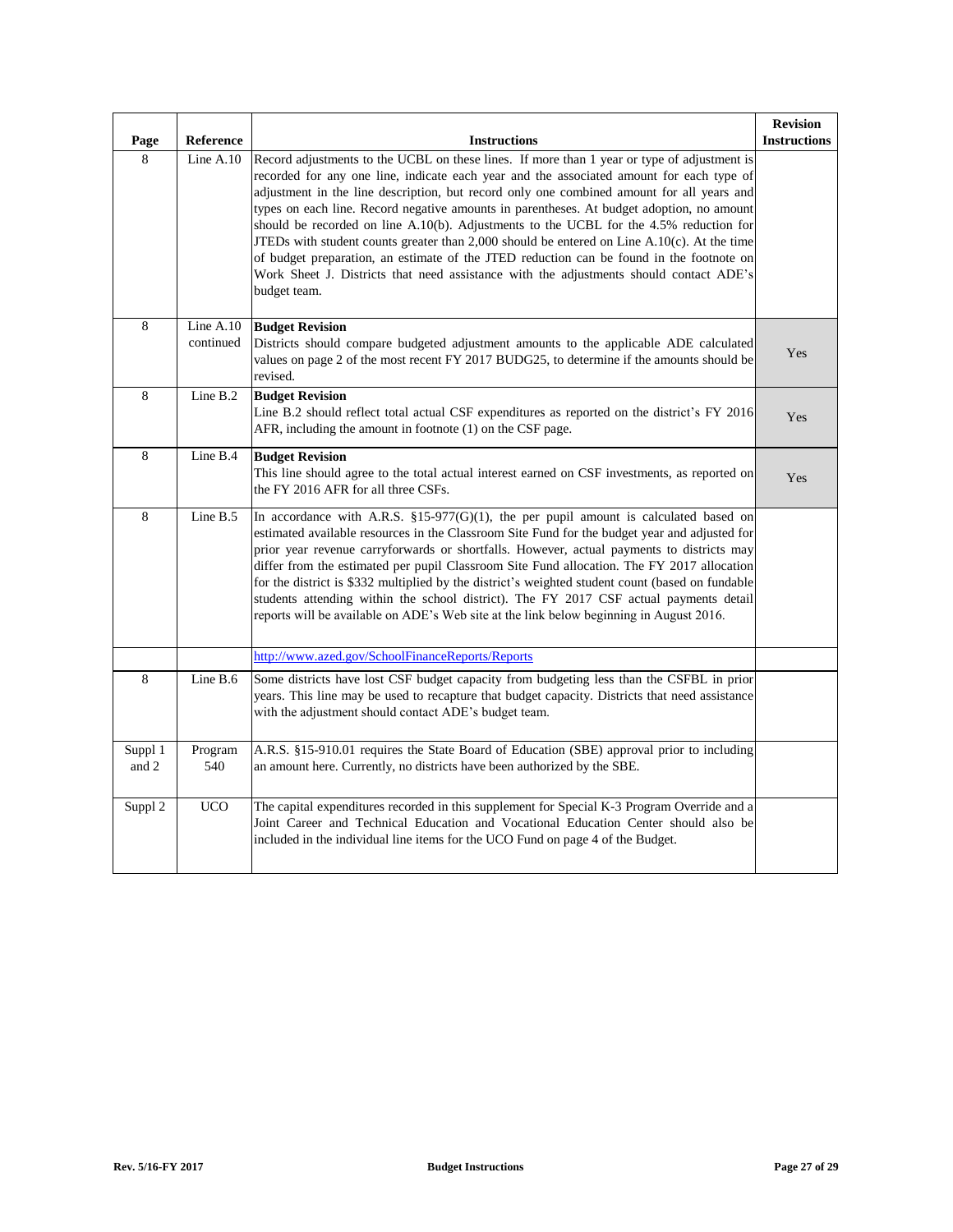| Page    | Reference | <b>Instructions</b>                                                                                                                                                                                                                                                                                                                                                                                                                                                                                                                                                                                                                                                                                                                                                                                                                                                                                                                                                                                                                                                                                                                                            | <b>Revision</b><br><b>Instructions</b> |
|---------|-----------|----------------------------------------------------------------------------------------------------------------------------------------------------------------------------------------------------------------------------------------------------------------------------------------------------------------------------------------------------------------------------------------------------------------------------------------------------------------------------------------------------------------------------------------------------------------------------------------------------------------------------------------------------------------------------------------------------------------------------------------------------------------------------------------------------------------------------------------------------------------------------------------------------------------------------------------------------------------------------------------------------------------------------------------------------------------------------------------------------------------------------------------------------------------|----------------------------------------|
| Suppl 3 |           | ELL General A.R.S. §15-756.02 requires each school district to implement one or more Structured English<br>Immersion (SEI) models, as previously approved by the ELL Task Force, to provide<br>instruction to ELL students. A.R.S. §15-756.01 defined incremental costs as the costs that are<br>associated with an SEI program pursuant to A.R.S. §15-752 or a program pursuant to A.R.S.<br>§15-753 that are in addition to the normal costs of conducting programs for English proficient<br>students. Further, incremental costs do not include costs that replace the same types of service<br>provided to English proficient students or compensatory instruction.<br>A.R.S. §15-756.11 defined compensatory instruction as programs in addition to normal<br>classroom instruction that may include individual or small group instruction, extended day<br>classes, summer school, or intersession school. Compensatory instruction programs must be<br>limited to improving the English proficiency of current ELL students and students who were<br>ELL students and who have been reclassified as English proficient within the previous 2<br>years. |                                        |
| Suppl 3 | Continued | ELL General SEI Fund 071 is used to account for monies received from ADE to provide for the<br>incremental cost of instruction to ELLs and must be used to supplement existing programs. In<br>accordance with A.R.S. §15-756.03 and .04, SEI monies must not be used to supplant federal,<br>state, or local monies, including desegregation monies, previously used for ELLs, or used to<br>pay for the normal costs of conducting programs for English proficient students. Districts<br>were required to submit a separate SEI Budget Request Form to ADE to request these monies<br>for FY 2017.                                                                                                                                                                                                                                                                                                                                                                                                                                                                                                                                                          |                                        |
| Suppl 3 | Continued | ELL General In accordance with A.R.S. §15-756.11, the Compensatory Instruction Fund 072 is used to<br>account for monies received from ADE for compensatory instruction programs in addition to<br>normal classroom instruction as described above. Monies must be used to supplement<br>existing programs and not supplant federal, state, or local monies, including desegregation<br>monies levied pursuant to A.R.S. §15-910, used for ELLs or ELL compensatory instruction<br>that were budgeted as of February 23, 2006. For FY 2017, there were no new monies<br>available for compensatory instruction programs. ADE will allow districts to use the<br>remaining monies but will deduct those amounts from future funding requests for<br>compensatory instruction programs.                                                                                                                                                                                                                                                                                                                                                                          |                                        |
| Suppl 3 | Continued | ELL General In all funds where ELL costs are incurred, districts should use program code 260-ELL<br>Incremental Costs to record incremental costs necessary to implement an approved SEI<br>model, program code 265-ELL Compensatory Instruction to record the costs of providing<br>compensatory instruction to ELL students and students reclassified as English proficient in<br>the last 2 years, and program code 435—Pupil Transportation—ELL Compensatory<br>Instruction for transportation costs approved as part of compensatory instruction. However,<br>when desegregation monies in the M&O Fund are used to pay for incremental or<br>compensatory instruction costs, districts should use program codes 514-ELL Incremental<br>Costs and 515-ELL Compensatory Instruction.                                                                                                                                                                                                                                                                                                                                                                       |                                        |
| Suppl 3 | Continued | ELL General Districts may have ELL costs, in funds other than Structured English Immersion Fund 071<br>and Compensatory Instruction Fund 072, that are beyond the incremental costs necessary to<br>implement an approved SEI model and that are not considered compensatory instruction by<br>statute. Districts should code these costs to program code 100—Regular Education. Districts<br>may choose to separately track these costs in their accounting records using a more detailed<br>program code under 100, such as program code 160.                                                                                                                                                                                                                                                                                                                                                                                                                                                                                                                                                                                                                |                                        |
| Summary | Page 1    | Districts should report total PSD-12 average daily membership for fiscal years 2015 and 2016<br>from the ADMS45-2 Report, available on ADE's Web site. Districts should estimate 2017<br>current fiscal year ADM.                                                                                                                                                                                                                                                                                                                                                                                                                                                                                                                                                                                                                                                                                                                                                                                                                                                                                                                                              |                                        |